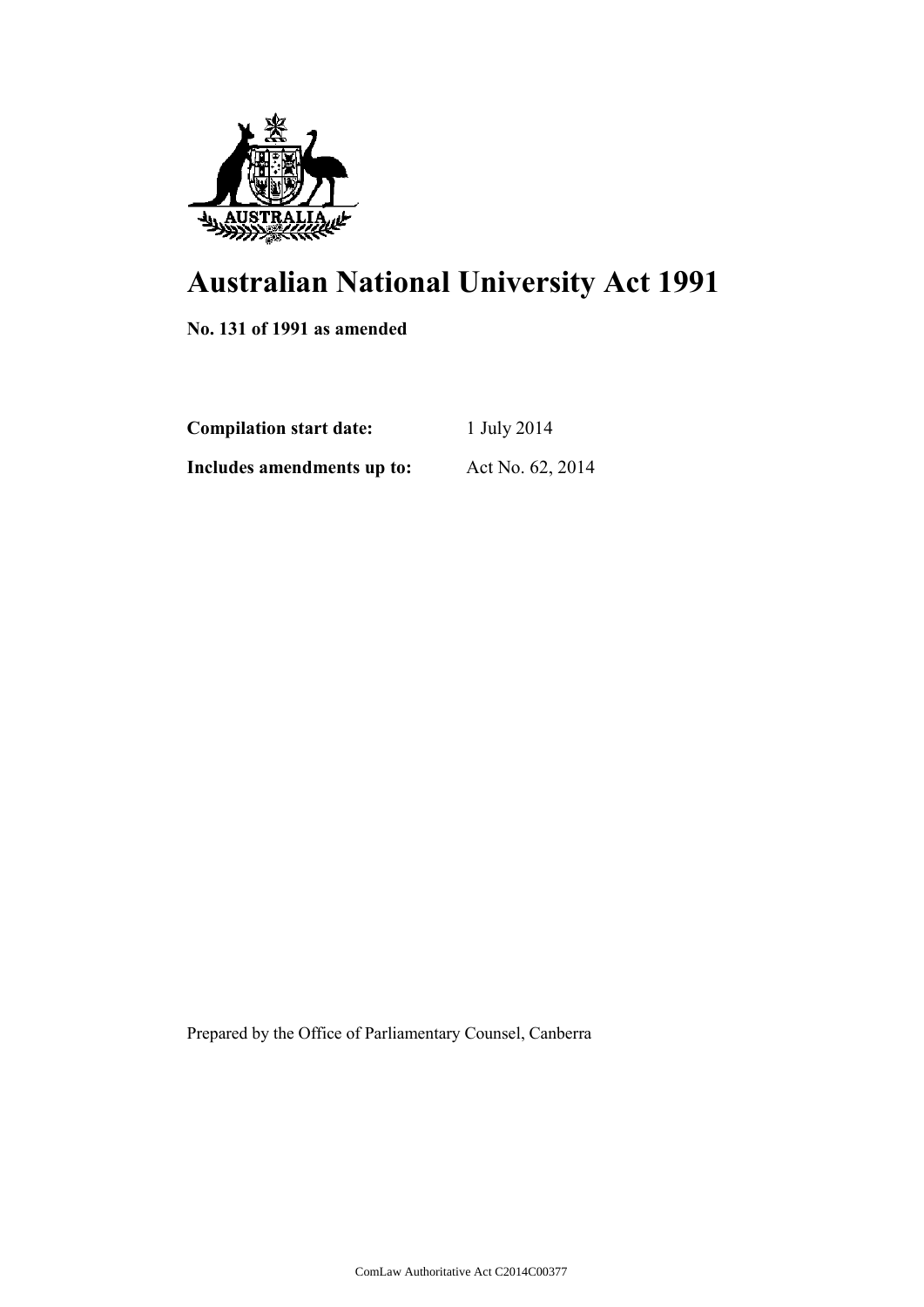## **About this compilation**

## **This compilation**

This is a compilation of the *Australian National University Act 1991* as in force on 1 July 2014. It includes any commenced amendment affecting the legislation to that date.

This compilation was prepared on 14 July 2014.

The notes at the end of this compilation (the *endnotes*) include information about amending laws and the amendment history of each amended provision.

## **Uncommenced amendments**

The effect of uncommenced amendments is not reflected in the text of the compiled law but the text of the amendments is included in the endnotes.

## **Application, saving and transitional provisions for provisions and amendments**

If the operation of a provision or amendment is affected by an application, saving or transitional provision that is not included in this compilation, details are included in the endnotes.

## **Modifications**

If a provision of the compiled law is affected by a modification that is in force, details are included in the endnotes.

## **Provisions ceasing to have effect**

If a provision of the compiled law has expired or otherwise ceased to have effect in accordance with a provision of the law, details are included in the endnotes.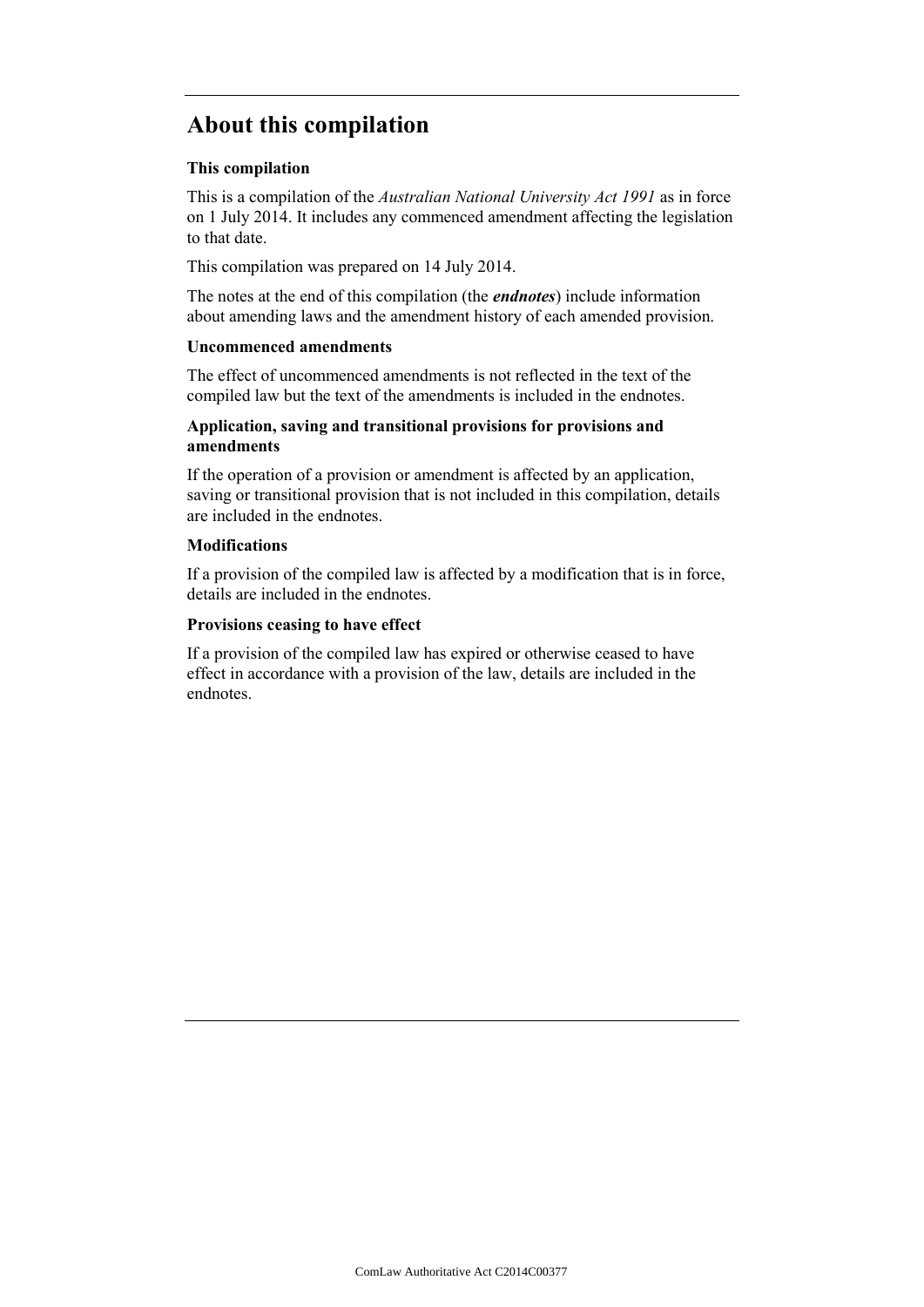## Contents

| <b>Part 1-Preliminary</b> |                |                                                       | 1  |
|---------------------------|----------------|-------------------------------------------------------|----|
|                           | 1              |                                                       |    |
|                           | $\overline{c}$ |                                                       |    |
|                           | 3              |                                                       |    |
|                           |                | <b>Part 2-The Australian National University</b>      | 4  |
|                           |                | Division 1—Establishment of the University            | 4  |
|                           | $\overline{4}$ |                                                       |    |
|                           | 4A             | Application of the Public Governance, Performance and |    |
|                           | 4B             |                                                       |    |
|                           | 5              |                                                       |    |
|                           | 6              |                                                       |    |
|                           | 7              |                                                       |    |
|                           |                | <b>Division 2-The Council</b>                         | 8  |
|                           | 8              |                                                       |    |
|                           | 9              |                                                       |    |
|                           | 10             |                                                       |    |
|                           | 11             |                                                       |    |
|                           | 12             |                                                       |    |
|                           | 13             |                                                       |    |
|                           | 15             |                                                       |    |
|                           | 16             |                                                       |    |
|                           | 17             |                                                       |    |
|                           | 18             |                                                       |    |
|                           |                | <b>Division 3—The Institute of Advanced Studies</b>   | 16 |
|                           | 19             |                                                       |    |
|                           |                | <b>Division 5-Convocation</b>                         | 17 |
|                           | 30             |                                                       |    |
|                           | 31             |                                                       |    |
|                           |                | Division 6—Senior officers of the University          | 18 |
|                           | 32             |                                                       |    |
|                           | 33             |                                                       |    |
|                           | 34             |                                                       |    |
|                           | 35             |                                                       |    |
|                           | 37             |                                                       |    |
|                           |                |                                                       |    |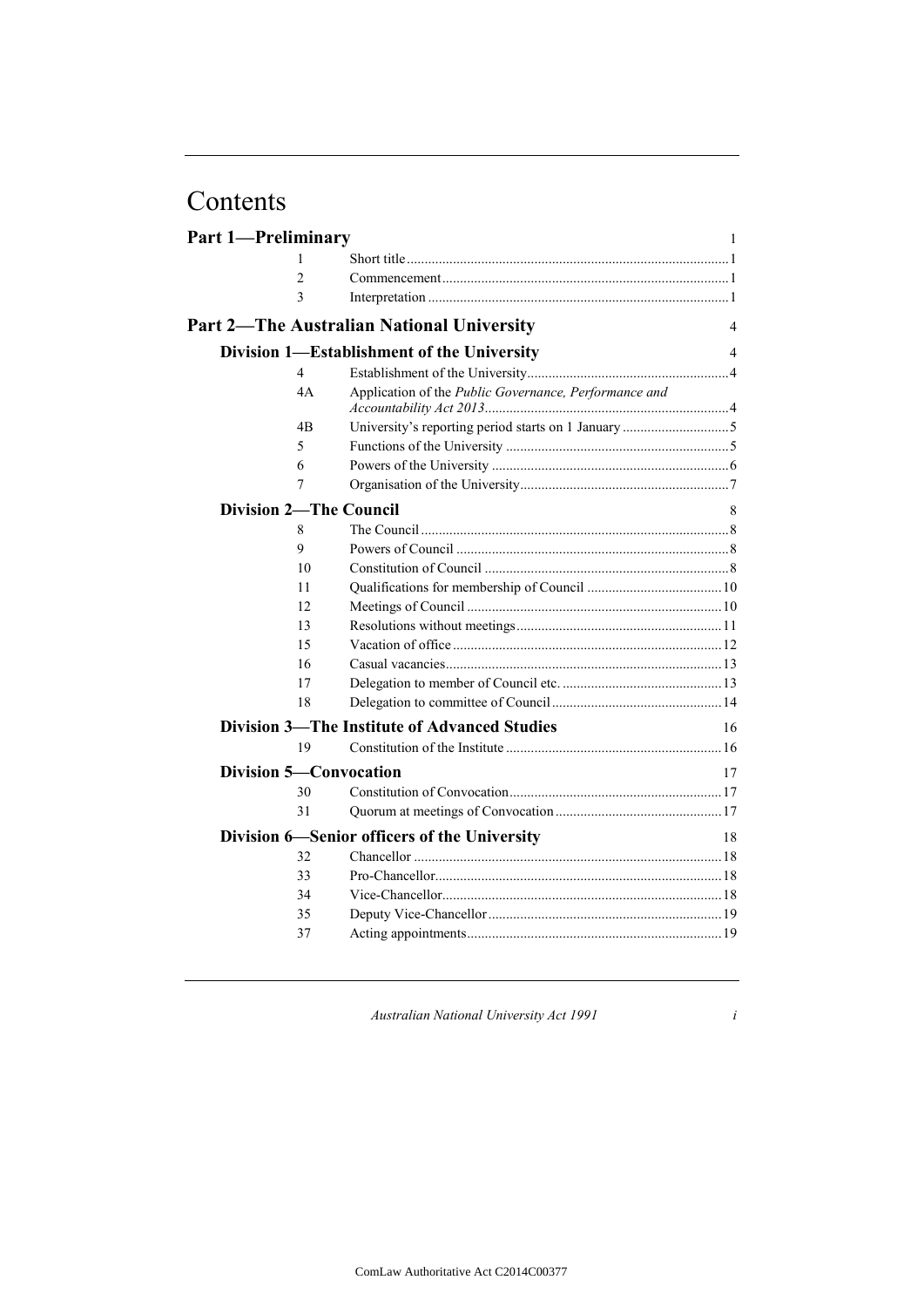|                                 |    | <b>Division 7-Miscellaneous</b>                      | 20 |
|---------------------------------|----|------------------------------------------------------|----|
|                                 | 38 |                                                      |    |
|                                 | 39 |                                                      |    |
|                                 | 40 |                                                      |    |
| <b>Part 3—Financial matters</b> |    |                                                      | 22 |
| <b>Division 1-Fees</b>          |    |                                                      | 22 |
|                                 | 41 |                                                      | 22 |
|                                 |    | Division 2—Finances of the University                | 23 |
|                                 | 43 |                                                      |    |
|                                 | 44 |                                                      |    |
|                                 | 48 |                                                      |    |
| <b>Part 4–Statutes</b>          |    |                                                      | 25 |
|                                 | 50 |                                                      |    |
|                                 | 51 |                                                      |    |
|                                 | 52 |                                                      |    |
|                                 |    | Part 5—Consequential and transitional provisions     | 30 |
|                                 |    |                                                      |    |
|                                 |    | <b>Division 1-Preliminary</b>                        | 30 |
|                                 | 53 |                                                      |    |
| <b>Division 2-Repeal</b>        |    |                                                      | 31 |
|                                 | 54 |                                                      |    |
| <b>Division 3-General</b>       |    |                                                      | 32 |
|                                 | 55 |                                                      |    |
|                                 | 56 | University successor in law of the Arts Institute 32 |    |
|                                 | 57 |                                                      |    |
|                                 | 58 |                                                      |    |
|                                 | 59 |                                                      |    |
|                                 | 60 | State or Territory officer may act on certificate34  |    |
|                                 | 61 |                                                      |    |
|                                 | 62 |                                                      |    |
|                                 | 63 |                                                      |    |
|                                 | 64 |                                                      |    |
|                                 | 65 |                                                      |    |
|                                 | 66 |                                                      |    |
|                                 |    |                                                      |    |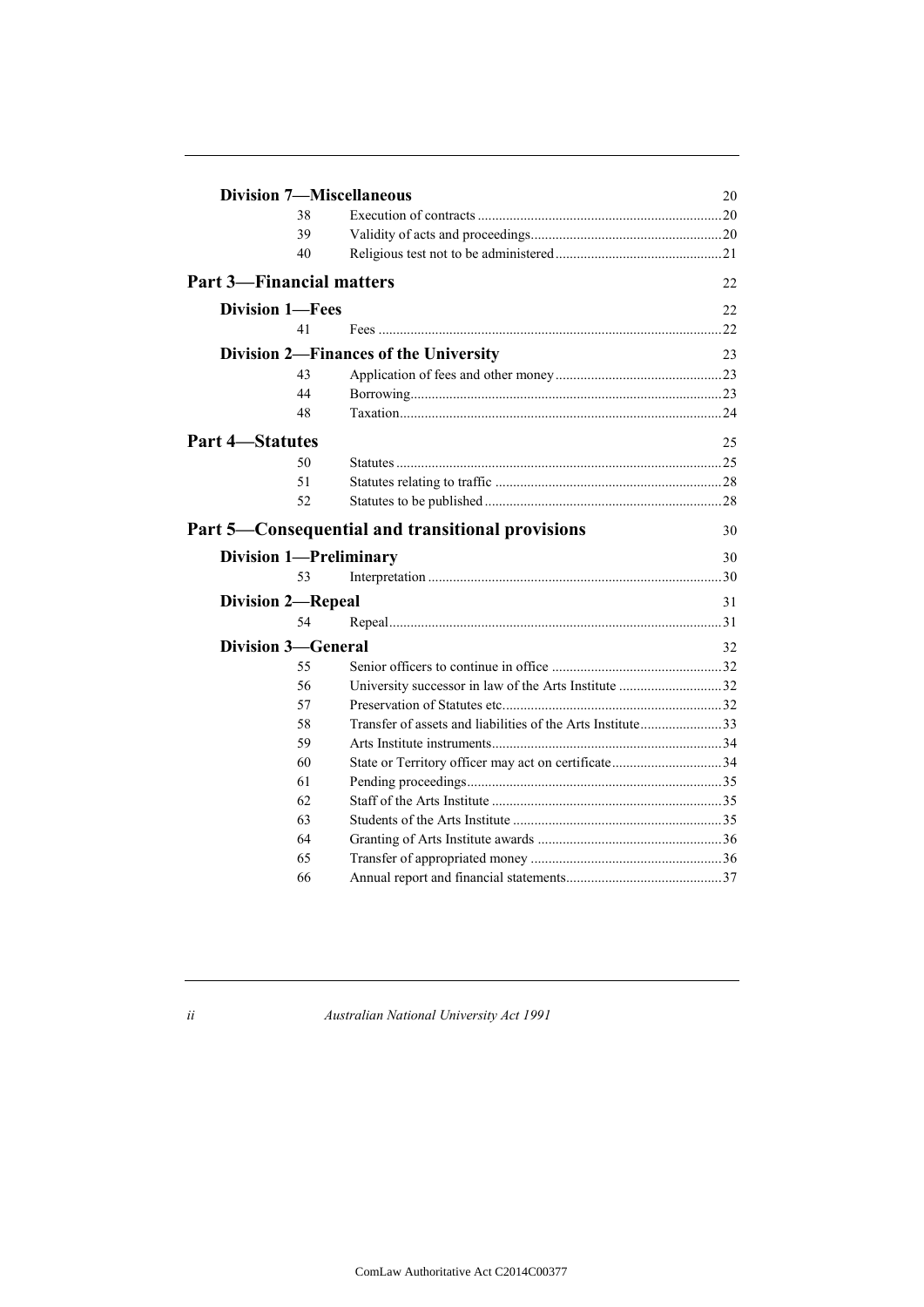| Endnotes                                        | 38 |
|-------------------------------------------------|----|
| <b>Endnote 1—About the endnotes</b>             | 38 |
| <b>Endnote 2—Abbreviation key</b>               | 40 |
| <b>Endnote 3—Legislation history</b>            | 41 |
| <b>Endnote 4—Amendment history</b>              | 44 |
| <b>Endnote 5—Uncommenced amendments [none]</b>  | 47 |
| <b>Endnote 6—Modifications [none]</b>           | 47 |
| <b>Endnote 7—Misdescribed amendments [none]</b> | 47 |
| <b>Endnote 8—Miscellaneous [none]</b>           | 47 |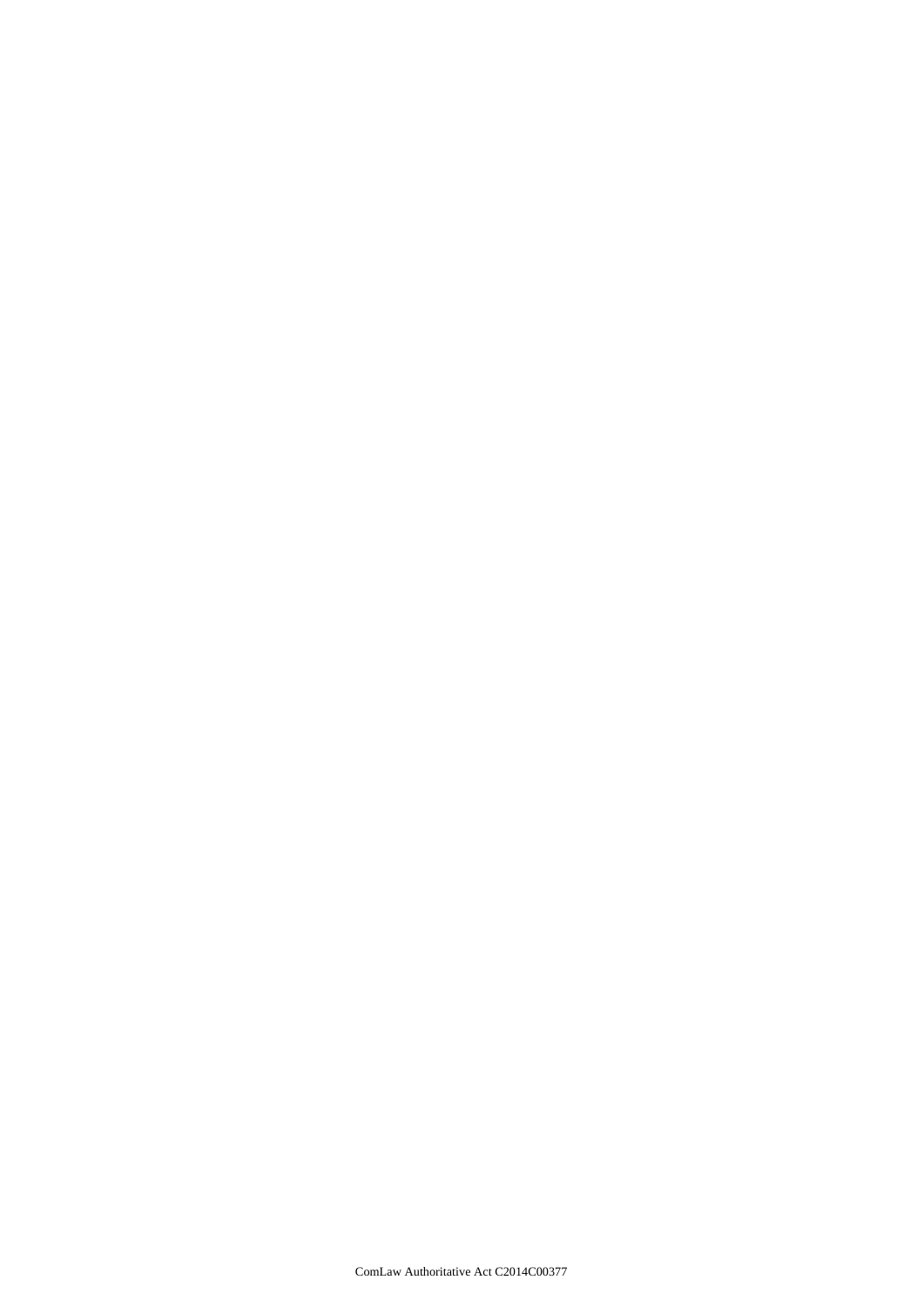## **An Act to amend the constitution of the Australian National University and create within it a new institute to replace the Canberra Institute of the Arts, and for related purposes**

## **Part 1—Preliminary**

### **1 Short title**

This Act may be cited as the *Australian National University Act 1991*.

## **2 Commencement**

This Act commences on 1 January 1992.

### **3 Interpretation**

In this Act, unless the contrary intention appears:

*academic staff of The Faculties* means the persons who are to be regarded as members of the academic staff of The Faculties because of Statutes made under paragraph 50(2)(d).

*academic staff of the Institute* means the persons who are to be regarded as members of the academic staff of the Institute because of Statutes made under paragraph 50(2)(d).

*Arts Institute* means the Canberra Institute of the Arts established by the Arts Institute Ordinance.

*Arts Institute Ordinance* means the *Canberra Institute of the Arts Ordinance 1988*.

*certificate holder*, in relation to an institution, means a person who has been awarded a certificate by the institution.

*Chancellor* means the Chancellor of the University appointed under section 32.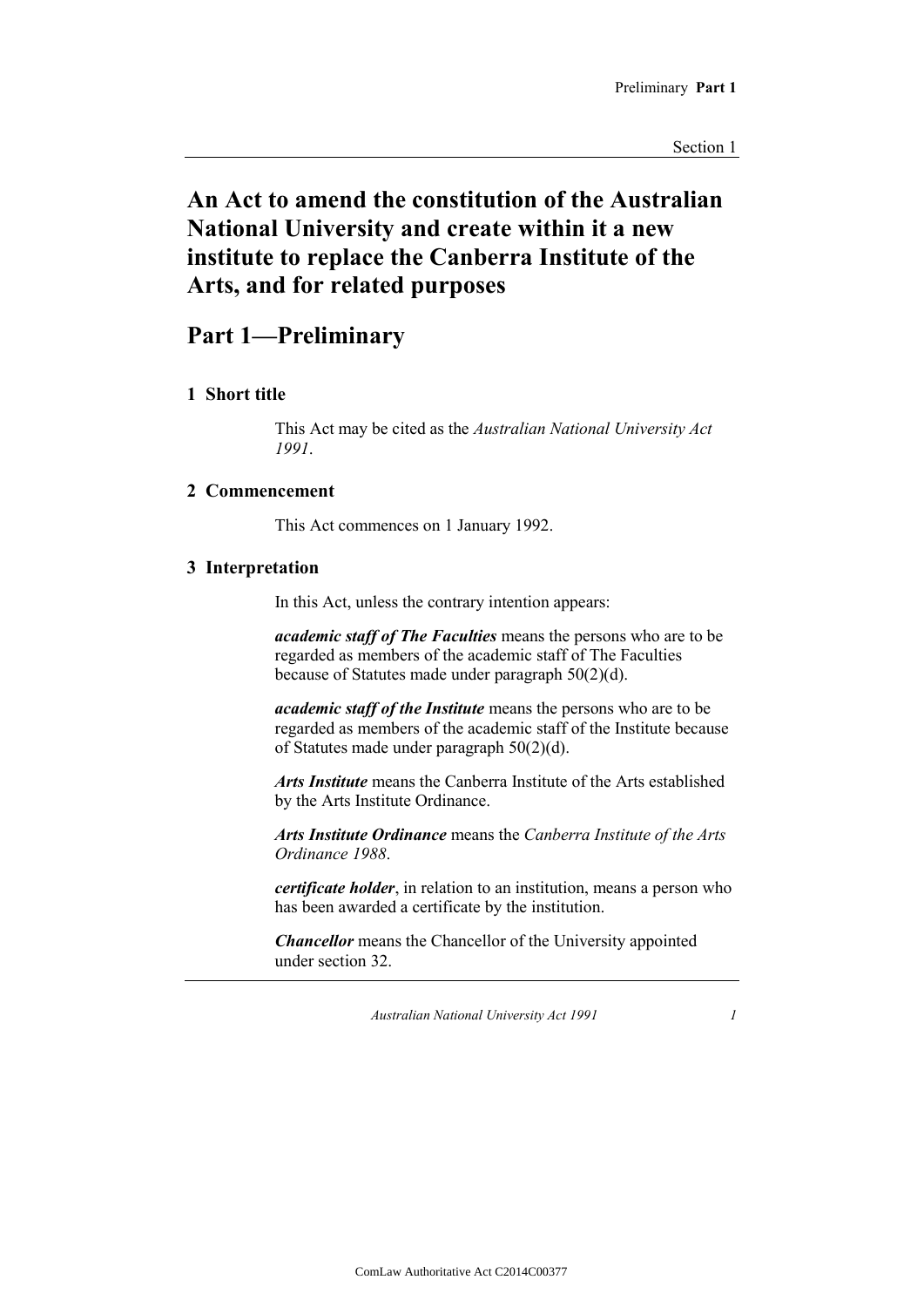*commencement* means the commencement of this Act.

*Council* means the Council referred to in section 8.

*dean* means the head, by whatever name called, of any faculty.

*Deputy Vice-Chancellor* means a Deputy Vice-Chancellor of the University appointed under section 35.

*elect* includes re-elect.

*executive office* means:

- (a) the office of Vice-Chancellor; or
- (b) the office or offices of Deputy Vice-Chancellor.

*ex officio member*, in relation to the Council, means:

- (a) the Chancellor; or
- (c) the Vice-Chancellor.

*general staff* means members of the staff of the University other than:

- (a) the holders of the executive offices;
- (b) the academic staff of the Institute; and
- (c) the academic staff of The Faculties.

*Institute* means the Institute of Advanced Studies referred to in paragraph  $7(1)(a)$ .

*Nominations Committee of Council* means the persons referred to in subsection 10(2).

*original Act* means the *Australian National University Act 1946*.

*Pro-Chancellor* means the Pro-Chancellor of the University appointed under section 33.

*professor* does not include an assistant professor or an associate professor.

*Statute* means a Statute of the University made by the Council under Part 4.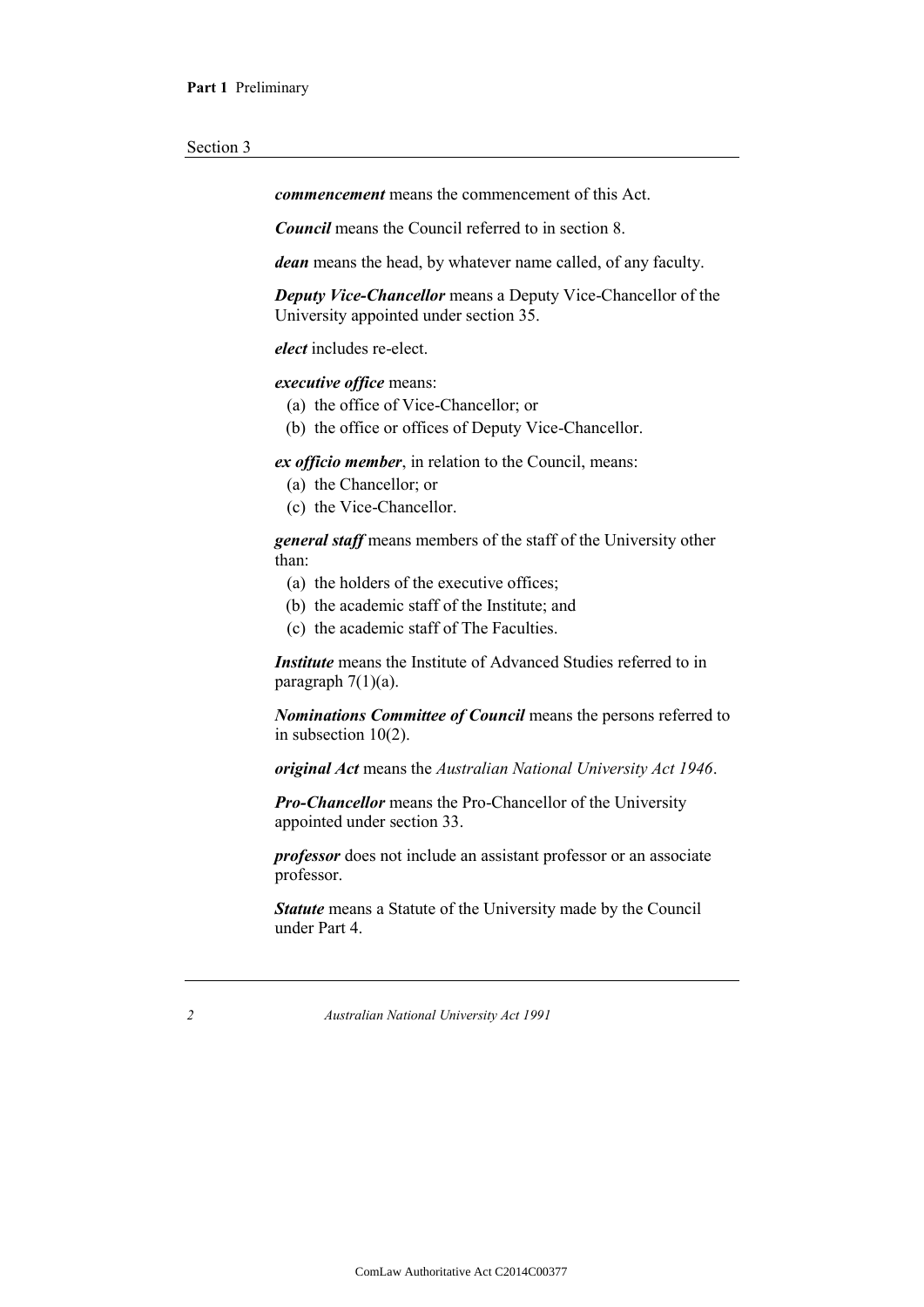*The Faculties* means the group of faculties and other bodies referred to in paragraph  $7(1)(b)$ .

*University* means the Australian National University continued in existence under subsection 4(1).

*University body* means:

- (a) the Council; or
- (b) Convocation.

*Vice-Chancellor* means the Vice-Chancellor of the University appointed under section 34.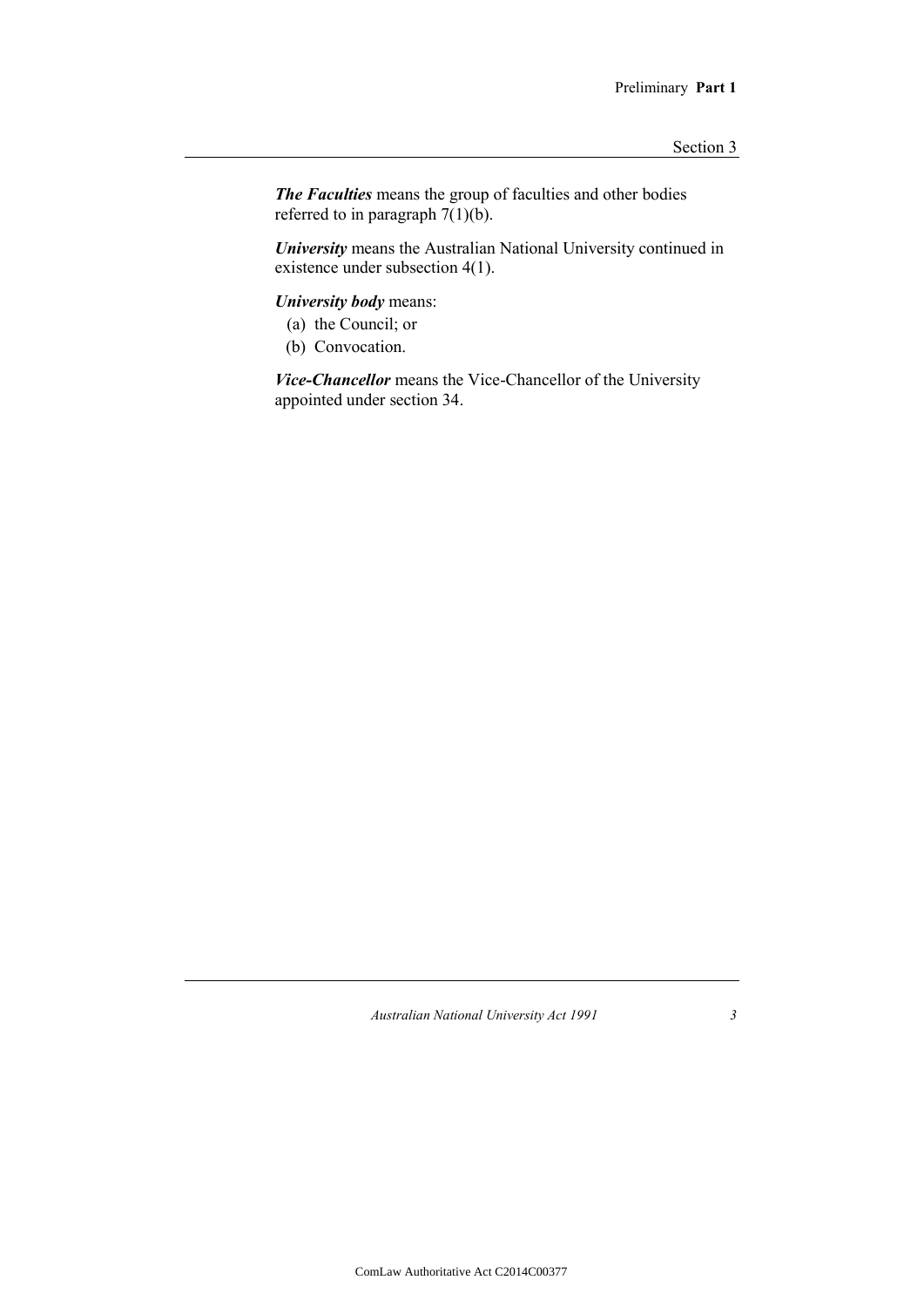## **Part 2—The Australian National University**

## **Division 1—Establishment of the University**

## **4 Establishment of the University**

- (1) The Australian National University that was, immediately before the commencement of this Act, in existence by virtue of the original Act is continued in existence under the same name.
- (2) The University:
	- (a) continues to be a body corporate; and
	- (b) has a seal; and
	- (c) may acquire, hold and dispose of real and personal property.
	- Note: Subject to section 4A, the *Public Governance, Performance and Accountability Act 2013* applies to the University. That Act deals with matters relating to corporate Commonwealth entities, including reporting and the use and management of public resources.
- (3) The seal of the University must be kept in such custody as the Council directs and may be used only as authorised by the Council.
- (4) All courts, judges and persons acting judicially must take judicial notice of the imprint of the seal of the University appearing on a document and must presume that it was duly affixed.

## **4A Application of the** *Public Governance, Performance and Accountability Act 2013*

- (1) Sections 22, 36 and 59 of the *Public Governance, Performance and Accountability Act 2013* do not apply in relation to the University.
- (2) Nothing in section 19 of the *Public Governance, Performance and Accountability Act 2013* requires the members of the Council to do anything that will or might affect the academic independence or integrity of the University.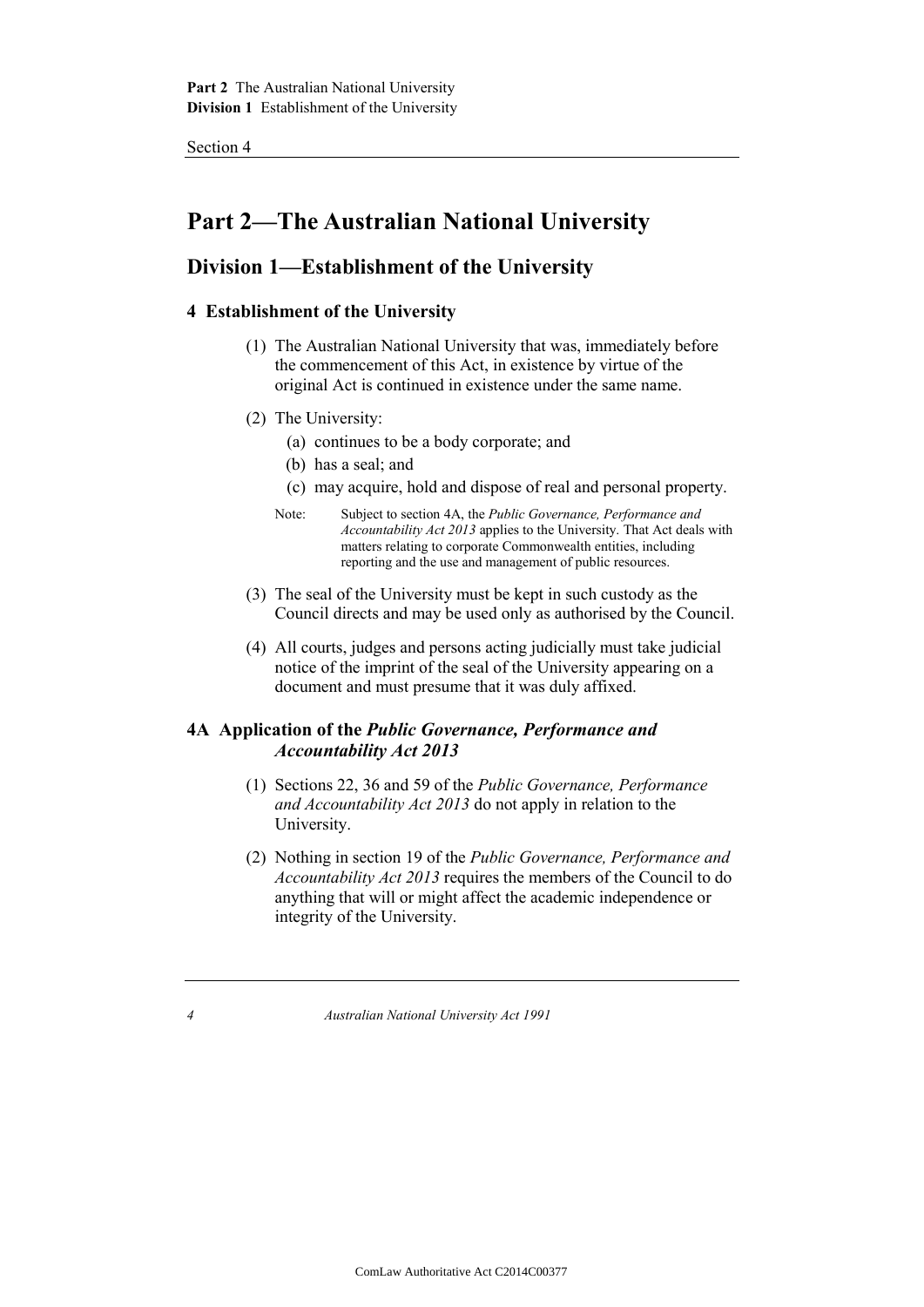Note: Sections 19, 22, 36 and 59 of that Act are about the duty to keep Ministers informed, application of Government policies, Budget estimates and investments.

### **4B University's reporting period starts on 1 January**

For the purposes of the *Public Governance, Performance and Accountability Act 2013*, the University's reporting period is a period of 12 months starting on 1 January.

## **5 Functions of the University**

- (1) The functions of the University include the following:
	- (a) advancing and transmitting knowledge, by undertaking research and teaching of the highest quality;
	- (b) encouraging, and providing facilities for, research and postgraduate study, both generally and in relation to subjects of national importance to Australia;
	- (c) providing facilities and courses for higher education generally, including education appropriate to professional and other occupations, for students from within Australia and overseas;
	- (d) providing facilities and courses at higher education level and other levels in the visual and performing arts, and, in so doing, promoting the highest standards of practice in those fields;
	- (e) awarding and conferring degrees, diplomas and certificates in its own right or jointly with other institutions, as determined by the Council;
	- (f) providing opportunities for persons, including those who already have post-secondary qualifications, to obtain higher education qualifications;
	- (g) engaging in extension activities.
- (2) In the performance of its functions, the University must pay attention to its national and international roles and to the needs of the Australian Capital Territory and the surrounding regions.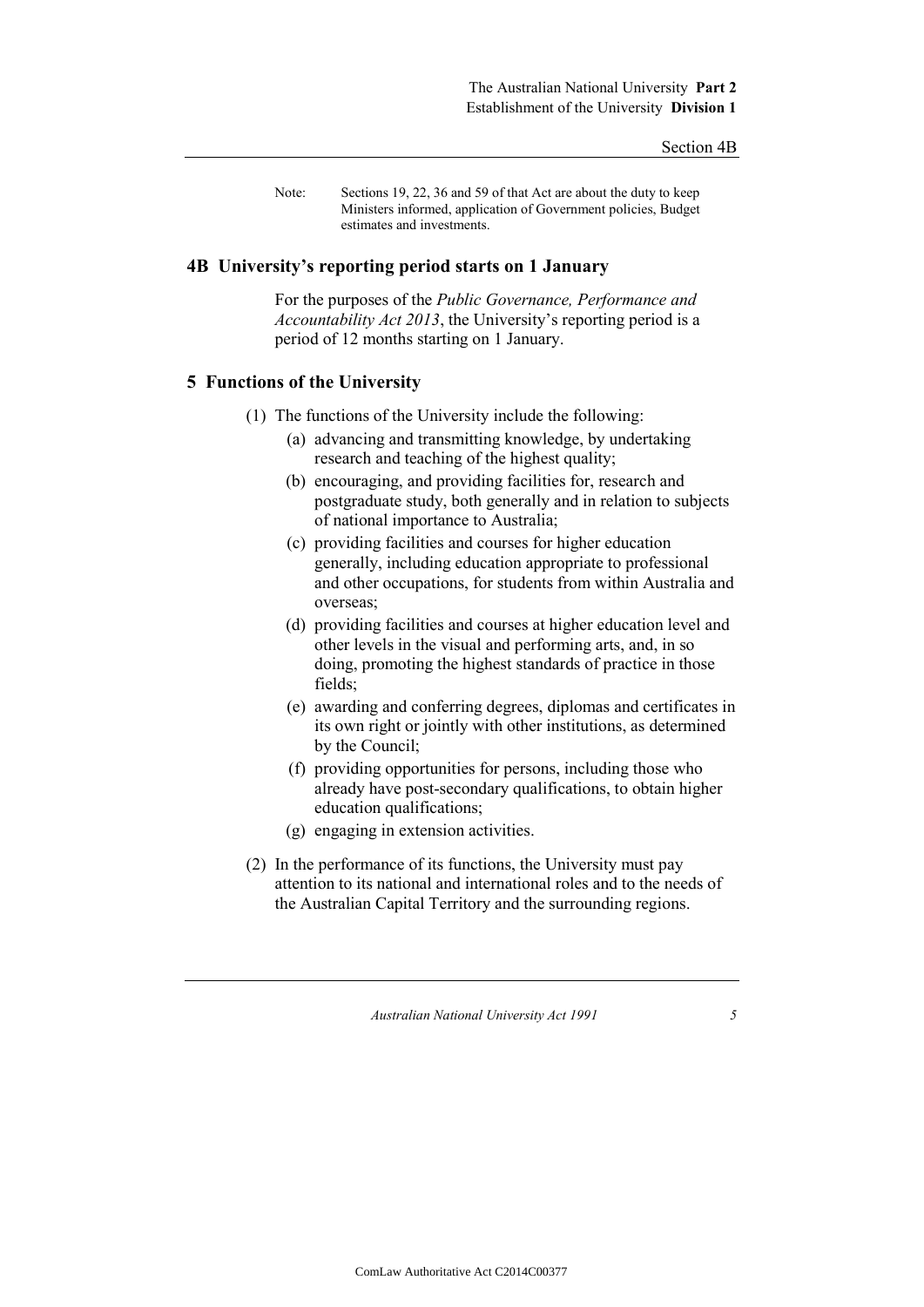### **6 Powers of the University**

- (1) Subject to Division 2 of Part 3, the University has power to do all things that are necessary or convenient to be done for, or in connection with, the performance of its functions.
- (2) The powers of the University under subsection (1) include, but are not limited to, the following powers:
	- (a) to buy, take on lease or otherwise acquire real and personal property, and to sell, grant leases of, or otherwise dispose of, such property;
	- (b) to develop commercially any discovery, invention or property;
	- (c) to make charges for work done, services rendered and goods and information supplied by it;
	- (d) to form, and participate in the formation of, companies;
	- (e) to subscribe for and buy shares in, and debentures and other securities of, companies;
	- (f) to enter into partnerships;
	- (g) to participate in joint ventures and arrangements for the sharing of profits;
	- (h) to enter into contracts;
	- (i) to erect buildings;
	- (j) to occupy, use and control any land or building made available to the University by the Commonwealth for the purposes of the University;
	- (k) to employ staff;
	- (l) to invest money of the University, and to dispose of investments;
	- (m) to make astronomical, seismological, meteorological and other scientific observations;
	- (n) to make loans and grants to students;
	- (o) to accept gifts, grants, bequests and devises made to it;
	- (p) to act as trustee of money and other property vested in it on trust;
	- (q) to do such other things as it is authorised to do by or under this Act or any other Act;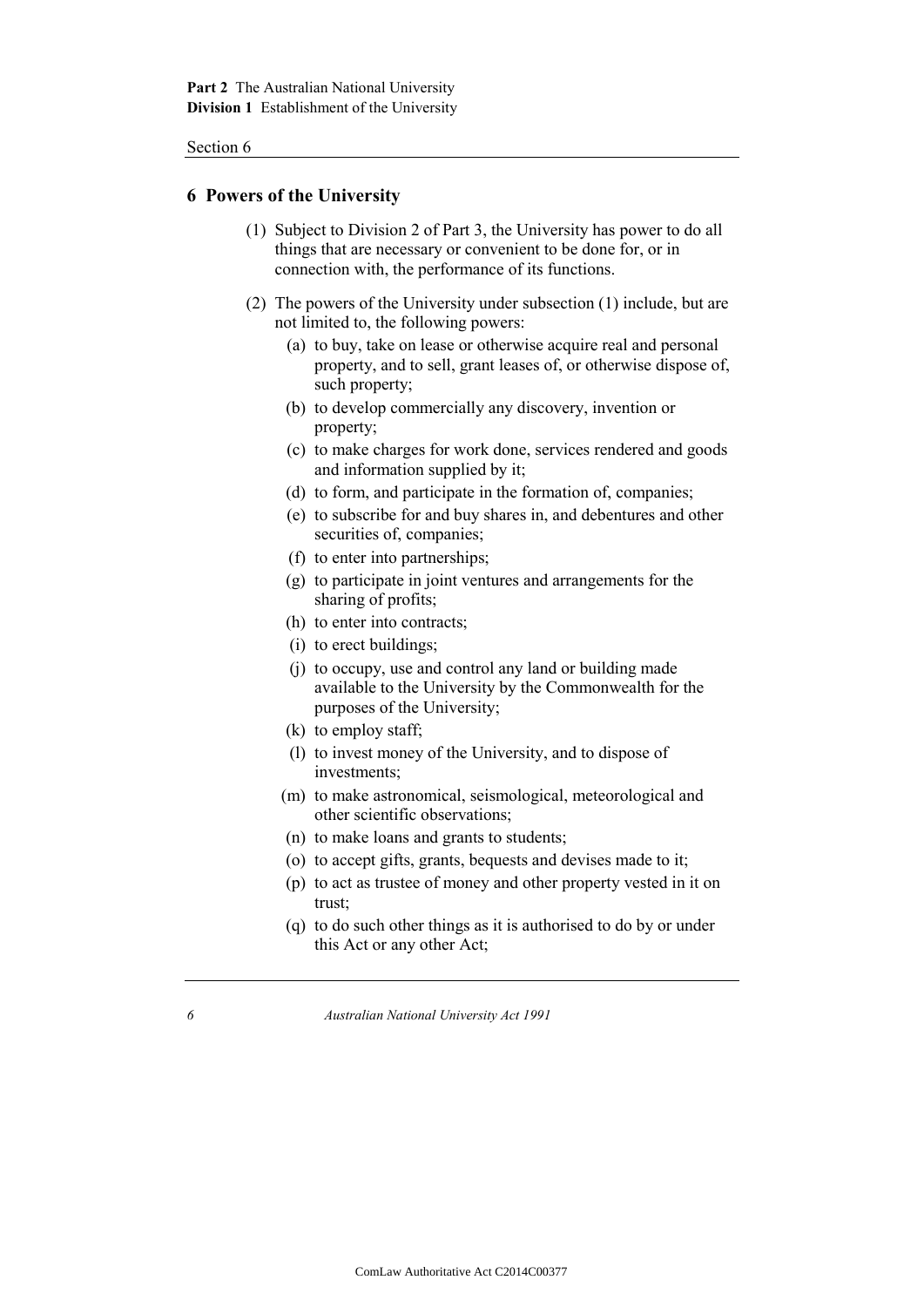- (r) to do anything incidental to any of its powers.
- (3) In spite of anything contained in this Act or the *Public Governance, Performance and Accountability Act 2013*, any money or other property held by the University on trust must be dealt with in accordance with the powers and duties of the University as trustee.
- (4) The powers of the University may be exercised within or outside Australia.

## **7 Organisation of the University**

- (1) There are, within the University:
	- (a) an Institute of Advanced Studies constituted in accordance with section 19; and
	- (b) a group of faculties and other bodies determined by the Council, to be known as the "The Faculties".
- (2) Nothing in this Act prevents the Council from establishing, within the University, for academic or administrative purposes, an organisational structure that:
	- (a) includes bodies, or members of staff, from the Institute and The Faculties; or
	- (b) in any other way draws its resources from the Institute and The Faculties.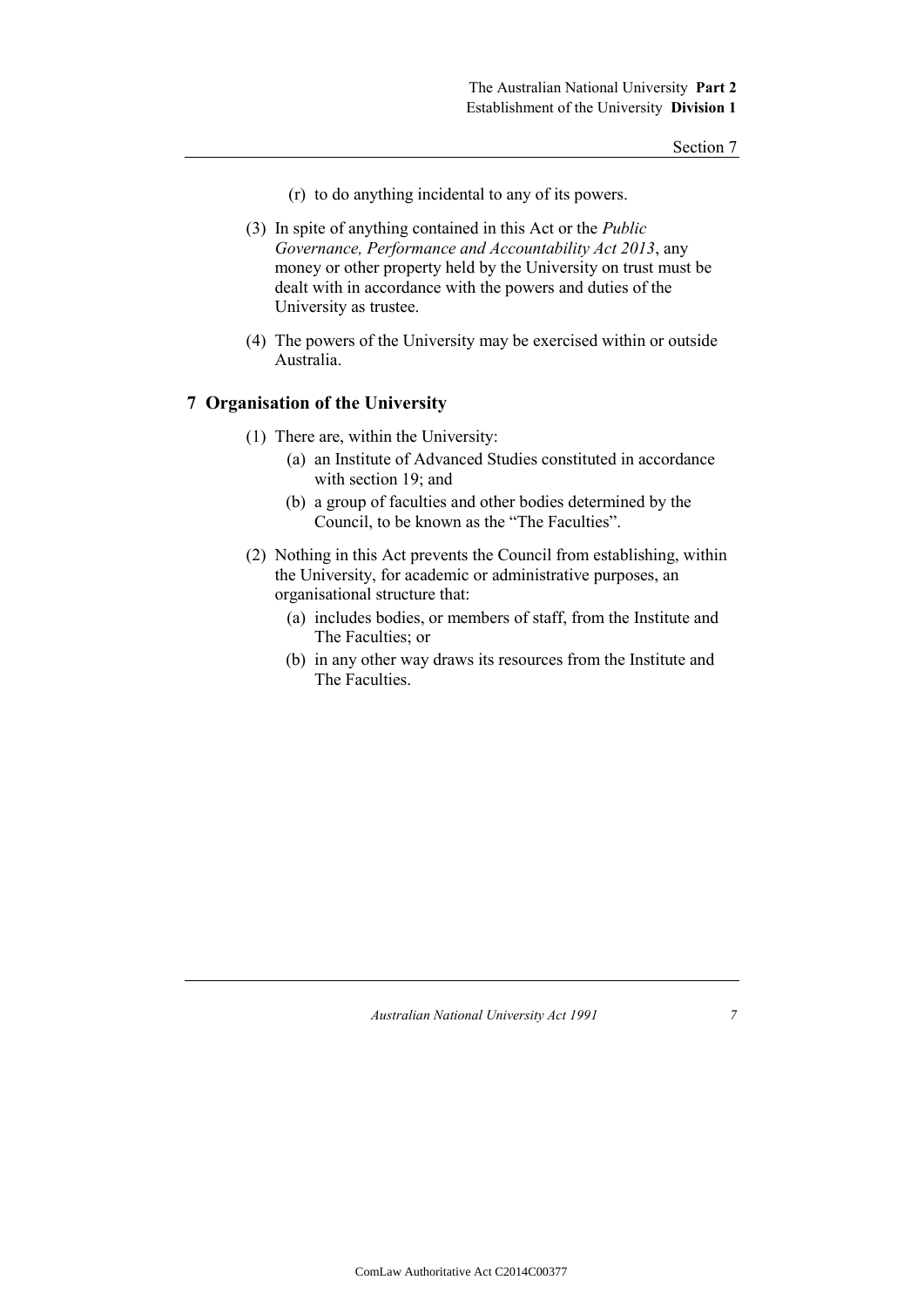## **Division 2—The Council**

### **8 The Council**

The governing authority of the University is the Council.

## **9 Powers of Council**

- (1) Subject to this Act and the Statutes, the Council has the entire control and management of the University.
- (2) The Council is to act in all matters concerning the University in the way it thinks will best promote the interests of the University.
- (3) The powers of the Council include, but are not limited to, the power to appoint persons (whether members of the staff of the University or not) to positions of responsibility within the University.

## **10 Constitution of Council**

- (1) The Council consists of the following members:
	- (a) the Chancellor;
	- (c) the Vice-Chancellor;
	- (k) one person who is either a dean or the head of a research school and is elected, in either case, by the deans and the heads of the research schools voting together;
	- (l) one member of the academic staff of the Institute of Advanced Studies elected by members of that staff;
	- (m) one member of the academic staff of The Faculties elected by members of that staff;
	- (n) one member of the general staff of the University elected by members of that staff;
	- (o) one postgraduate student of the University elected by the postgraduate students of the University;
	- (p) one undergraduate student of the University elected by the undergraduate students of the University;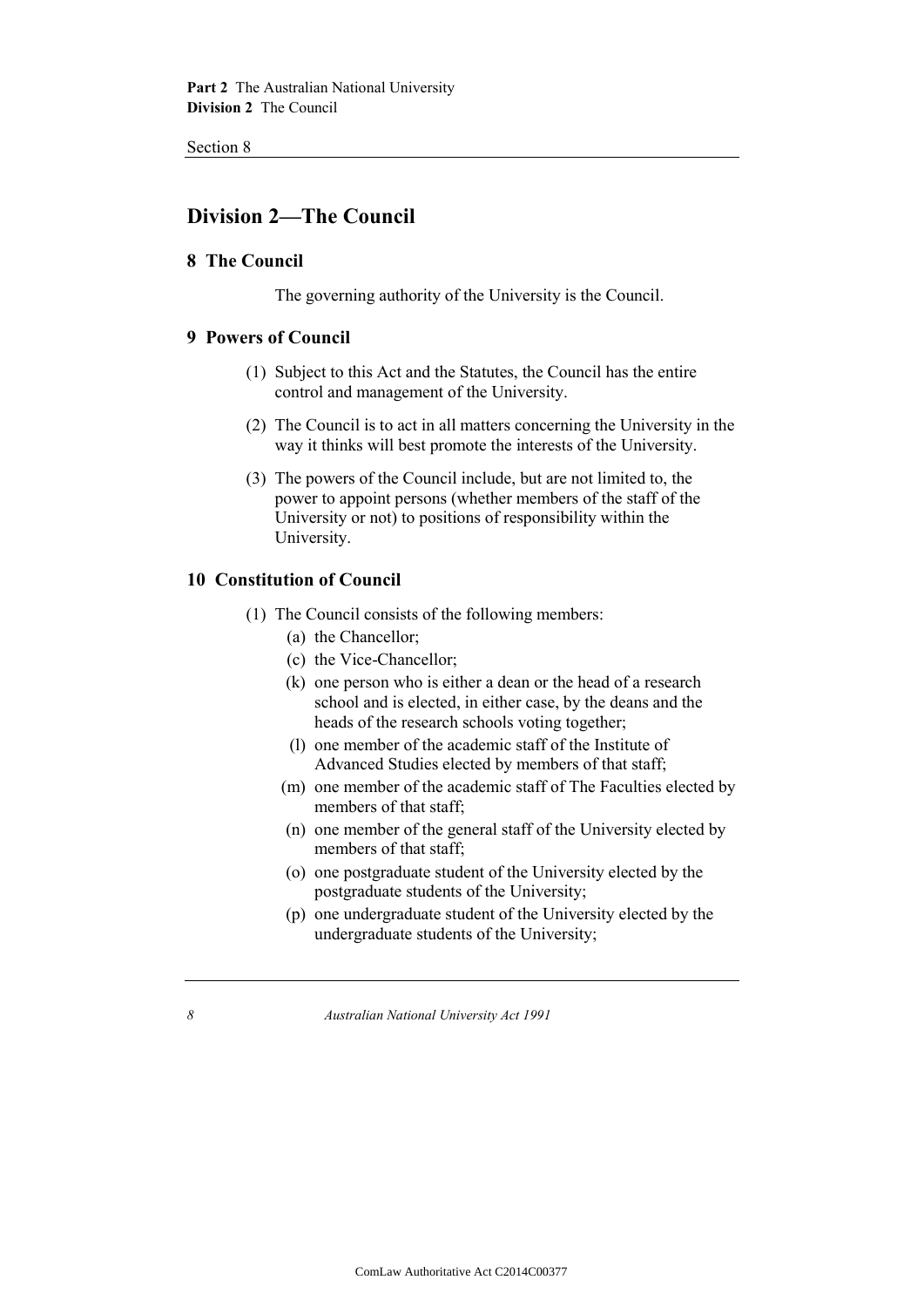- (q) 7 members appointed by the Minister on the recommendation of the Nominations Committee of Council.
- (2) The Nominations Committee of Council consists of:
	- (a) the Chancellor; and
	- (b) 6 other persons appointed by the Chancellor in accordance with guidelines determined by the Council.
- (3) In making recommendations to the Minister under paragraph  $(1)(q)$ , the Nominations Committee of Council must have regard to the desirability of ensuring that there is a balance of skills, expertise and gender among members of the Council.
- (4) At least 2 of the members appointed under paragraph  $10(1)(q)$  must have a high level of relevant financial expertise.
- (5) At least one member appointed under paragraph  $10(1)(q)$  must have a high level of relevant commercial expertise.
- (6) The Nominations Committee of Council must not recommend under paragraph  $10(1)(q)$  a person who is:
	- (a) a current member of:
		- (i) the Commonwealth Parliament; or
		- (ii) a State Parliament; or
		- (iii) the legislature of a Territory; or
	- (b) a current member of the academic or general staff of the University; or
	- (c) a student of the University; or
	- (d) a member of the Nominations Committee of Council.
- (7) The Minister must, within 60 days after receiving written advice from the Nominations Committee of Council recommending that a person be appointed to the Council:
	- (a) appoint the person specified to the Council for a period not exceeding 4 years; or
	- (b) decide not to appoint the person specified if, in the Minister's opinion, the appointment is not in the best interests of the University.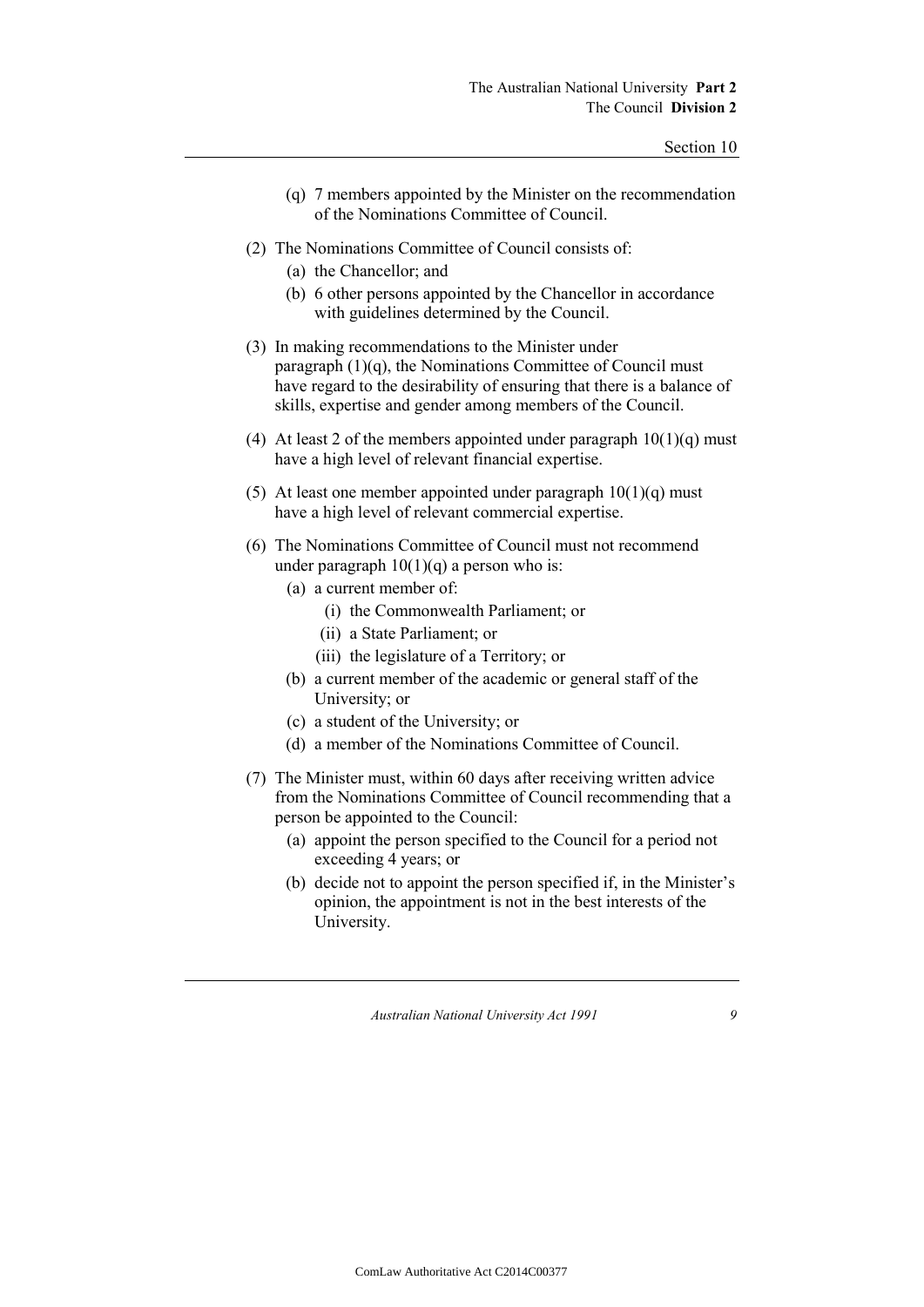- (8) If the Minister decides under paragraph (7)(b) not to appoint a person, the Minister must:
	- (a) notify the Council, in writing, of the refusal; and
	- (b) give reasons for the refusal.
- (9) In deciding under paragraph (7)(b) not to appoint a person, the Minister must only consider the balance of skills, expertise and gender, and the periods of appointment (or proposed periods of appointment) of proposed and continuing members of the Council.
- (10) Subject to this Act, the members of the Council referred to in paragraphs  $(1)(k)$ ,  $(1)$ ,  $(m)$ ,  $(n)$ ,  $(o)$  and  $(p)$  hold office for such periods as the Statutes provide.

## **11 Qualifications for membership of Council**

A person is not qualified to become or remain a member of the Council (other than an *ex officio* member) if:

- (a) the person is under 18;
- (b) the person is an undischarged bankrupt or a person in respect of whom there is in operation a personal insolvency agreement with the person's creditors under the law relating to bankruptcy;
- (c) the person has been convicted and is serving a sentence of imprisonment for an offence against the law of the Commonwealth or of a State or Territory; or
- (d) in accordance with the law of a State or Territory, all or any of the person's property is, because of his or her mental incapacity, under the control of another person.

## **12 Meetings of Council**

- (1) The Chancellor is to preside at all meetings of the Council at which he or she is present.
- (2) If:
	- (a) the Chancellor is not present at a meeting of the Council; and
	- (b) if the Pro-Chancellor is a member of the Council—he or she is present;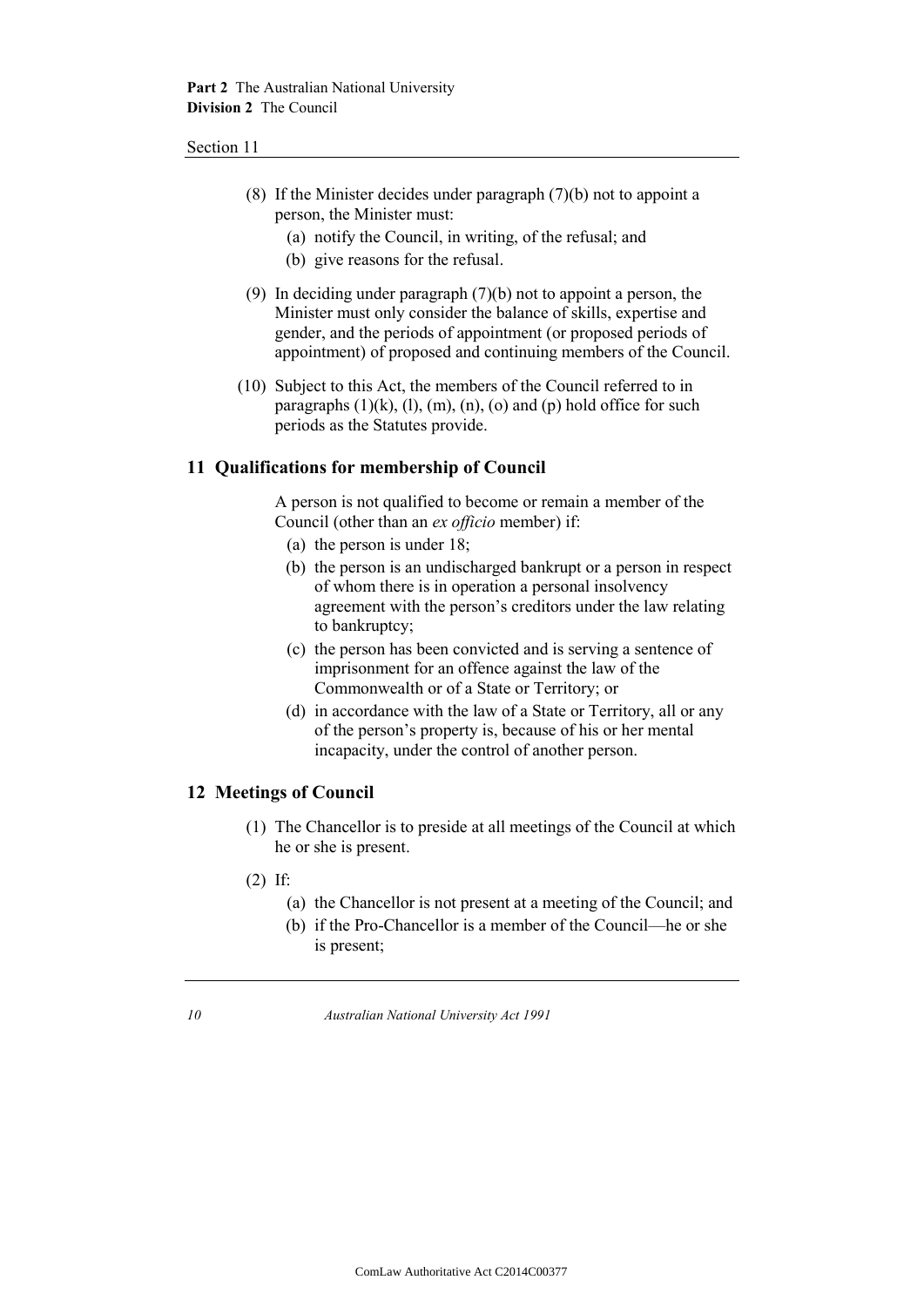the Pro-Chancellor is to preside at the meeting.

- (3) If neither the Chancellor nor the Pro-Chancellor (if he or she is a member of the Council) is present at a meeting of the Council, the members present must elect one of their number to preside at the meeting.
- (4) At a meeting of the Council, a quorum is constituted by a majority of the persons for the time being holding office as members of the Council.

## **13 Resolutions without meetings**

- (1) The Chancellor or Pro-Chancellor (if he or she is a member of the Council) may, in writing, request members to pass a resolution without a meeting.
- (2) A copy of the request and the text of the proposed resolution, must be sent to each member of the Council.
- (3) Subject to subsection (4), the resolution is passed if each of a majority of the members of the Council eligible to vote on that resolution signs a document containing the text of the resolution and returns it to the Chancellor or Pro-Chancellor (if he or she is a member of the Council).
- (4) If the proposed resolution deals with whether a member of the Council has breached his or her duties under Subdivision A of Division 3 of Part 2-2 of the *Public Governance, Performance and Accountability Act 2013* as a member of the Council, the resolution is passed if each of at least a two-thirds majority of the members of the Council eligible to vote on that resolution:
	- (a) signs a document containing the text of the resolution; and
	- (b) returns it to the Chancellor or Pro-Chancellor (if he or she is a member of the Council).
- (5) For the purposes of this section, a member of the Council is not eligible to vote on a resolution if:
	- (a) the resolution relates to a matter in which the member has a direct or indirect pecuniary interest; or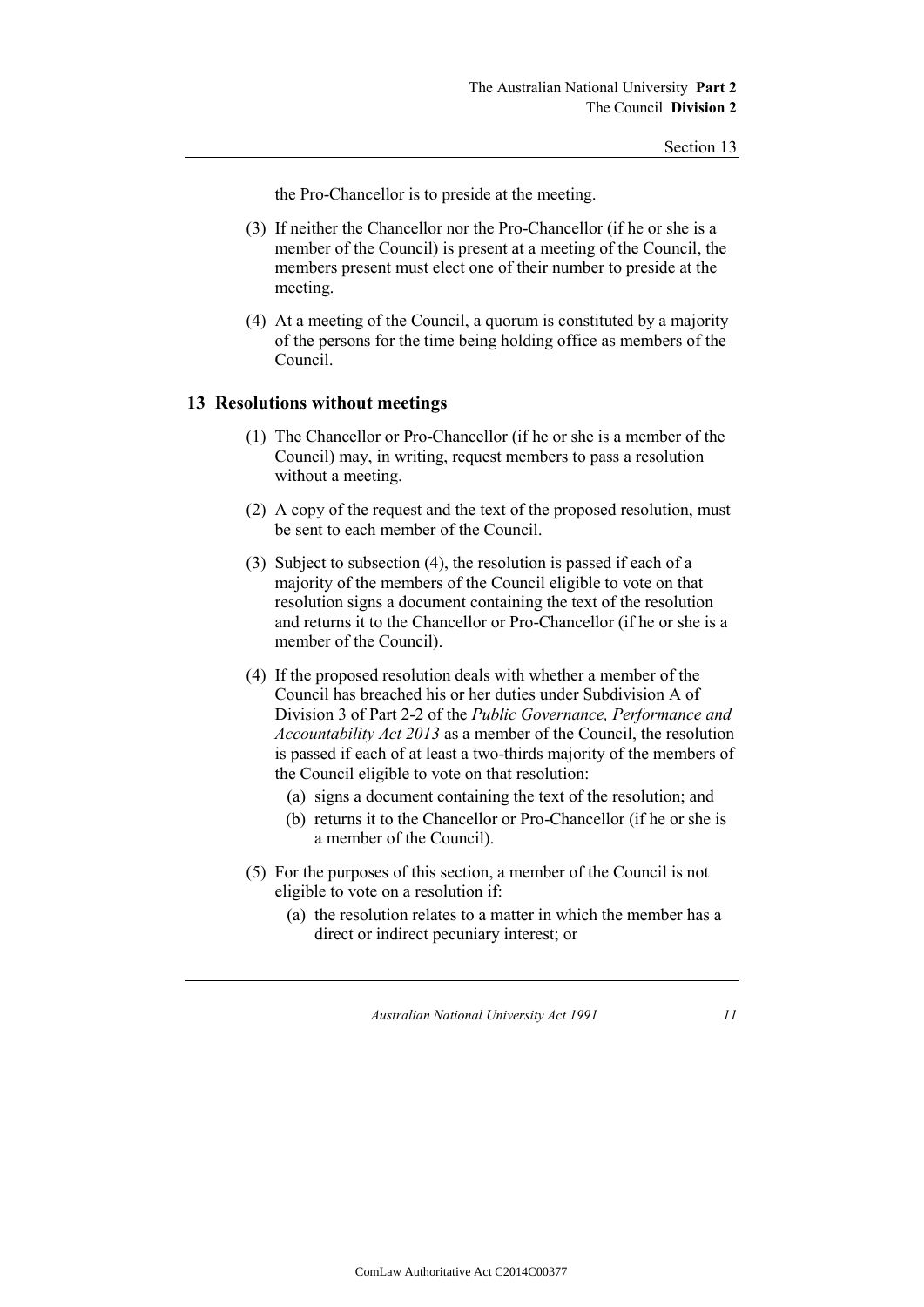(b) if the resolution deals with whether a member of the Council has breached his or her duties under Subdivision A of Division 3 of Part 2-2 of the *Public Governance, Performance and Accountability Act 2013* as a member of the Council—he or she is the member to whom the resolution relates.

## **15 Vacation of office**

- (1) If a member of the Council (other than an *ex officio* member):
	- (a) becomes disqualified under section 11 from remaining a member of the Council; or
	- (b) dies; or
	- (c) resigns from membership of the Council; or
	- (d) is absent without leave of the Council from 3 consecutive meetings of the Council; or
	- (g) in the case of a member referred to in paragraph  $10(1)(k)$ , (l),  $(m)$ ,  $(n)$ ,  $(o)$  or  $(p)$ —ceases to be qualified to be elected as mentioned in the paragraph concerned; or
	- (i) becomes a Deputy Vice-Chancellor of the University under section 35; or
	- (j) is or becomes disqualified from managing corporations under Part 2D.6 of the *Corporations Act 2001*; or
	- (k) has, in the Council's opinion formed by resolution passed as mentioned in subsection (1A) or subsection 13(4), breached his or her duties under Subdivision A of Division 3 of Part 2-2 of the *Public Governance, Performance and Accountability Act 2013* as a member of the Council; or
	- (l) is, in the Council's opinion, incapable (other than on a temporary basis) of performing his or her duties;

the member's office becomes vacant.

- (1A) For the purposes of paragraph  $(1)(k)$ , the Council forms its opinion by resolution passed at a meeting of the Council if the resolution is passed at the meeting by at least a two-thirds majority of the members of the Council.
	- (2) If a person holding office as a member of the Council referred to in one of the paragraphs of subsection  $10(1)$ , other than paragraph (a)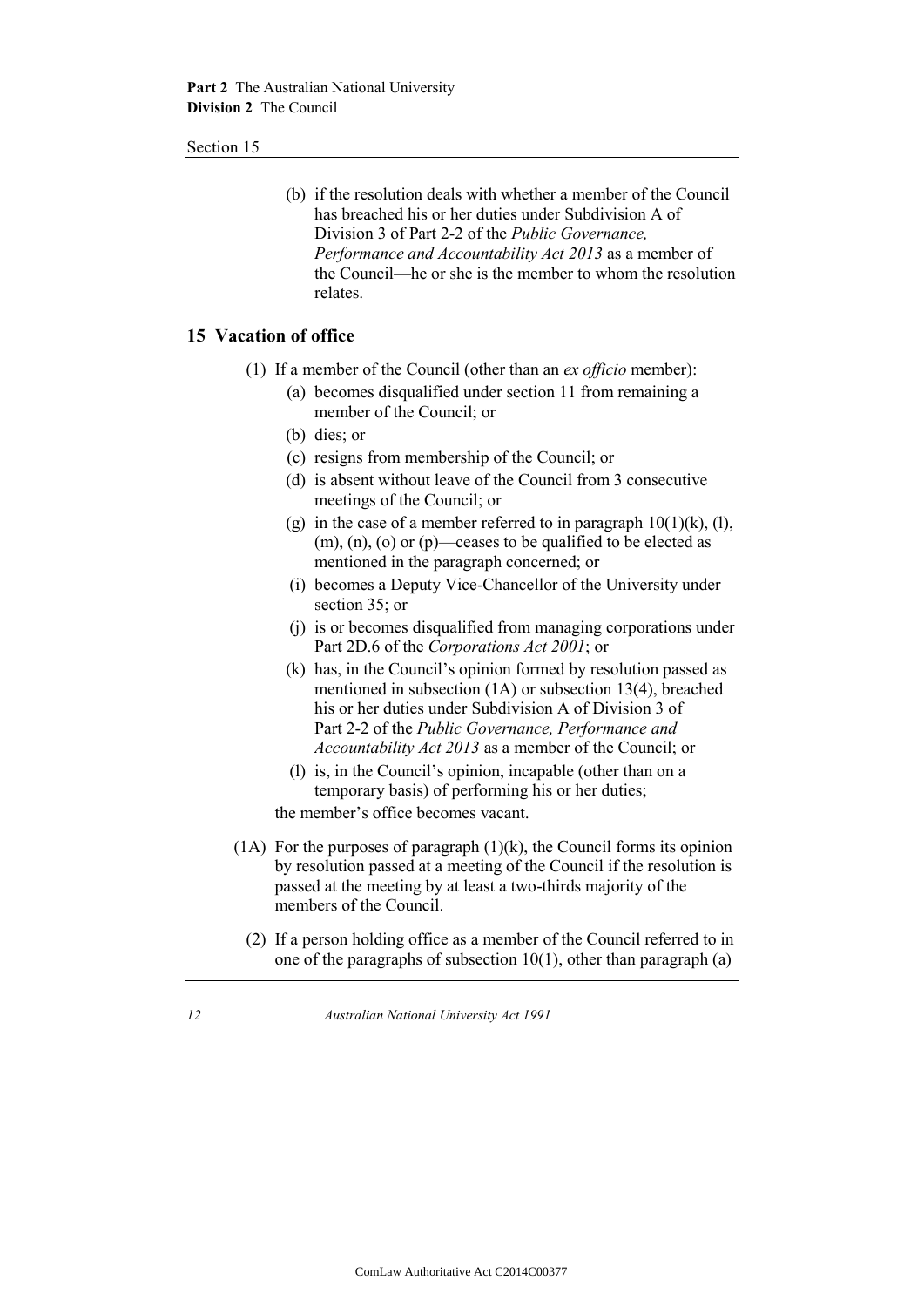or (c), is, before otherwise ceasing to hold that office, appointed to the office of:

- (a) Chancellor; or
- (c) Vice-Chancellor;

that person ceases, upon being so appointed, to hold that first-mentioned office.

### **16 Casual vacancies**

- (1) Where a vacancy in the membership of the Council occurs under section 15, that vacancy must be filled:
	- (a) where the Statutes make provision for the filling of that casual vacancy—in the manner provided by the Statutes; or
	- (b) in any other case—in the manner provided in subsection 10(1) for the appointment of a person to the vacant office.
- (2) A person appointed to fill such a vacancy holds office for the remainder of the term of office of the person's predecessor.
- (3) Subsection (2) does not apply, and does not prevent paragraph  $10(7)(a)$  applying, to the filling of a vacancy in the membership of the Council if the vacancy is one to which paragraph  $10(1)(q)$  relates.

#### **17 Delegation to member of Council etc.**

- (1) Subject to this section, the Council may delegate all or any of its functions and powers under this Act (except its powers in relation to the making of Statutes) to:
	- (a) a member of the Council; or
	- (b) a member of the staff of the University.
- (2) The Council may revoke a delegation under this section.
- (3) The Council must not delegate its power to:
	- (a) appoint the Chancellor, Pro-Chancellor or Vice-Chancellor; or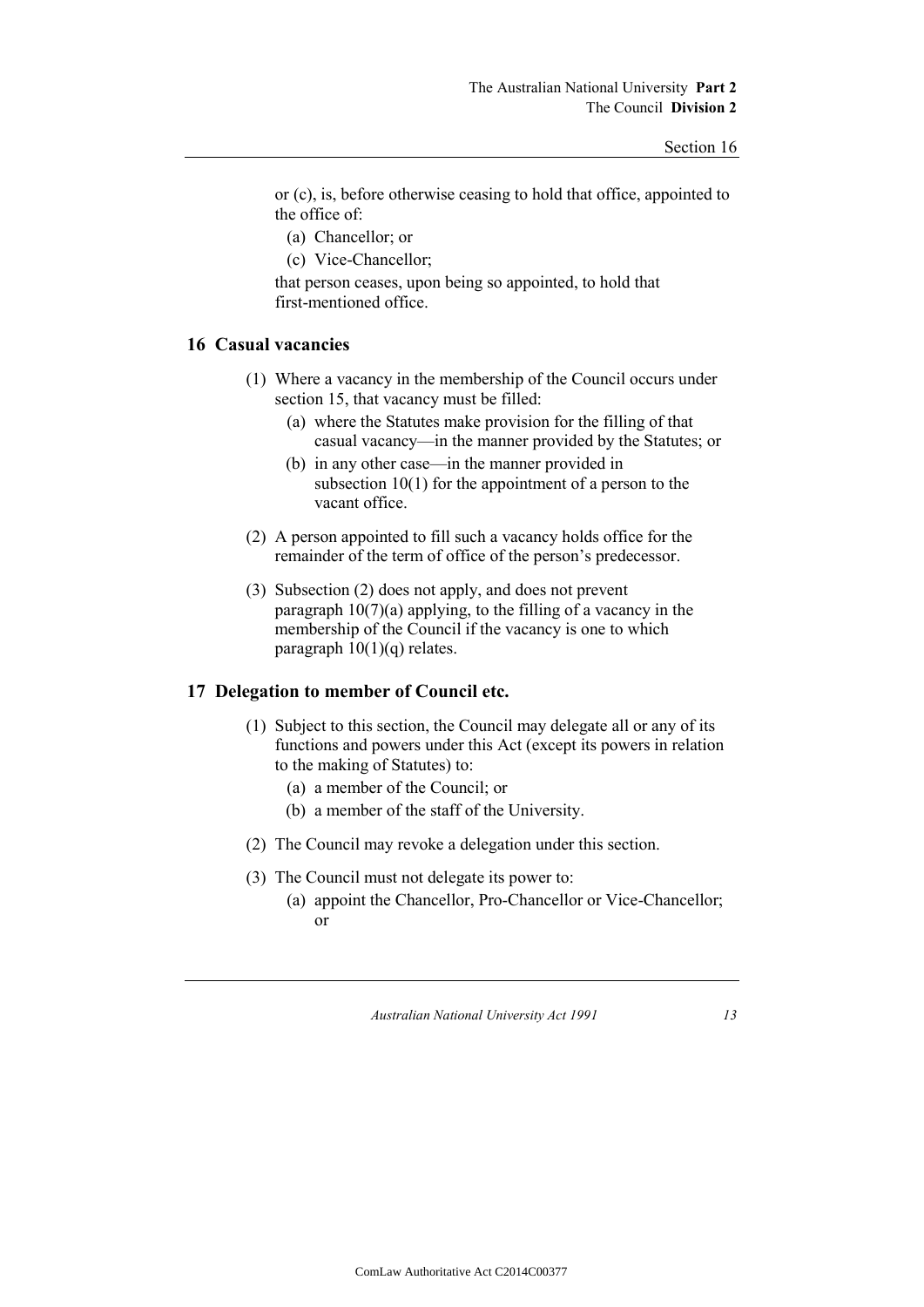- (b) approve the University's annual budget or its business plan; or
- (c) approve the annual report of the University; or
- (d) monitor its commercial activities, and its subsidiaries and any other entities that it controls, to the extent required to ensure they do not have any significant adverse impact on, or pose an unreasonable risk to, the University's finances and operations; or
- (e) review and monitor the management of the University as a whole or the University's performance as a university (as defined by the *Higher Education Support Act 2003*).

### **18 Delegation to committee of Council**

- (1) Subject to this section, the Council may delegate all or any of its functions and powers under this Act (except its powers in relation to the making of Statutes) to the members of a committee consisting of:
	- (a) members of the Council; or
	- (b) members of the Council and other persons.
- (2) A function or power so delegated may be performed or exercised by a majority of the members of the committee, acting jointly, and may not otherwise be performed or exercised under the delegation.
- (3) The Council may revoke a delegation under this section.
- (4) The Council must not delegate its power to:
	- (a) appoint the Chancellor, Pro-Chancellor or Vice-Chancellor; or
	- (b) approve the University's annual budget or its business plan; or
	- (c) approve the annual report of the University; or
	- (d) monitor its commercial activities, and its subsidiaries and any other entities that it controls, to the extent required to ensure they do not have any significant adverse impact on, or pose any reasonable risk to, the University's finances and operations; or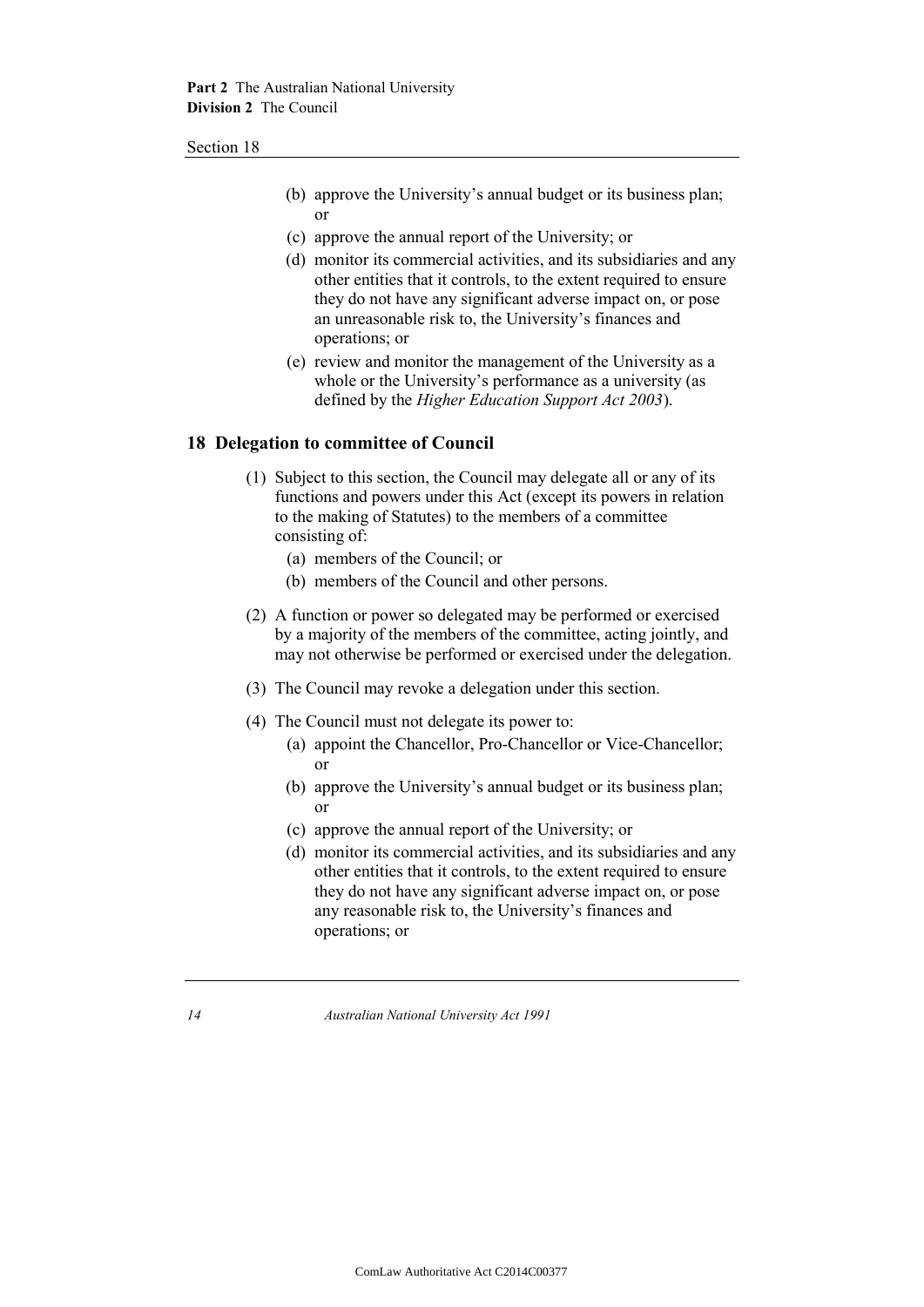(e) review and monitor the management of the University as a whole or the University's performance as a university (as defined by the *Higher Education Support Act 2003*).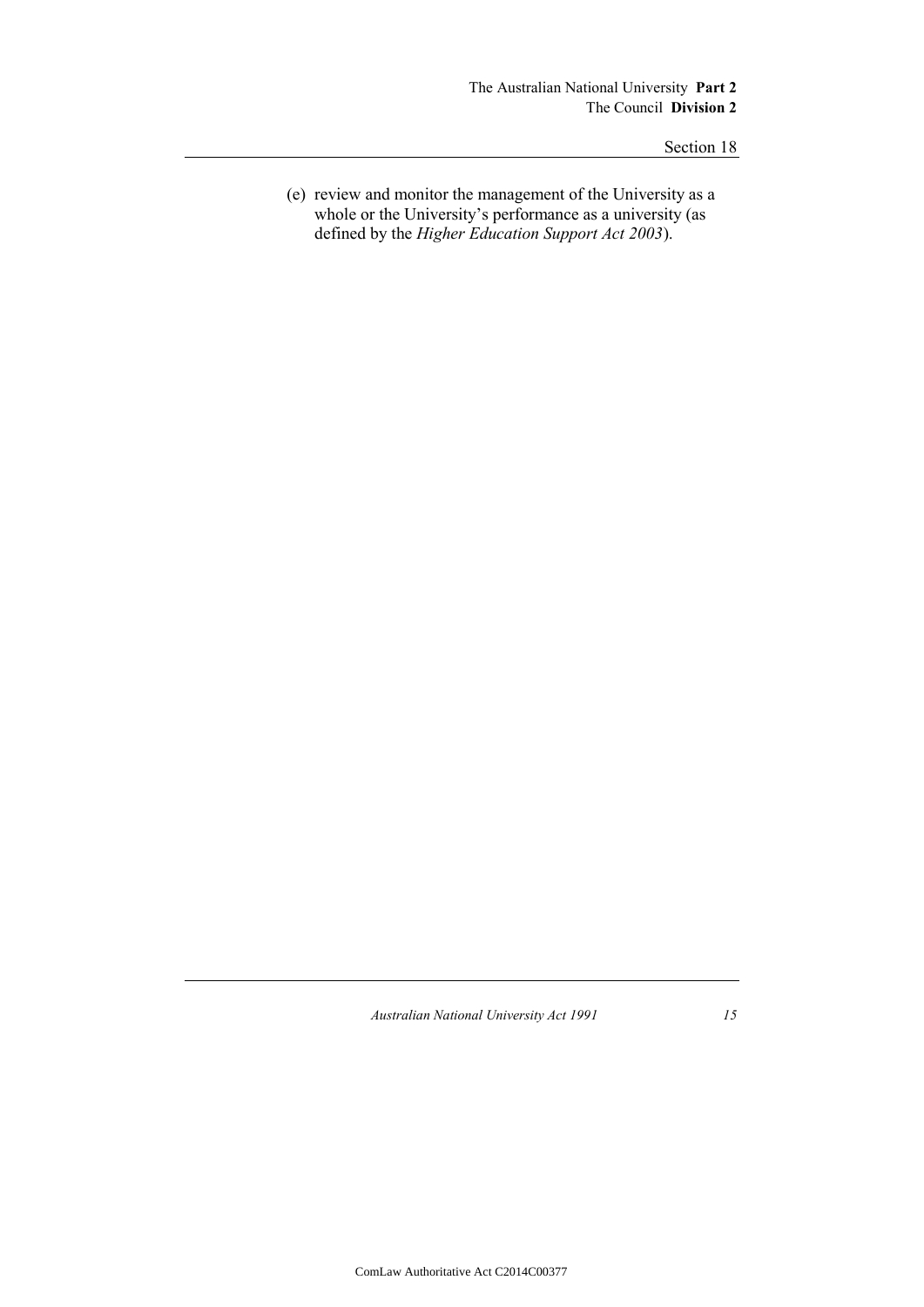## **Division 3—The Institute of Advanced Studies**

## **19 Constitution of the Institute**

- (1) The Institute consists of such research schools and other bodies as are established by the Council for the purposes of this section.
- (2) A research school or another body is to be established in relation to each of the following fields of learning:
	- (a) medical science;
	- (b) the physical sciences;
	- (c) the social sciences;
	- (d) Pacific studies.
- (3) Research schools or other bodies may be established in relation to such other fields of learning as are determined by the Council.
- (4) The research school in relation to medical science is to be known as "The John Curtin School of Medical Research".
- (5) The names of the other research schools and other bodies are as determined by the Council.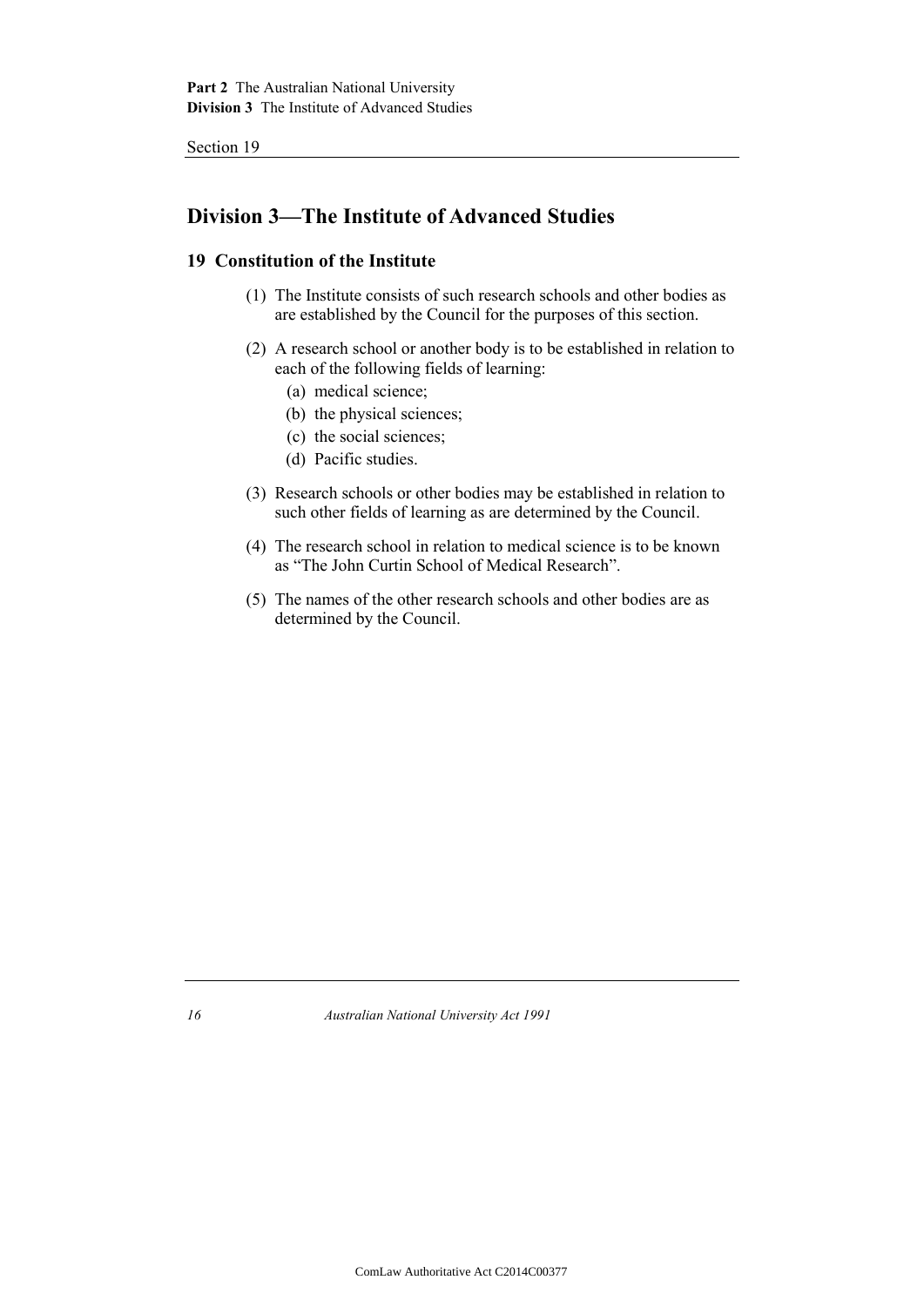## **Division 5—Convocation**

## **30 Constitution of Convocation**

- (1) Convocation consists of the following:
	- (a) all members and former members of the Council;
	- (b) all former members of the Board of the Arts Institute;
	- (c) all graduates and diplomates of the University, the Arts Institute and the former Schools of Art and Music;
	- (d) such certificate holders of the University, the Arts Institute and the former Schools of Art and Music as are, in accordance with the Statutes, admitted as members of Convocation;
	- (e) such graduates of other universities, or other persons, as are, in accordance with the Statutes, admitted as members of Convocation.
- (2) The Council must cause a roll to be kept of all members of **Convocation**
- (3) Meetings of Convocation may be convened by the Vice-Chancellor or as provided in the Statutes.

## **31 Quorum at meetings of Convocation**

At a meeting of Convocation a quorum is constituted by 50 members of Convocation.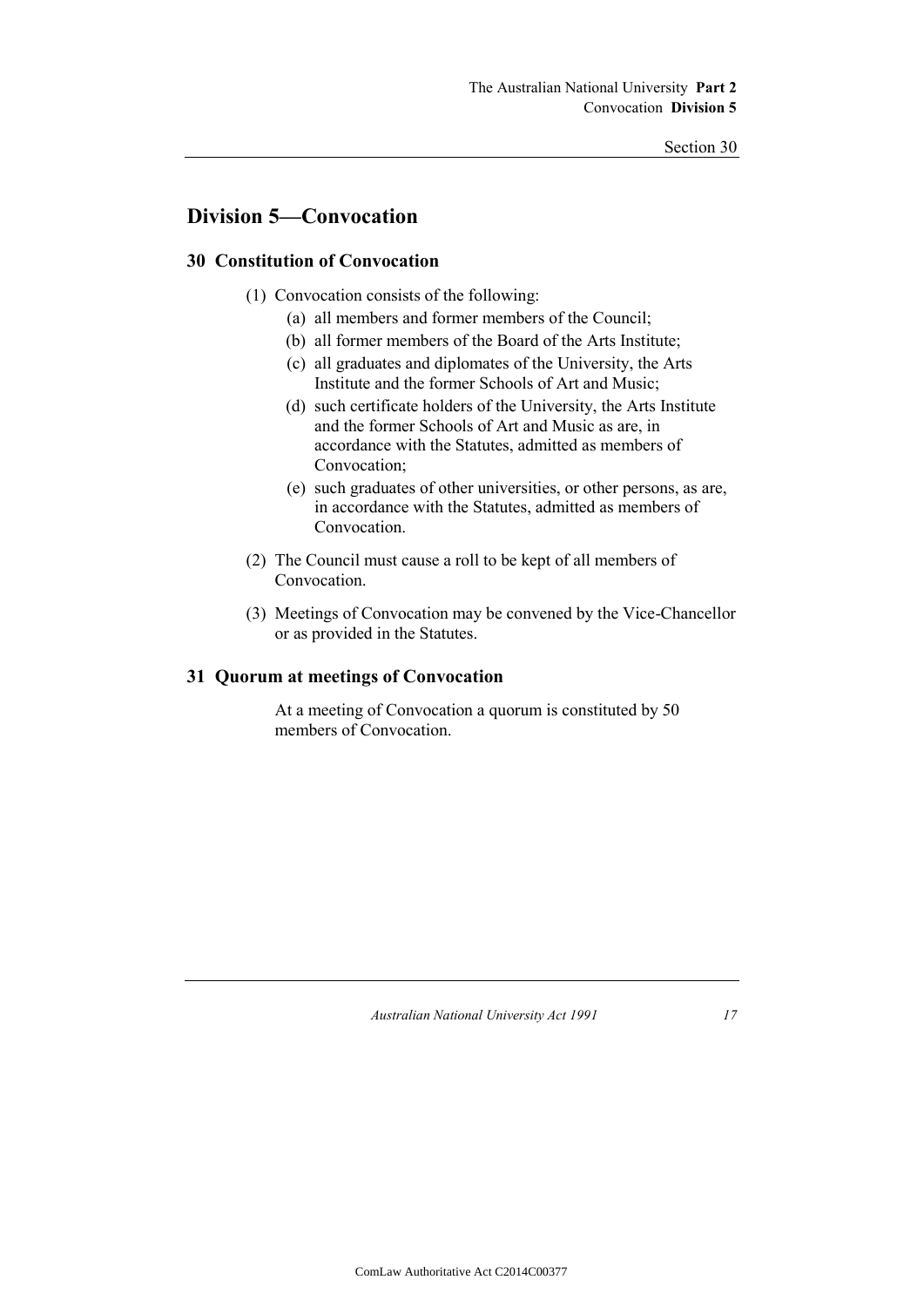## **Division 6—Senior officers of the University**

## **32 Chancellor**

- (1) The Council must appoint the Chancellor of the University. The appointee must not be a student or an employee of the University.
- (1A) The Chancellor ceases to hold office as Chancellor if he or she becomes a student or an employee of the University.
	- (2) Subject to subsection (1A) and the Statutes, the Chancellor holds office for such period, and on such conditions, as the Council determines.

## **33 Pro-Chancellor**

- (1) The Council may appoint a Pro-Chancellor of the University. The appointee must be a member of the Council appointed by the Minister under paragraph  $10(1)(q)$ .
- (1A) The Pro-Chancellor may hold that office for a period that is shorter than the period of his or her office as a member of the Council. However, if:
	- (a) the period of his or her office as a member of the Council ends at a particular time; or
	- (b) his or her office as a member of the Council becomes vacant under section 15 at a particular time;

he or she also ceases to hold office as Pro-Chancellor at that time.

(2) Subject to subsection (1A) and the Statutes, the Pro-Chancellor holds office for such period, and on such conditions, as the Council determines.

## **34 Vice-Chancellor**

- (1) The Council must appoint the Vice-Chancellor of the University.
- (2) The Vice-Chancellor:
	- (a) is the chief executive officer of the University; and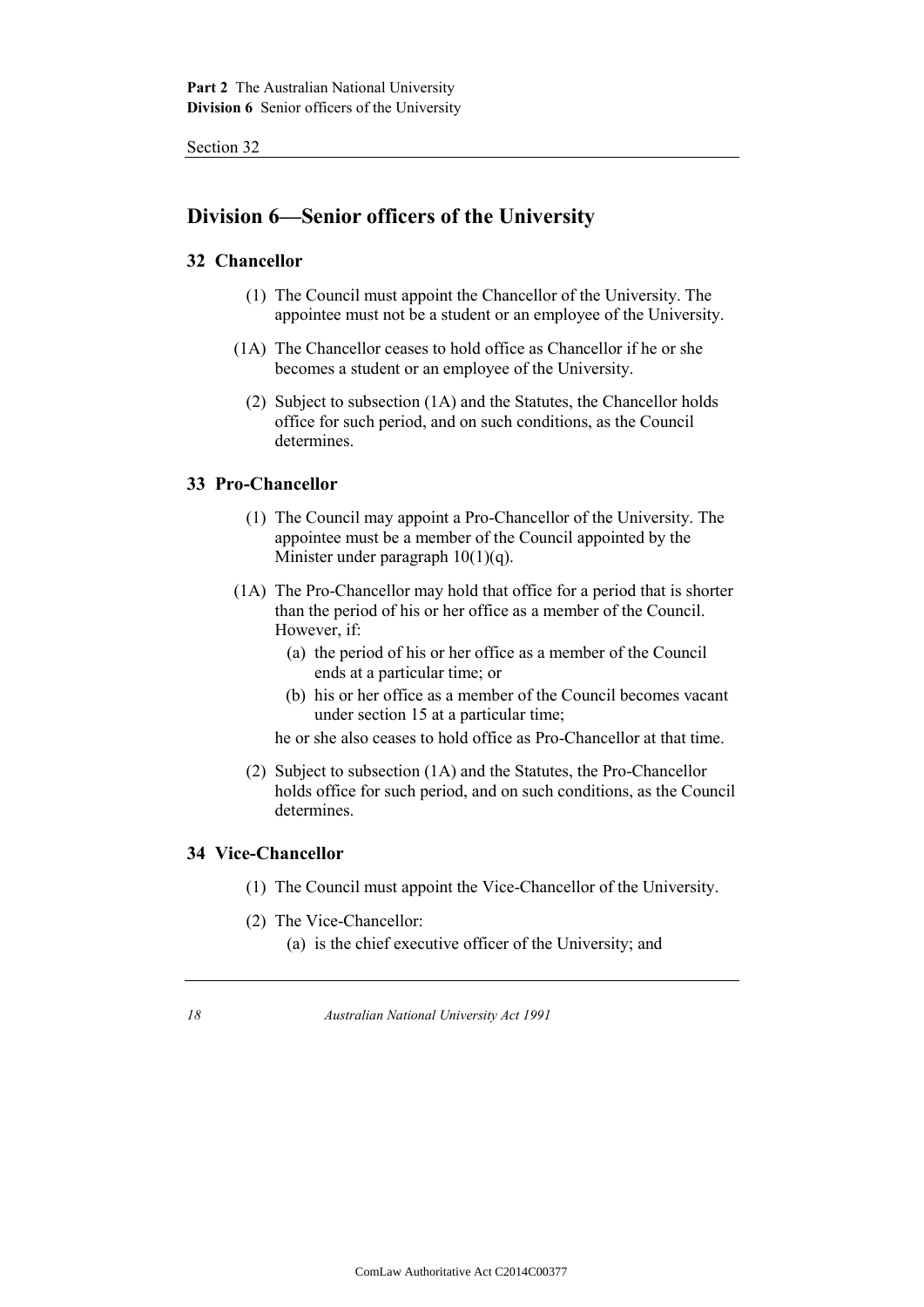- (b) has such powers and duties as the Statutes prescribe or, subject to the Statutes, as the Council determines.
- (3) Subject to the Statutes, the Vice-Chancellor holds office for such period, and on such conditions, as the Council determines.

### **35 Deputy Vice-Chancellor**

- (1) The Council must appoint a Deputy Vice-Chancellor of the University, or more than one.
- (2) A Deputy Vice-Chancellor has such powers and duties as the Statutes prescribe or, subject to the Statutes, as the Council determines.
- (3) A Deputy Vice-Chancellor holds office for such period, and on such conditions, subject to the Statutes, as the Council determines.

## **37 Acting appointments**

- The Council may appoint a person to act in an executive office:
	- (a) during a vacancy in the executive office, whether or not an appointment has previously been made to the executive office; or
	- (b) during any period, or during all periods, when the holder of the executive office is absent from duty or from Australia, is acting in another executive office or is, for any reason, unable to perform the duties of the office.
- Note: For rules that apply to acting appointments, see section 33A of the *Acts Interpretation Act 1901*.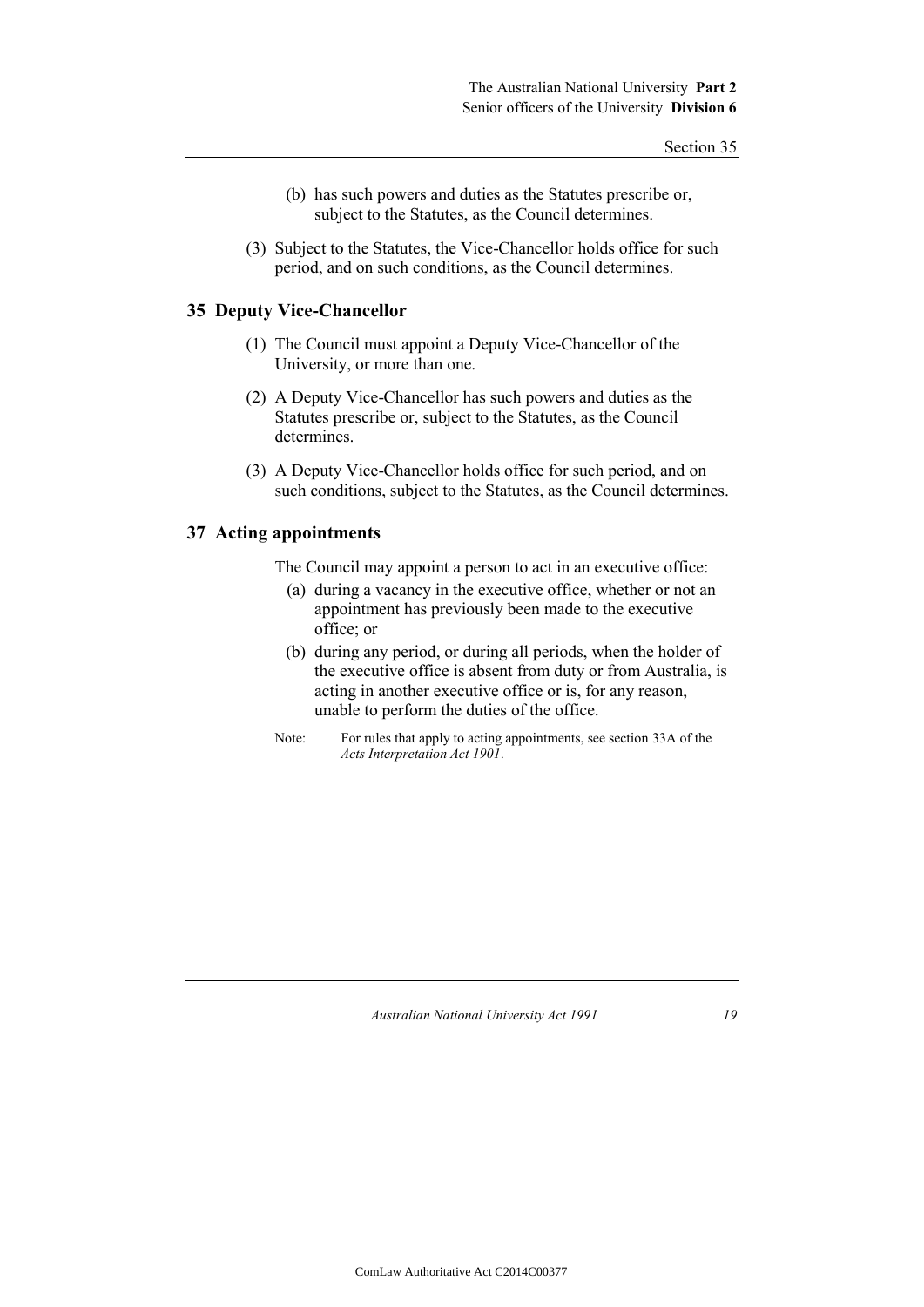## **Division 7—Miscellaneous**

## **38 Execution of contracts**

- (1) Any contract that, if made between private persons, would be by law required to be in writing under seal may be made on behalf of the University in writing under the seal of the University.
- (2) Any contract to which subsection (1) does not apply may be made on behalf of the University by any person acting with the authority of the Council, express or implied, and, where such a contract is made in writing, it may be executed on behalf of the University by that person.

## **39 Validity of acts and proceedings**

- (1) This section applies to the following acts and proceedings:
	- (a) an act or proceeding of a University body;
	- (b) an act or proceeding of the members, or a committee, of a University body;
	- (c) an act done by the Chancellor, the Pro-Chancellor or a person holding an executive office.
- (2) An act or proceeding is not invalid merely because of:
	- (a) a defect in the appointment, election, choosing or admission of:
		- (i) the Chancellor, the Pro-Chancellor or a person holding an executive office; or
		- (ii) any other member of a University body or of a committee of a University body;
	- (b) the disqualification of a member of a University body or committee of a University body from membership of the University body or committee;
	- (c) a defect in the convening of a meeting; or
	- (d) any vacancy in the membership of the Council or a committee of the Council.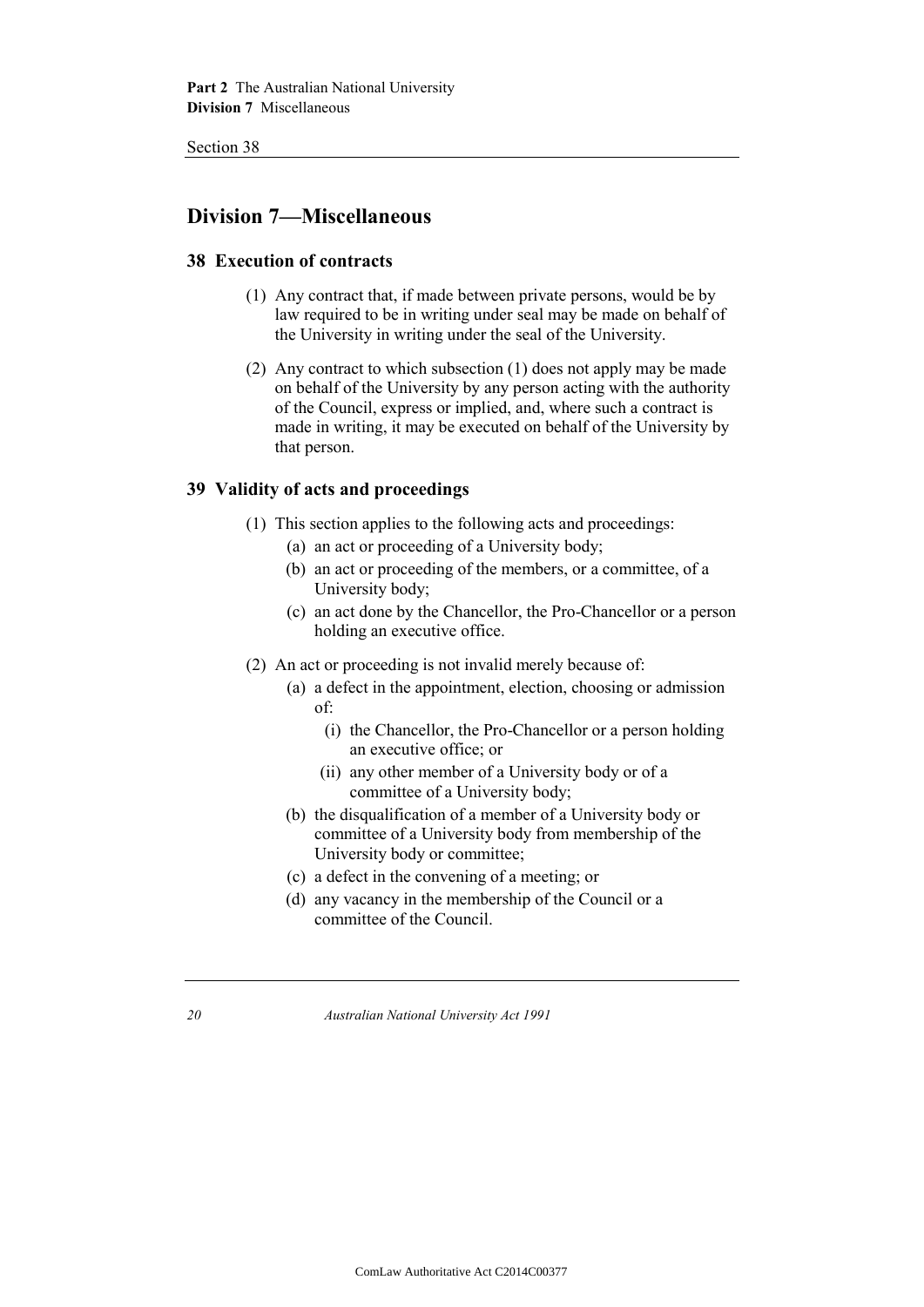## **40 Religious test not to be administered**

The University may not administer any religious test in relation to:

- (a) the admission of any person to the University; or
- (b) the award of any degree, diploma, certificate or honour; or
- (c) the holding of any office.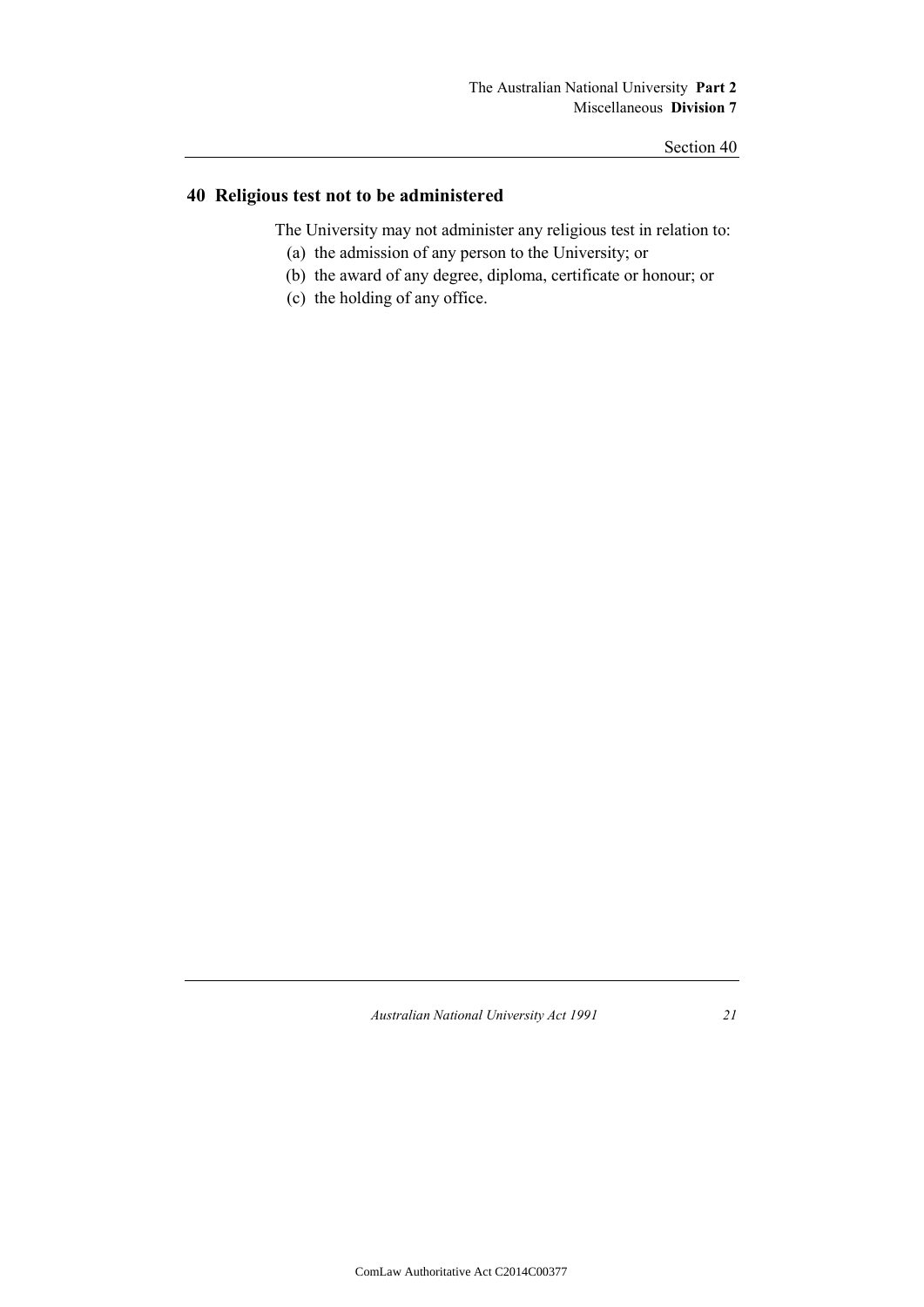## **Part 3—Financial matters**

## **Division 1—Fees**

## **41 Fees**

(2) Fees that are payable to the University, including student contribution amounts and tuition fees within the meaning of the *Higher Education Support Act 2003*, are payable in accordance with the Statutes.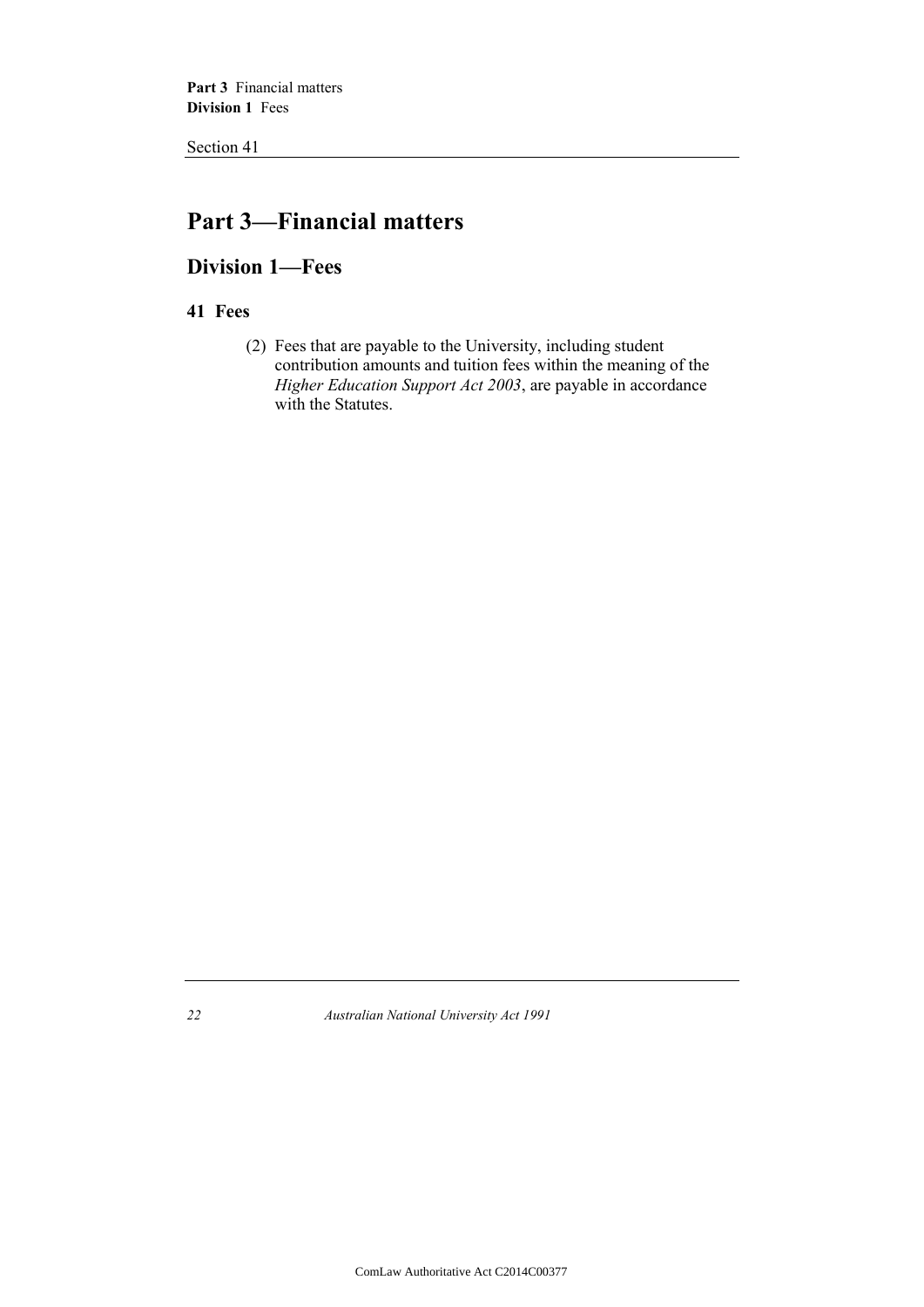## **Division 2—Finances of the University**

## **43 Application of fees and other money**

The Council must apply the following solely for the purposes of the University:

- (a) all financial assistance paid to the University under the *Higher Education Support Act 2003*;
- (b) student contribution amounts within the meaning of the *Higher Education Support Act 2003*;
- (c) tuition fees within the meaning of the *Higher Education Support Act 2003*;
- (d) other money received by the University under this Act or otherwise.

### **44 Borrowing**

- (1) Subject to subsection (2), the University may borrow money.
- (2) The University's power to borrow is subject to such limits as the Finance Minister determines as to:
	- (a) the total amount of money (other than interest) that may be owed by the University at any time as a result of borrowings; and
	- (b) the periods for which money may be borrowed.
- (3) The Finance Minister may, by written instrument, delegate any of the Finance Minister's powers or functions under this section to an official (within the meaning of the *Public Governance, Performance and Accountability Act 2013*) of a non-corporate Commonwealth entity (within the meaning of that Act). In exercising powers or functions under a delegation, the official must comply with any directions of the Finance Minister.
- (4) In this section:

*Finance Minister* means the Minister who administers the *Public Governance, Performance and Accountability Act 2013*.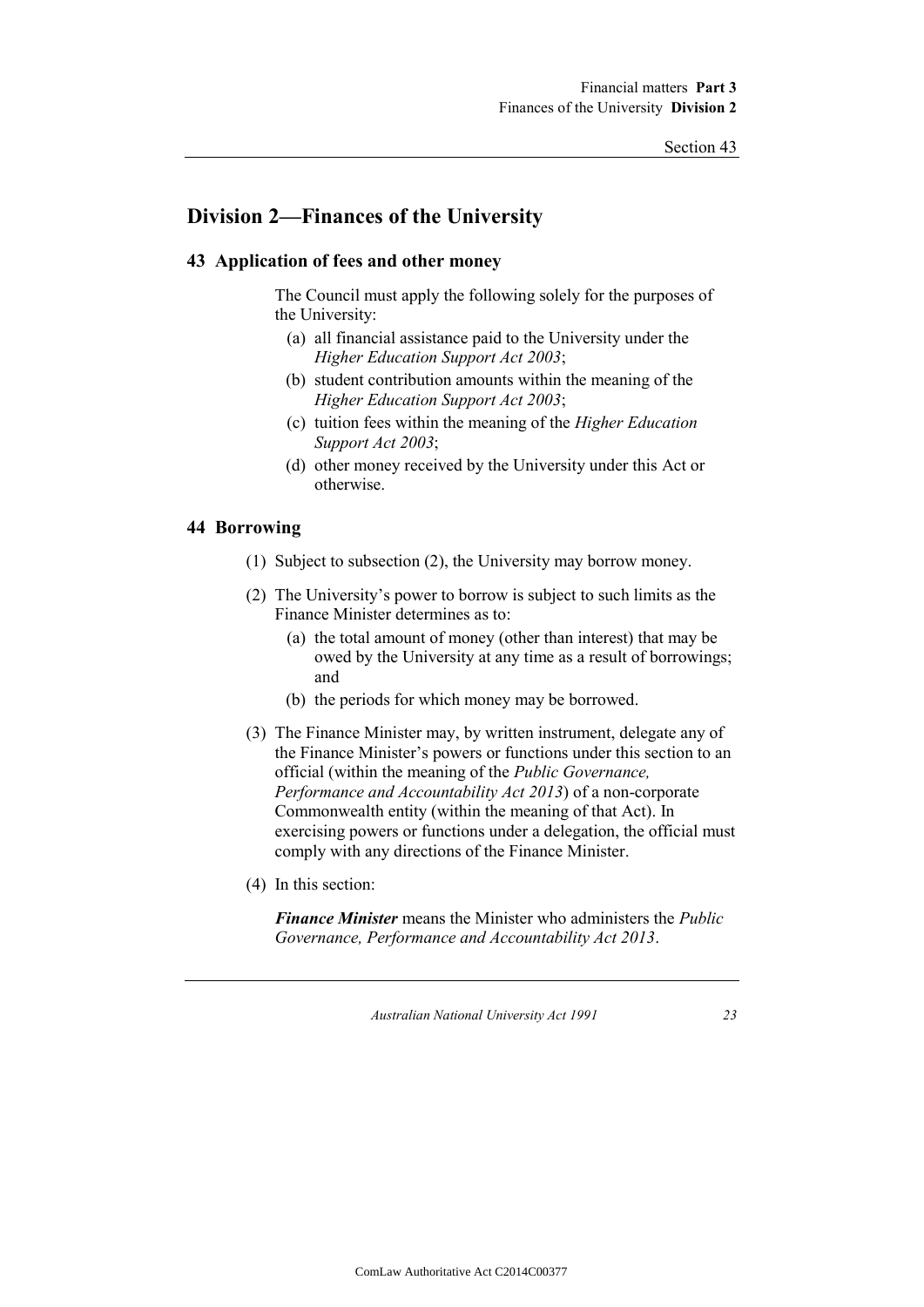## **48 Taxation**

- (1) Subject to subsection (2), the University is not subject to taxation under the laws of the Commonwealth or of a State or Territory.
- (2) The University is subject to payroll tax under the law of a State or Territory.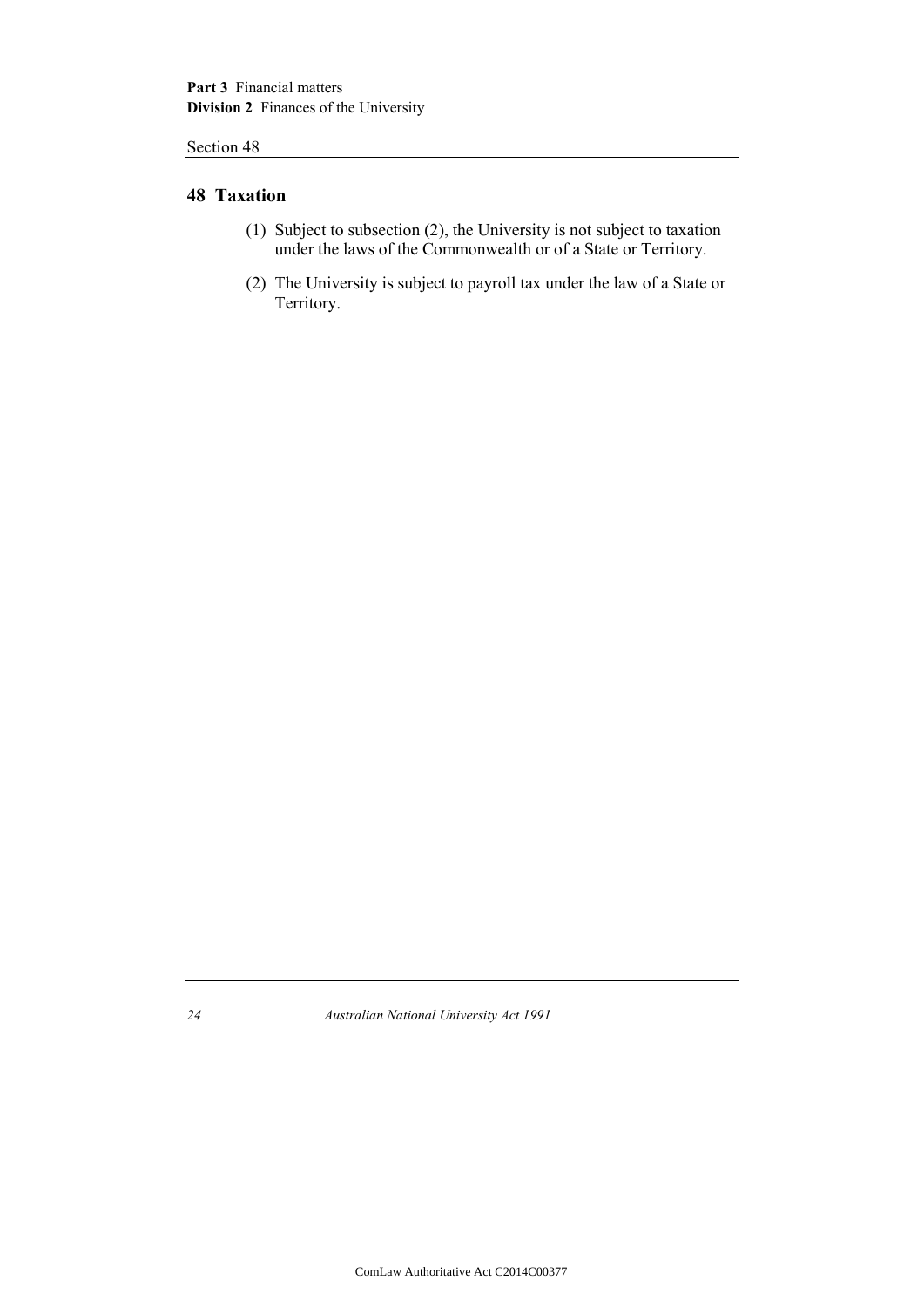## **Part 4—Statutes**

## **50 Statutes**

- (1) The Council may make Statutes, not inconsistent with this Act or the *Public Governance, Performance and Accountability Act 2013*, prescribing matters:
	- (a) required or permitted by this Act to be prescribed by the Statutes; or
	- (b) necessary or convenient to be prescribed by the Statutes for carrying out or giving effect to this Act.
- (2) The powers of the Council under subsection (1) include, but are not limited to, the power to make Statutes with respect to the following matters:
	- (a) the management, good government and discipline of the University;
	- (b) the imposition, by or on behalf of the University, of penalties upon:
		- (i) students of the University; or
		- (ii) persons employed by the University;

for contravention of, or failure to comply with, a Statute made under paragraph (a);

- (c) the method of any election provided for by this Act, and the determination of questions raised in relation to the conduct or result of any such election;
- (d) the persons who are to be regarded, for the purposes of this Act, as members of the academic staff of the Institute or as members of the academic staff of The Faculties;
- (e) the persons who are to be regarded, for the purposes of this Act, as undergraduate students, or postgraduate students, of the University;
- (f) in relation to each University body:
	- (i) the manner and time of convening, holding and adjourning its meetings;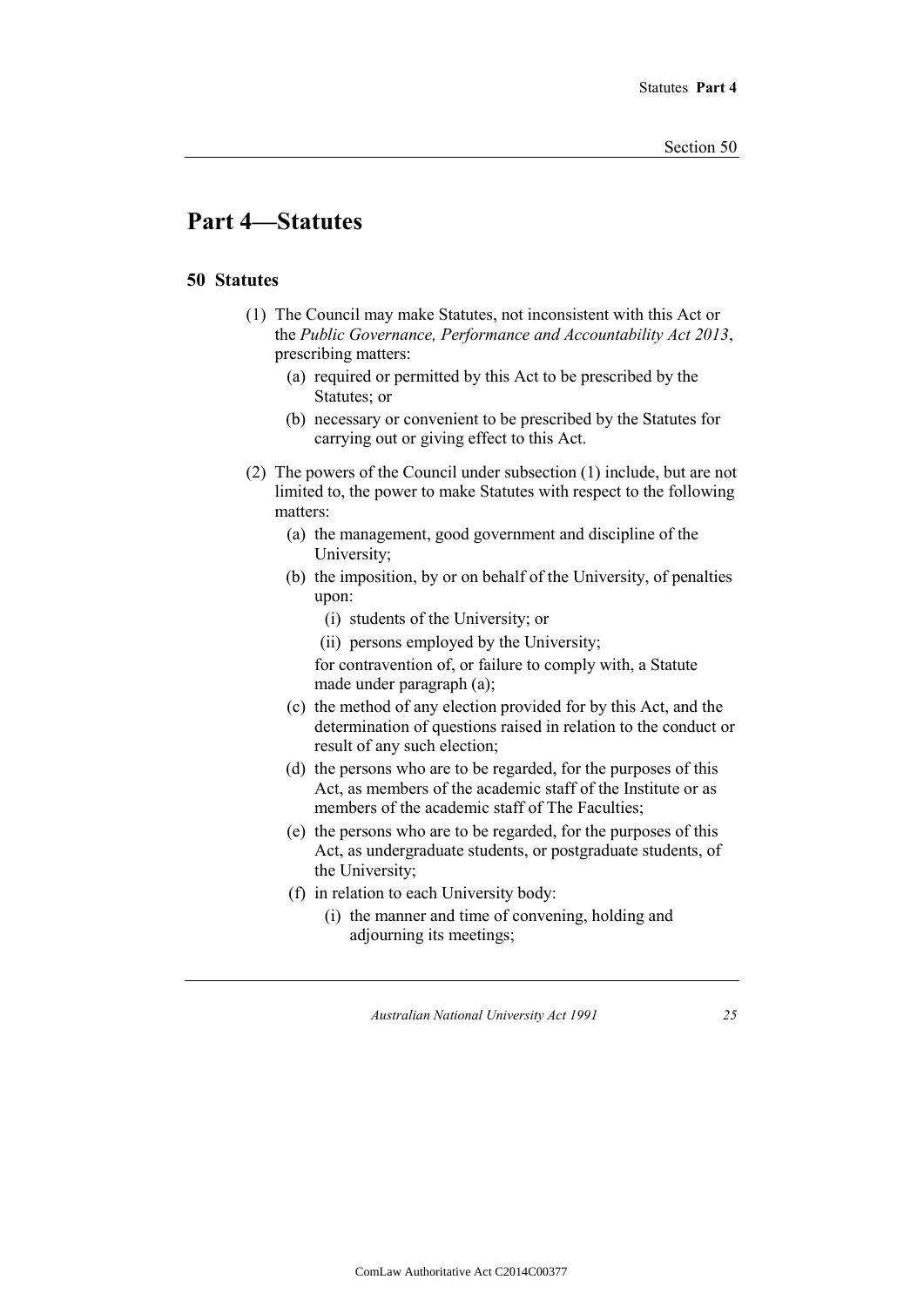- (ii) voting at such meetings (including postal or proxy voting);
- (iii) disclosure of pecuniary interests at meetings of the Convocation; and
- (iv) the appointment, powers and duties of chairpersons at such meetings;
- (v) the conduct and recording of business at such meetings;
- (vi) the appointment of committees of the University body; and
- (vii) the quorums for meetings of committees mentioned in subparagraph (vi), and the powers and duties of such committees;
- (g) the resignation of the following persons:
	- (i) the Chancellor;
	- (ii) the Pro-Chancellor;
	- (iii) any person holding an executive office;
- (h) the exercise and performance by a Deputy Vice-Chancellor, in specified circumstances, of the powers and duties of the Vice-Chancellor;
- (i) the tenure of the holder of any office or place established by or under this Act in respect of which this Act does not:
	- (i) specify a term of office; or
	- (ii) provide for the fixing of the term of office otherwise than by the Statutes;
- (j) the employment of members of staff of the University, including the terms and conditions of such employment and the termination of such employment;
- (k) the appointment of persons to positions of responsibility within the University, the terms and conditions of such appointments and the termination of such appointments;
- (l) the admission and enrolment of students;
- (m) the times, places and manner of holding lectures, classes and examinations, and the number and character of such lectures, classes and examinations;
- (n) the promotion and extension of University teaching;
- (o) the granting of degrees, diplomas, certificates and honours;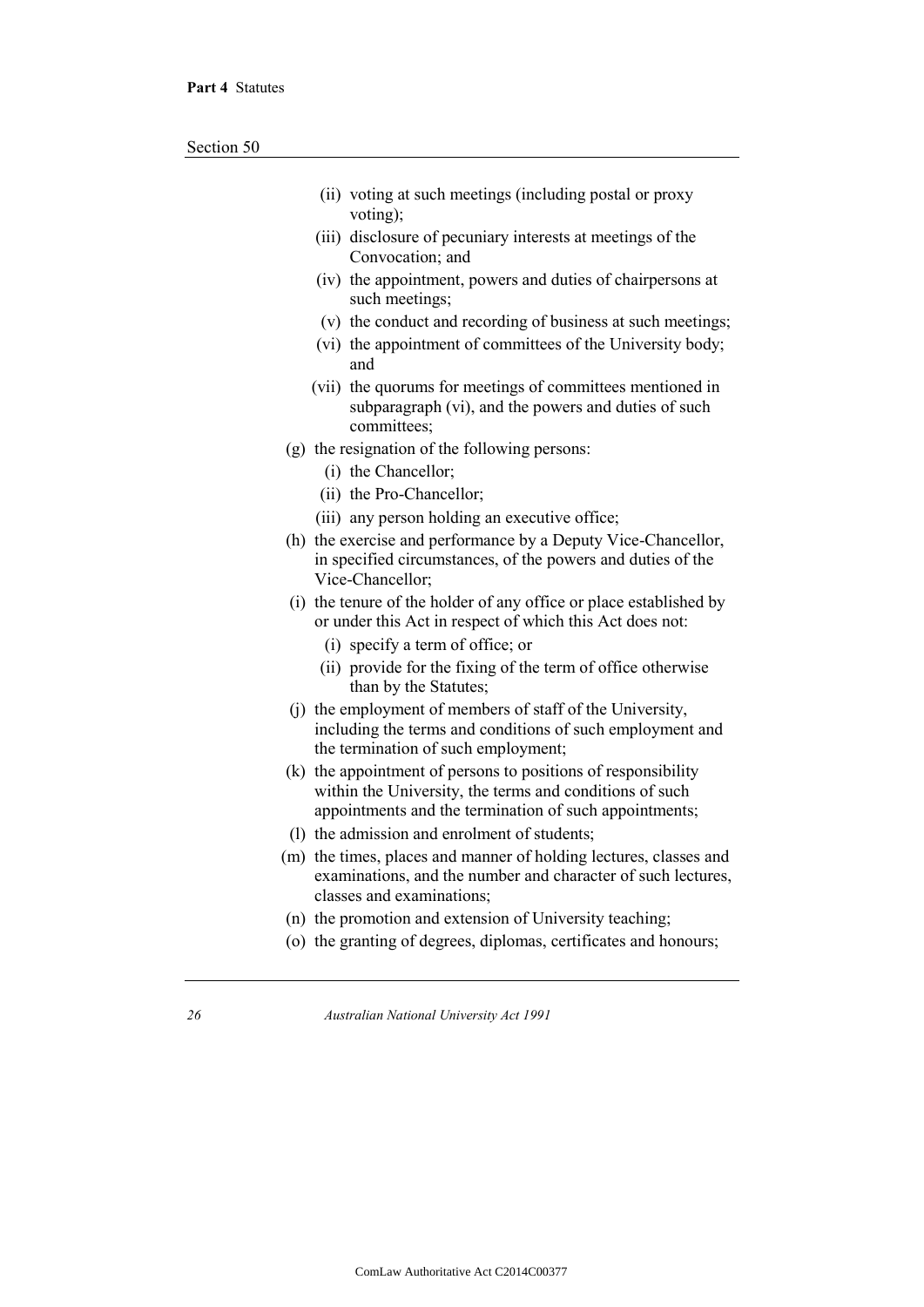- (p) the granting of fellowships, scholarships, exhibitions and bursaries;
- (q) the conferring, on persons who hold degrees, diplomas or other awards granted by other institutions, of any corresponding degree, diploma or other award of the University without examination;
- (r) the exemption of persons undertaking a course leading to a degree, diploma or other award from the requirement to undertake particular work that would otherwise be required to be undertaken for the purposes of that course and the grant of status in respect of that work, whether or not on condition that other work be undertaken instead of the work the subject of the exemption;
- (s) the admission of members of Convocation;
- (t) the admission of persons who are undertaking or have undertaken studies at another institution to a corresponding status within the University;
- (u) the payment to the University of fees, including student contribution amounts and tuition fees within the meaning of the *Higher Education Support Act 2003*;
- (v) the establishment, management and control of libraries, laboratories and museums in connection with the University;
- (w) the establishment or affiliation of residential colleges;
- (x) the affiliation or admission to the University of any education or research establishment;
- (y) the control and investment of the property of the University;
- (z) the provision of superannuation or similar benefits for, and for the families of, persons holding executive office and other persons employed by the University.
- (3) The Statutes may empower any authority (including the Council) or officer of the University to make rules or orders, not inconsistent with this Act or with any Statute:
	- (a) regulating, or providing for the regulation of, any specified matter (being a matter with respect to which Statutes may be made); or
	- (b) for carrying out or giving effect to the Statutes.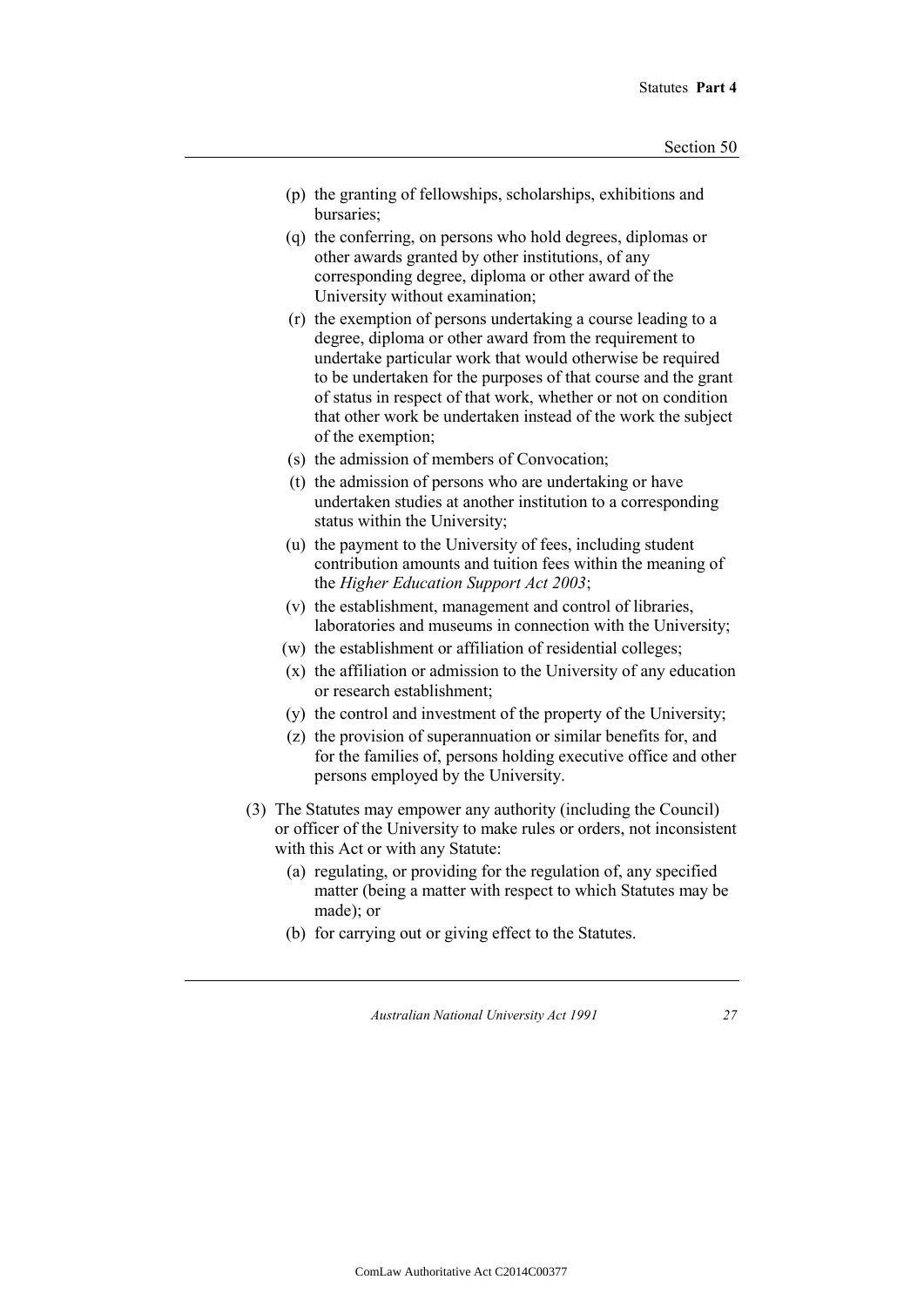- (4) A rule or order so made has the same force as a Statute.
- (5) Subsection (3) does not permit the making of rules or orders:
	- (a) regulating, or providing for the regulation of, a matter referred to in subsection 51(1); or
	- (b) for carrying out or giving effect to a Statute dealing with a matter referred to in subsection 51(1) except to the extent that the rules or orders are made with respect to the discipline of the University and provide for the enforcement of such a Statute.

#### **51 Statutes relating to traffic**

- (1) The Council may make Statutes:
	- (a) for or in relation to the regulation or control of traffic, or of the parking, stopping, standing or leaving of vehicles, on land occupied by the University in the Australian Capital Territory, including Statutes authorising, and providing for the effect of, signs and markings; and
	- (b) providing for the punishment, upon summary conviction, by a fine, of offences against such a Statute.
- (2) A Statute made under this section is not to be inconsistent with a law of the Australian Capital Territory (including an enactment as defined in section 3 of the *Australian Capital Territory (Self-Government) Act 1988*), but a Statute is not to be treated as inconsistent with such a law merely because it makes provisions with respect to a matter dealt with by that law, if the provisions can be obeyed without contravening that law.

#### **52 Statutes to be published**

- (1) When a Statute has been made by the Council:
	- (a) it must be sealed with the seal of the University; and
	- (b) the Council must cause the Statute to be notified in the *Gazette*; and
	- (c) the Statute has the force of law from the day on which it is so notified.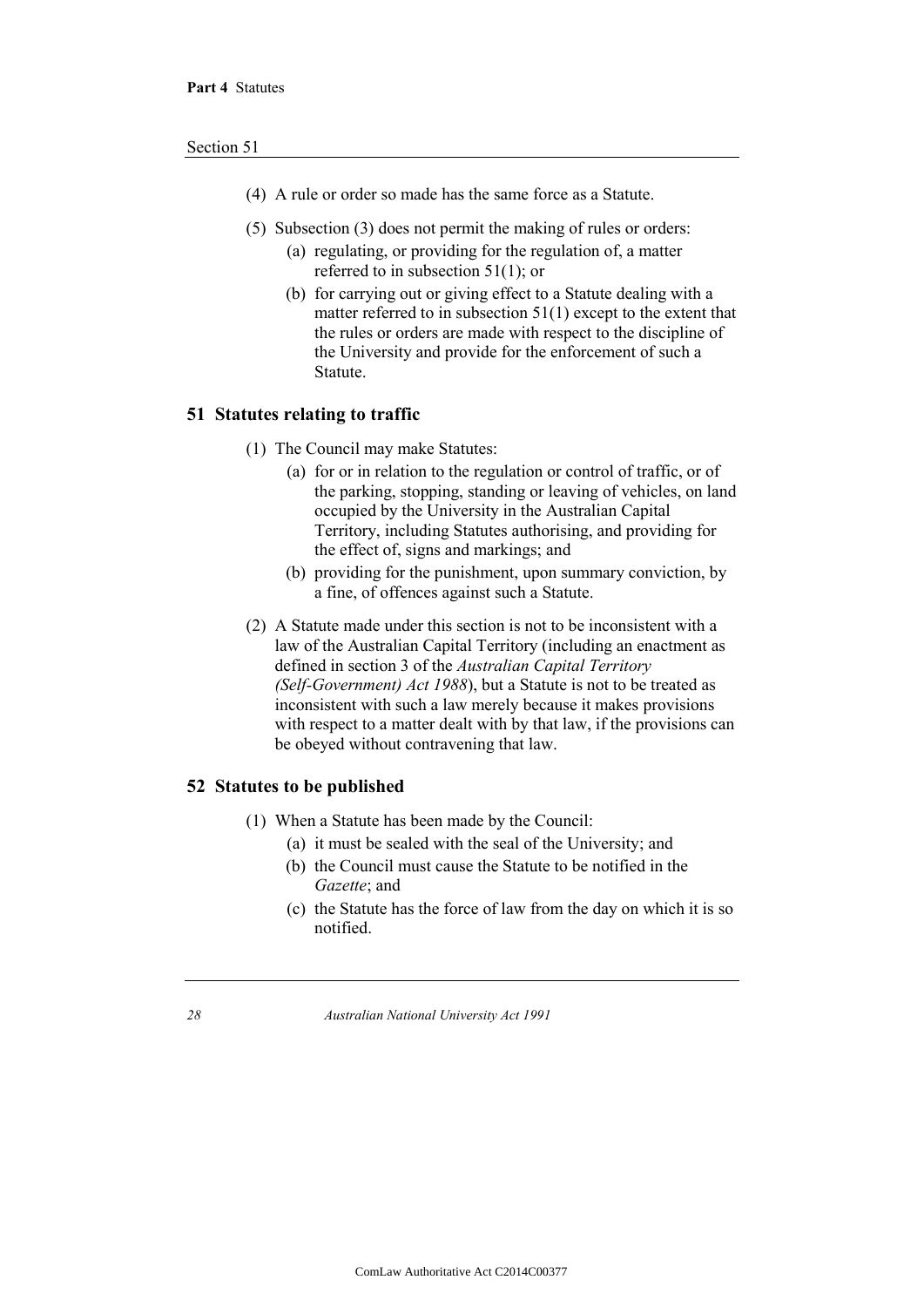- (3) The notification of a Statute in the *Gazette* must specify the place at which copies of the Statute may be bought.
- (5) The production of:
	- (a) a copy of a Statute under the seal of the University; or
	- (b) a document purporting to be a copy of a Statute and to have been printed by the Government Printer;
	- is, in all proceedings, sufficient evidence of the Statute.
- (6) The Statutes are to be numbered consecutively in the order in which they are notified in the *Gazette*.
- (7) A notice in the *Gazette* of the fact that a Statute has been made that specifies the number of the Statute is sufficient compliance with the requirement of subsection (2) that the Statute be notified in the *Gazette*.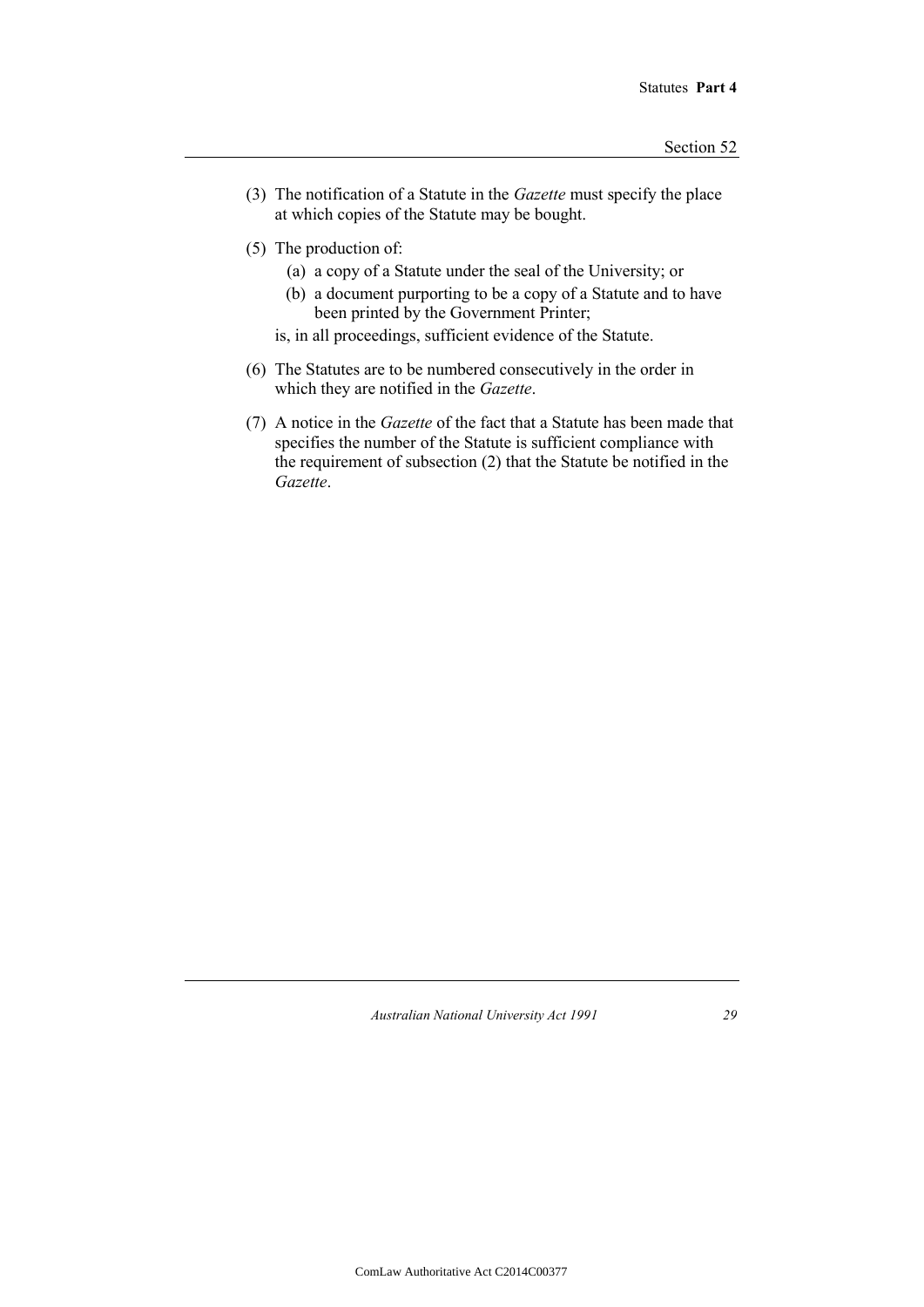## **Part 5—Consequential and transitional provisions**

## **Division 1—Preliminary**

## **53 Interpretation**

In this Part, unless the contrary intention appears:

*Appropriation Act* means an Act appropriating money for expenditure in respect of a financial year and includes an Act appropriating money, by way of interim provision, for such expenditure.

*Arts Institute instrument* means an instrument (including a legislative instrument) or any other document:

- (a) to which the Arts Institute was a party; or
- (b) that was given to or in favour of the Arts Institute; or
- (c) in which a reference is made to the Arts Institute; or
- (d) under which money is, or may become, payable, or any other property is to be, or may become liable to be, transferred to or by the Arts Institute;

being an instrument or document subsisting immediately before the commencement.

*assets* means property of every kind, and includes, but is not limited to:

- (a) choses in action; and
- (b) rights, interests and claims of every kind in or to property, whether arising under or by virtue of an instrument or otherwise, and whether liquidated or unliquidated, certain or contingent, accrued or accruing.

*liabilities* means liabilities of every kind, and includes, but is not limited to, obligations of every kind, whether arising under or by virtue of an instrument or otherwise, and whether liquidated or unliquidated, certain or contingent, accrued or accruing.

*repealed enactment* means an enactment repealed by section 54.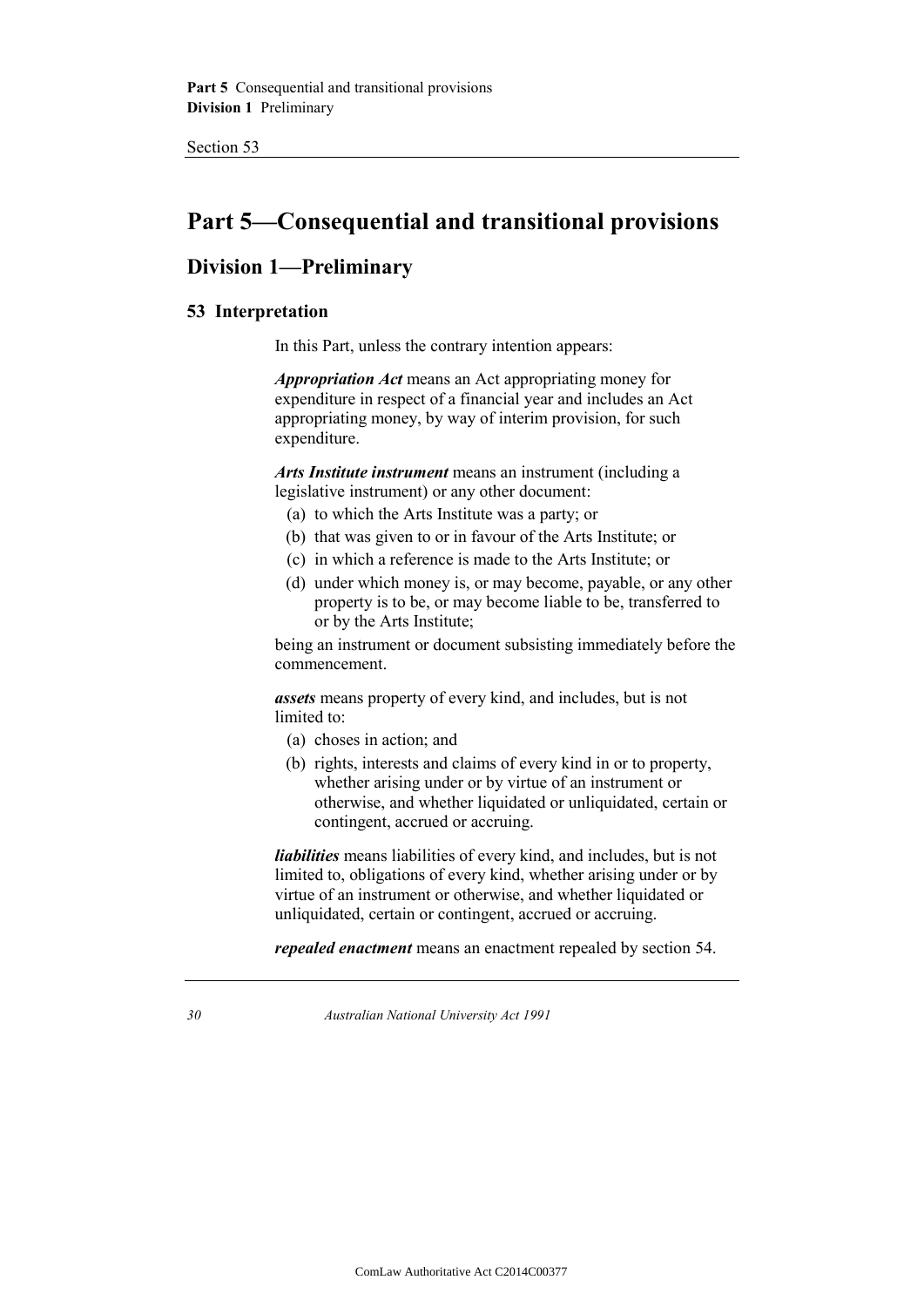## **Division 2—Repeal**

## **54 Repeal**

- (1) The original Act is repealed.
- (2) The Arts Institute Ordinance is repealed.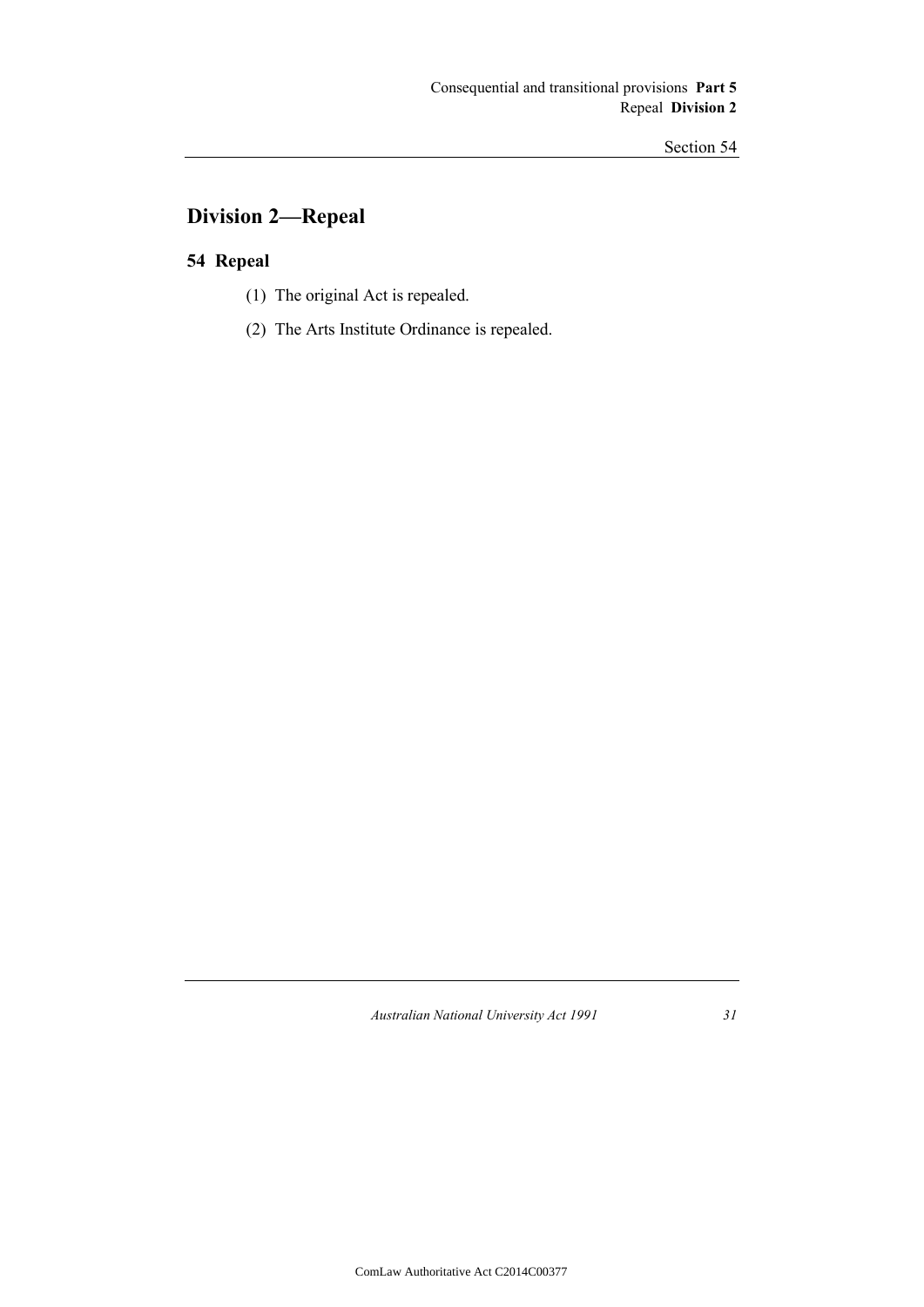## **Division 3—General**

## **55 Senior officers to continue in office**

- (1) A person who, immediately before the commencement, held under the original Act the office of Chancellor, Pro-Chancellor, Vice-Chancellor or Deputy Vice-Chancellor (in this section called the *previous office*) is taken to have been, on the commencement, duly appointed under Part 2 to:
	- (a) the office of Chancellor; or
	- (b) the office of Pro-Chancellor; or
	- (c) the office of Vice-Chancellor; or
	- (d) an office of Deputy Vice-Chancellor;

(as the case may be).

- (2) A person is taken to have been so appointed:
	- (a) for a period equal to the remainder of the term of his or her appointment to the previous office; and
	- (b) subject to the terms and conditions that were, immediately before the commencement, applicable to that appointment.

## **56 University successor in law of the Arts Institute**

The University is the successor in law of the Arts Institute, and the succeeding provisions of this Division do not limit the generality of this section.

## **57 Preservation of Statutes etc.**

- (1) This section applies to:
	- (a) a Statute made by the Council of the University under section 27 or 27A of the original Act; and
	- (b) a Statute made by the Board of the Arts Institute under section 16 of the Arts Institute Ordinance;

that was in force immediately before the commencement (in this section called a *continued statute*).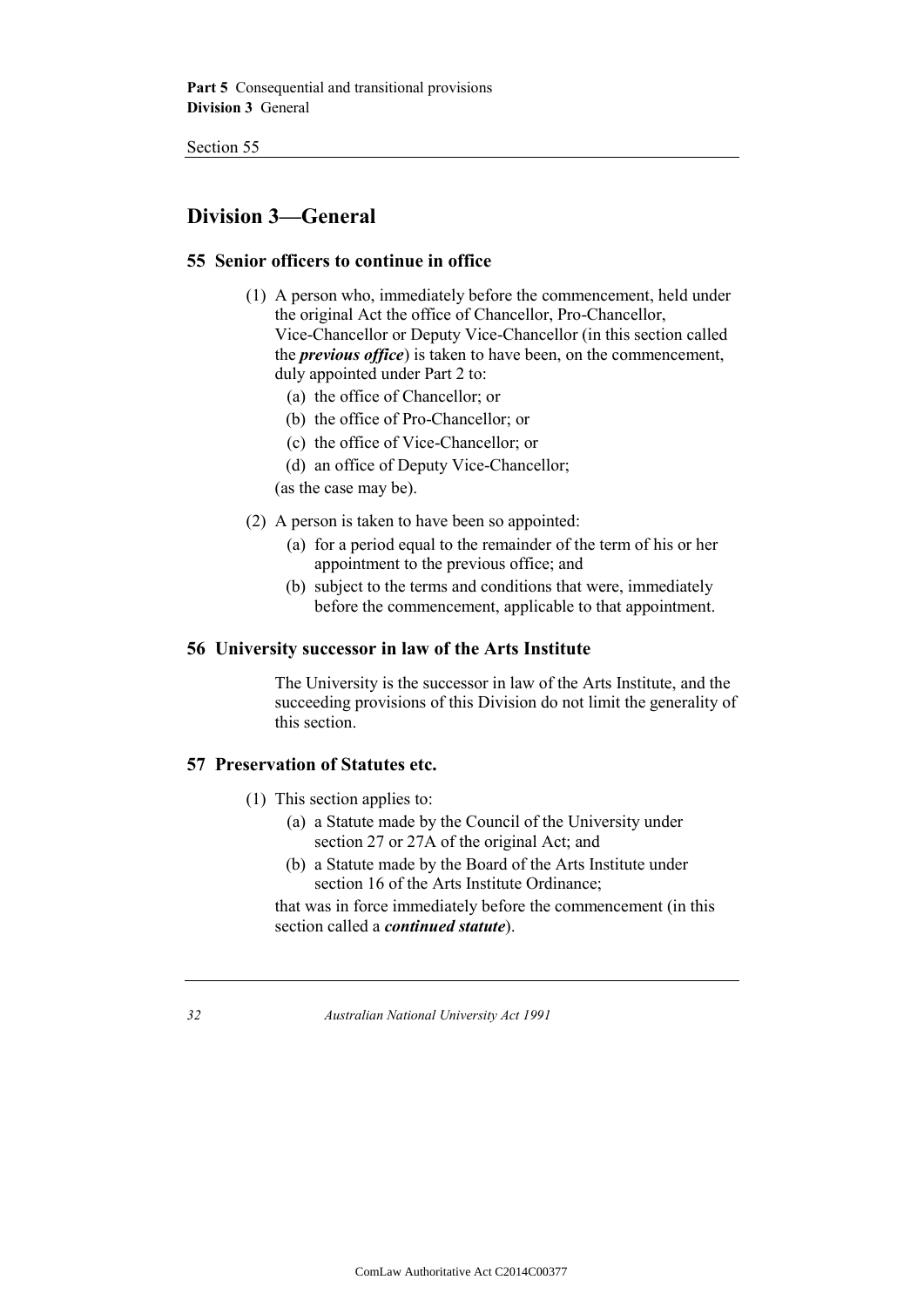- (2) A continued statute has effect after the commencement as if:
	- (a) it were a Statute of the University duly made by the Council under Part 4; and
	- (b) the requirements of section 52 had been complied with in relation to it;

and may accordingly be amended or repealed by the Council.

- (3) Any rules or orders made under the continued statute that were in force immediately before the commencement have effect on and after the commencement as if they had been made under a Statute, and may be amended or repealed accordingly.
- (4) Where any difficulty arises in the application to a particular matter of:
	- (a) a continued statute; or
	- (b) any rules or orders referred to in subsection (3);

the Council may make such decision as it thinks proper to resolve the difficulty.

- (5) A reference in subsection (4) to a difficulty arising includes a reference to a difficulty arising because of a conflict or inconsistency between 2 or more continued statutes or between rules or orders made under 2 or more continued statutes.
- (6) A decision made under subsection (4) has effect in spite of anything contained in a continued statute or in any rules or orders referred to in subsection (3).

## **58 Transfer of assets and liabilities of the Arts Institute**

- (1) At the commencement, the assets and liabilities of the Arts Institute become assets and liabilities of the University.
- (2) The following provisions apply to assets and liabilities that have become assets and liabilities of the University because of subsection (1):
	- (a) an asset that was, immediately before the commencement, held by the Arts Institute on trust must, after the commencement, be held by the University on trust and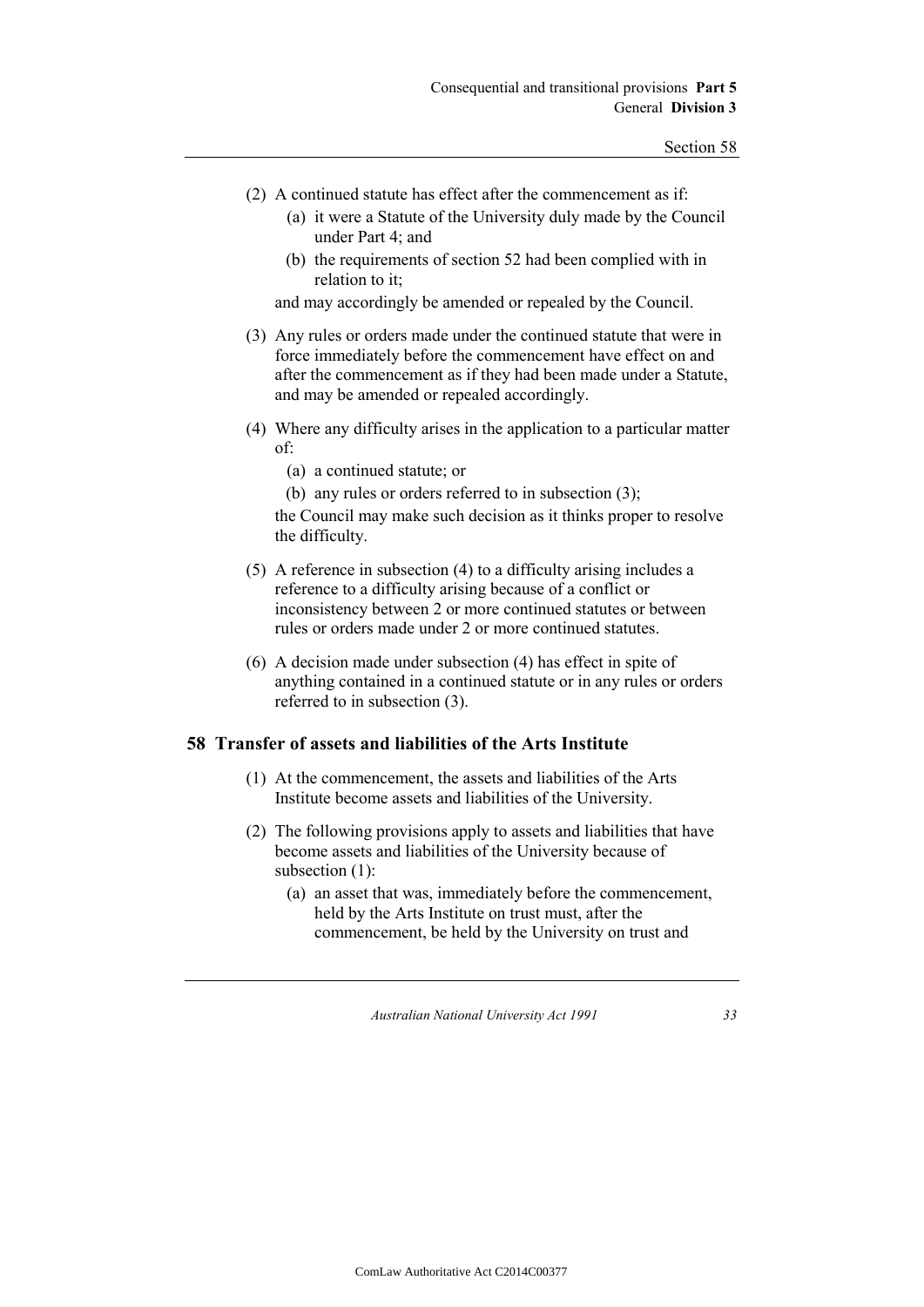subject to the terms of the trust on which the asset was so held by the Arts Institute;

(b) liabilities of the Arts Institute to make payments must, after the commencement, be taken to be liabilities incurred by the University in the performance of its functions and the exercise of its powers.

### **59 Arts Institute instruments**

An Arts Institute instrument continues to have effect after the commencement but, in its operation in relation to acts, transactions, matters or things done, entered into or occurring after the commencement, has effect as if a reference in the instrument to the Arts Institute were a reference to the University.

### **60 State or Territory officer may act on certificate**

Where:

- (a) under this Division an estate or interest in land becomes an asset of the University; and
- (b) a certificate that:
	- (i) identifies the land and the estate or interest;
	- (ii) states that the estate or interest has, because of this Division, become an asset of the University; and
	- (iii) is signed by an officer of the Attorney-General's Department authorised by the Secretary of that Department to give such certificates;

is lodged with the Registrar-General, Registrar of Titles or other proper officer of the State or Territory in which the land is situated;

the officer with whom the certificate is lodged may deal with and give effect to the certificate as if it were a grant, conveyance, memorandum or instrument of transfer of the estate or interest to the University duly executed under the laws in force in that State or Territory.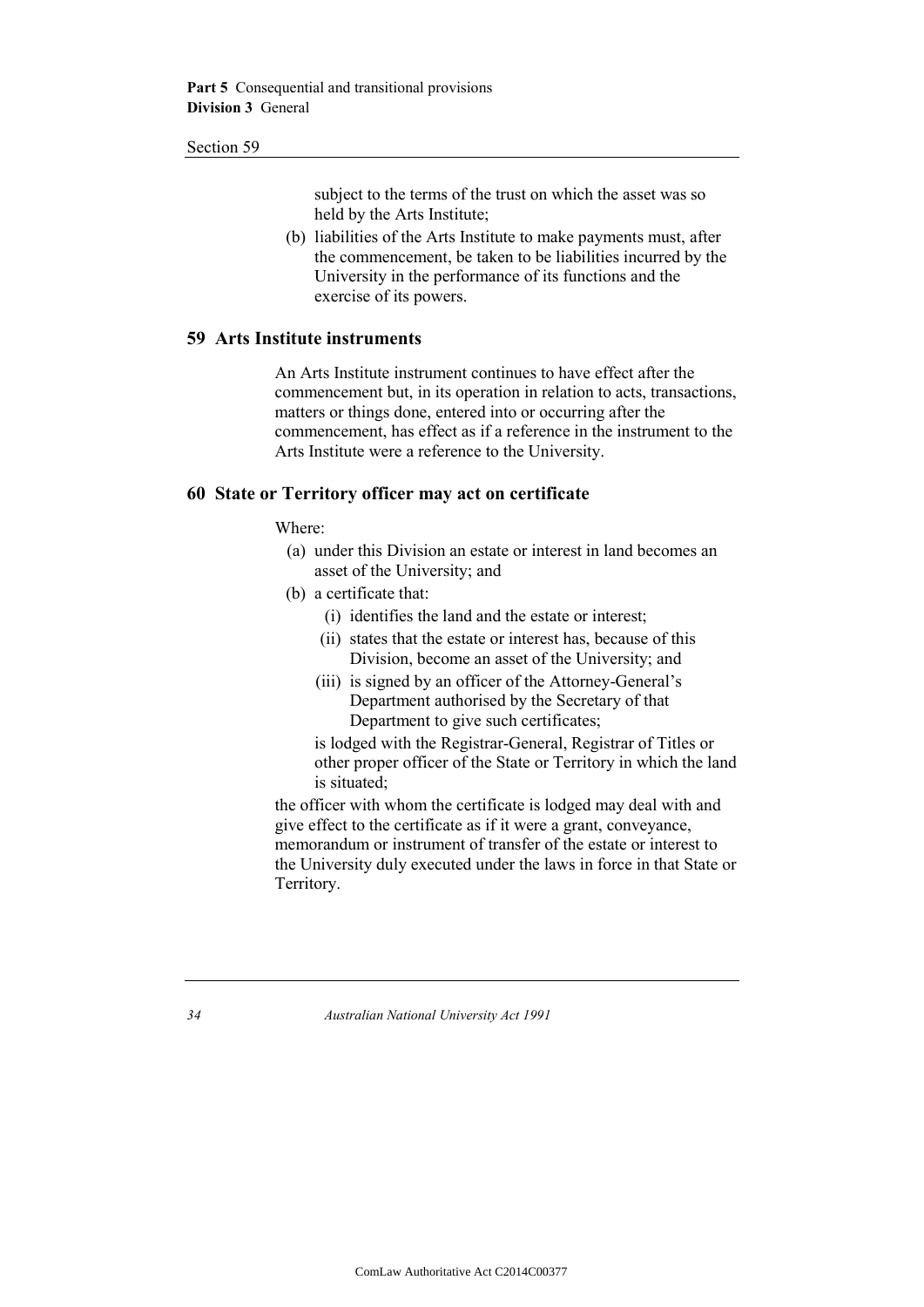## **61 Pending proceedings**

Where, immediately before the commencement, proceedings to which the Arts Institute was a party were pending in any court, then, after the commencement, the University is substituted for the Arts Institute as a party to the proceedings and has the same rights in the proceedings as the Arts Institute had.

## **62 Staff of the Arts Institute**

- (1) A person who, immediately before the commencement, was employed as a member of the staff of the Arts Institute:
	- (a) is taken to have been employed, with effect from the commencement, as a member of the staff of the University;
	- (b) is taken to have been so employed on the same terms and conditions as those on which the person was employed as a member of the staff of the old institution; and
	- (c) is taken to have accrued an entitlement to benefits in connection with that employment that is equivalent to the entitlement that the person had accrued in connection with employment as a member of the staff of the Arts Institute immediately before the commencement.
- (2) Where, because of subsection (1), a person is taken to have been employed as a member of the staff of the University with effect from the commencement, that employment is taken for all purposes to have been continuous with the employment of the person immediately before the commencement as a member of the staff of the Arts Institute.

## **63 Students of the Arts Institute**

- (1) A person who, immediately before the commencement, was enrolled, or entitled to be enrolled, as a student in a course of study offered by the Arts Institute is entitled to enrol, not later than 31 December 1992, as a student of the University in a course of study that is the same as, or substantially similar to, the first-mentioned course of study.
- (2) Where: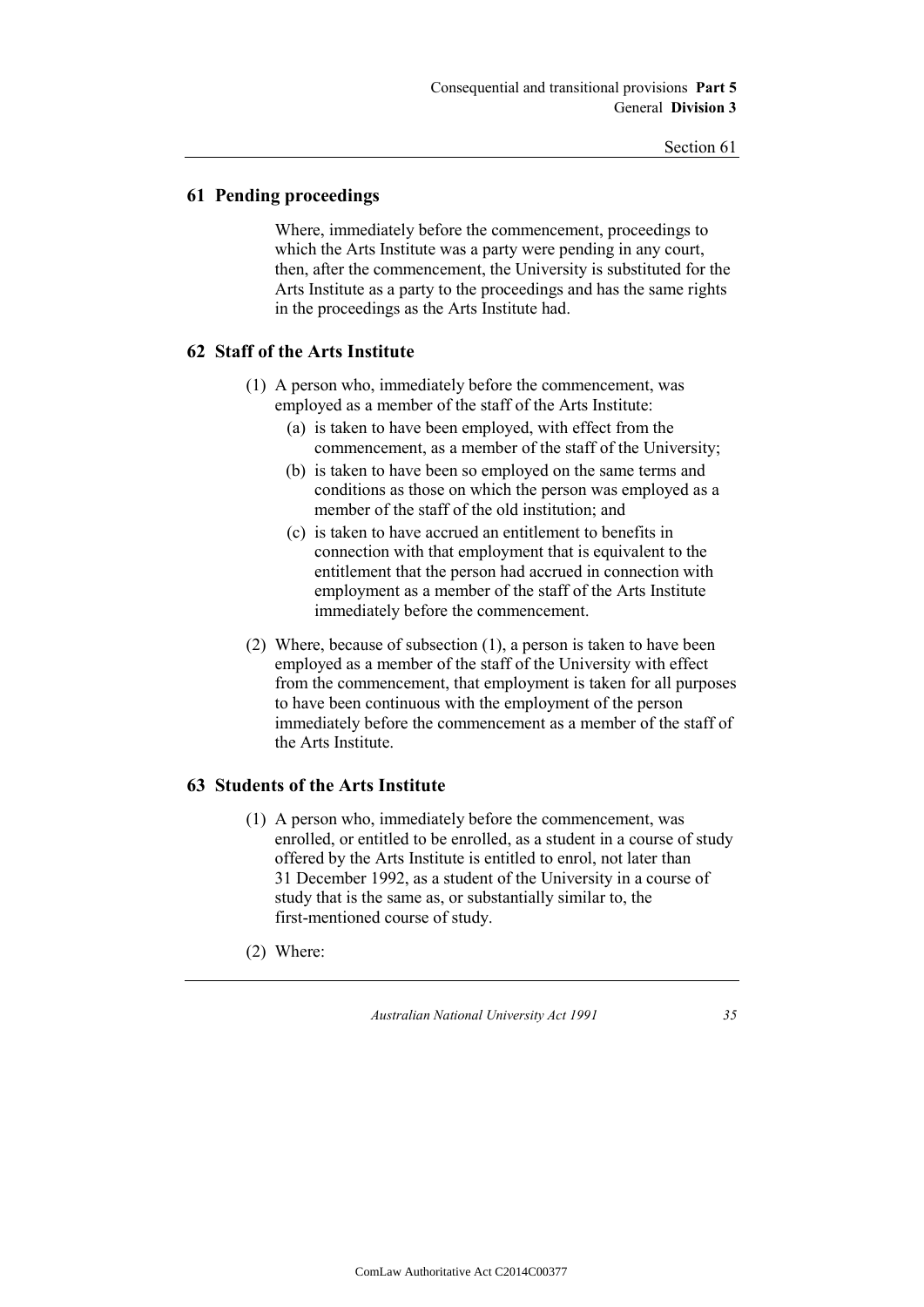- (a) before the commencement, a person had, with the permission of the Arts Institute, deferred the person's enrolment in a course of study offered by the Arts Institute; and
- (b) immediately before the commencement, that permission had not expired or been revoked;

the person is, in the academic year in which the person would, by the terms of that permission, have been required to enrol in that course of study, entitled to enrol as a student of the University in a course of study that is the same as, or substantially similar to, the first-mentioned course of study.

- (3) This section does not apply to a person who, immediately before the commencement, had completed the requirements of the course of study concerned.
- (4) This section has effect subject to the Statutes and to any rules and orders made under Statutes made under subsection 50(3).
- (5) The University must offer appropriate courses of study for the purposes of this section.

### **64 Granting of Arts Institute awards**

The University may grant a degree, diploma or certificate of the Arts Institute to a student who has, in the circumstances specified in the Statutes, completed the requirements of a course in which the student was enrolled at the Arts Institute before the commencement, being a course that led to the granting of that degree, diploma or certificate.

## **65 Transfer of appropriated money**

For the purposes of the operation of an Appropriation Act after the commencement:

- (a) references to the Arts Institute are to be read as references to the University; and
- (b) references to a repealed enactment are to be read as references to this Act.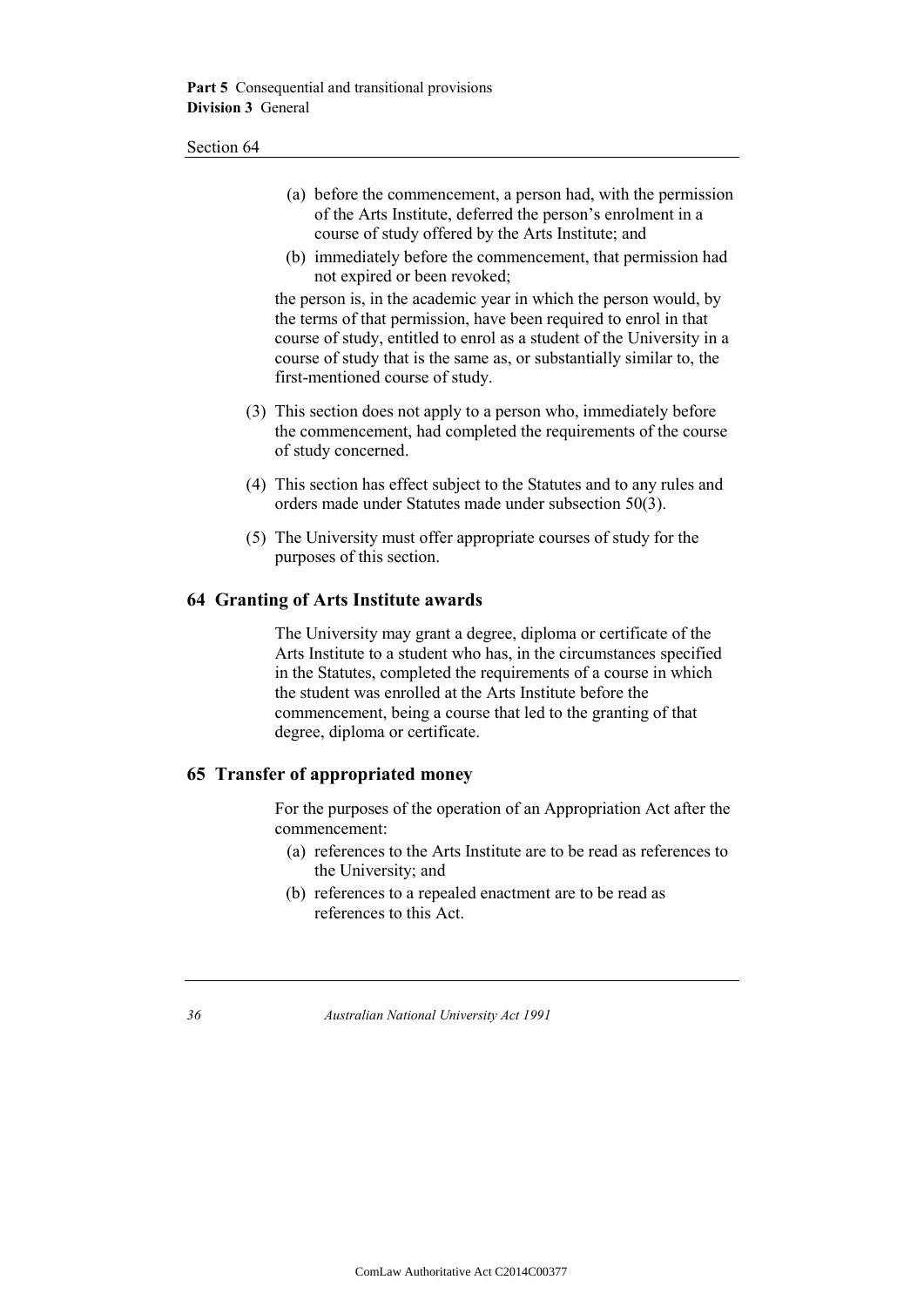## **66 Annual report and financial statements**

Sections 47 and 49 apply in relation to the year ending on 31 December 1992, subject to the following qualifications:

- (a) the accounts and records to which section 47 applies are the accounts and records of the University and such of the accounts and records of the Arts Institute as are in the possession of the University;
- (b) the Council and the Auditor-General may, in discharging their obligations under section 49, rely on accounts and records of the Arts Institute that are in the possession of the University or to which the Council is allowed access and on any other information provided to the Council by any person who held an office established by a repealed enactment or who was a member of the staff of the Arts Institute;
- (c) for the purposes of paragraph 49(2)(c), *this Act* includes the original Act and the Arts Institute Ordinance.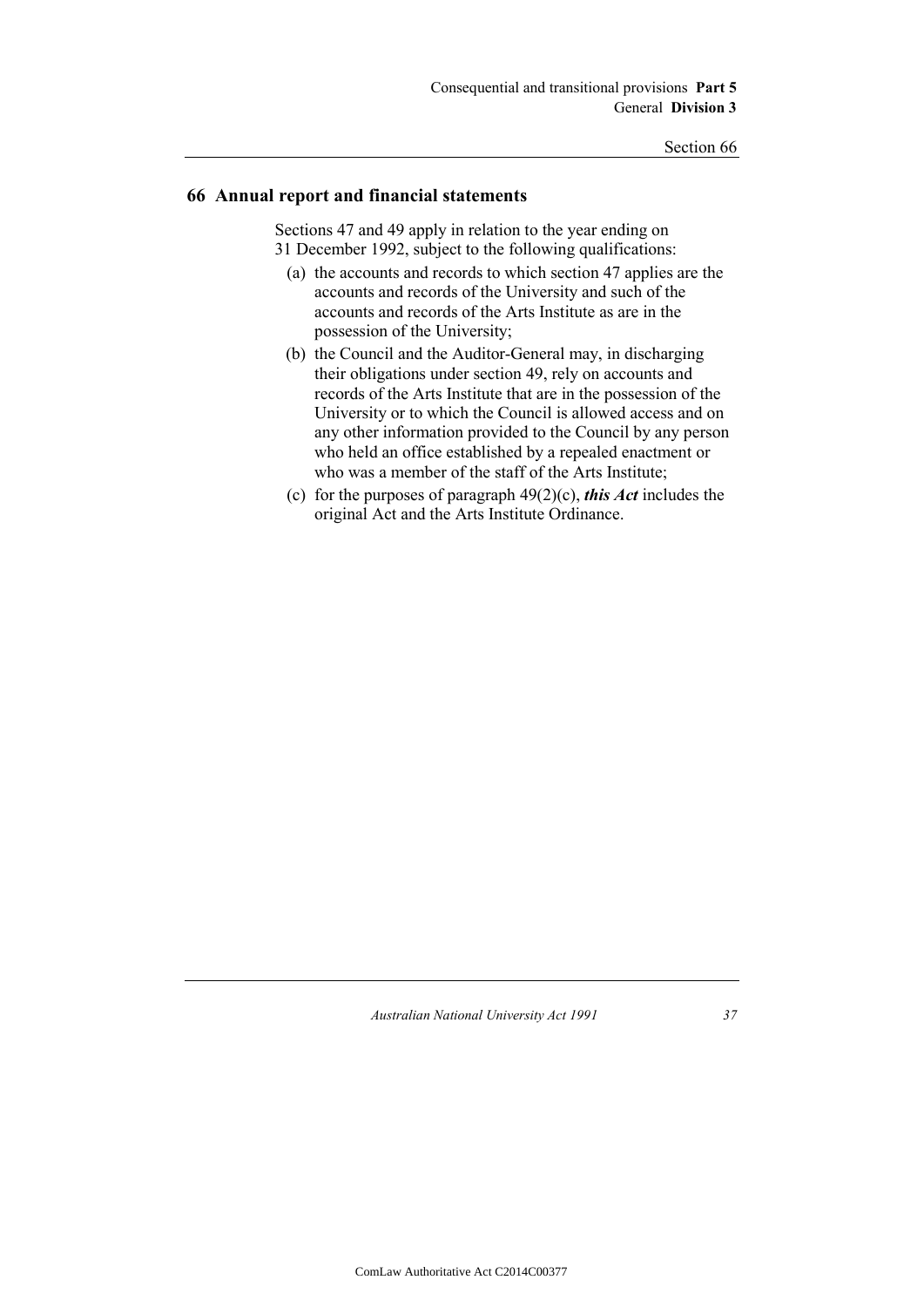#### **Endnote 1—About the endnotes**

The endnotes provide details of the history of this legislation and its provisions. The following endnotes are included in each compilation:

Endnote 1—About the endnotes

Endnote 2—Abbreviation key

Endnote 3—Legislation history

Endnote 4—Amendment history

Endnote 5—Uncommenced amendments

Endnote 6—Modifications

Endnote 7—Misdescribed amendments

Endnote 8—Miscellaneous

If there is no information under a particular endnote, the word "none" will appear in square brackets after the endnote heading.

#### **Abbreviation key—Endnote 2**

The abbreviation key in this endnote sets out abbreviations that may be used in the endnotes.

#### **Legislation history and amendment history—Endnotes 3 and 4**

Amending laws are annotated in the legislation history and amendment history.

The legislation history in endnote 3 provides information about each law that has amended the compiled law. The information includes commencement information for amending laws and details of application, saving or transitional provisions that are not included in this compilation.

The amendment history in endnote 4 provides information about amendments at the provision level. It also includes information about any provisions that have expired or otherwise ceased to have effect in accordance with a provision of the compiled law.

### **Uncommenced amendments—Endnote 5**

The effect of uncommenced amendments is not reflected in the text of the compiled law but the text of the amendments is included in endnote 5.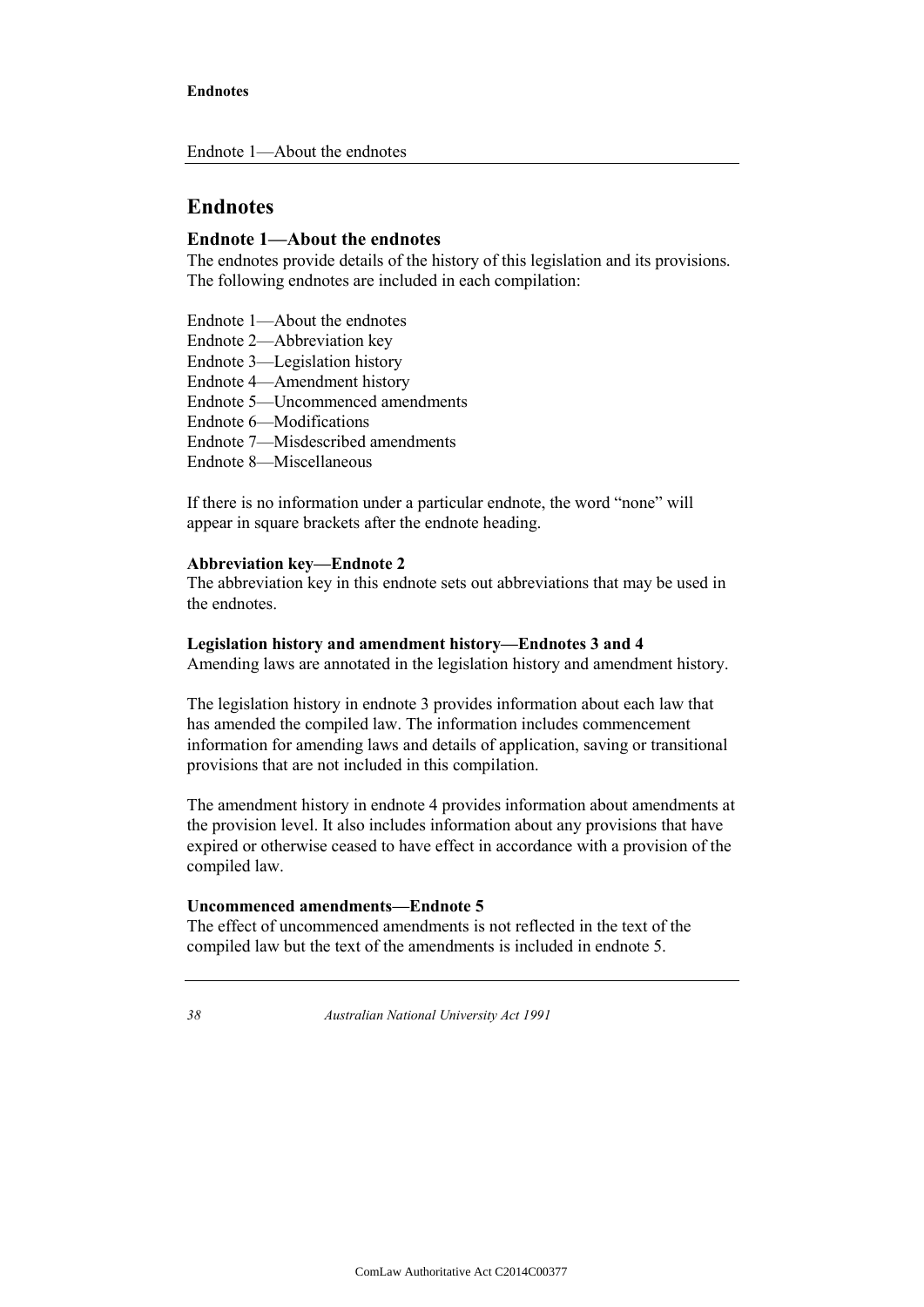#### **Modifications—Endnote 6**

If the compiled law is affected by a modification that is in force, details of the modification are included in endnote 6.

## **Misdescribed amendments—Endnote 7**

An amendment is a misdescribed amendment if the effect of the amendment cannot be incorporated into the text of the compilation. Any misdescribed amendment is included in endnote 7.

#### **Miscellaneous—Endnote 8**

Endnote 8 includes any additional information that may be helpful for a reader of the compilation.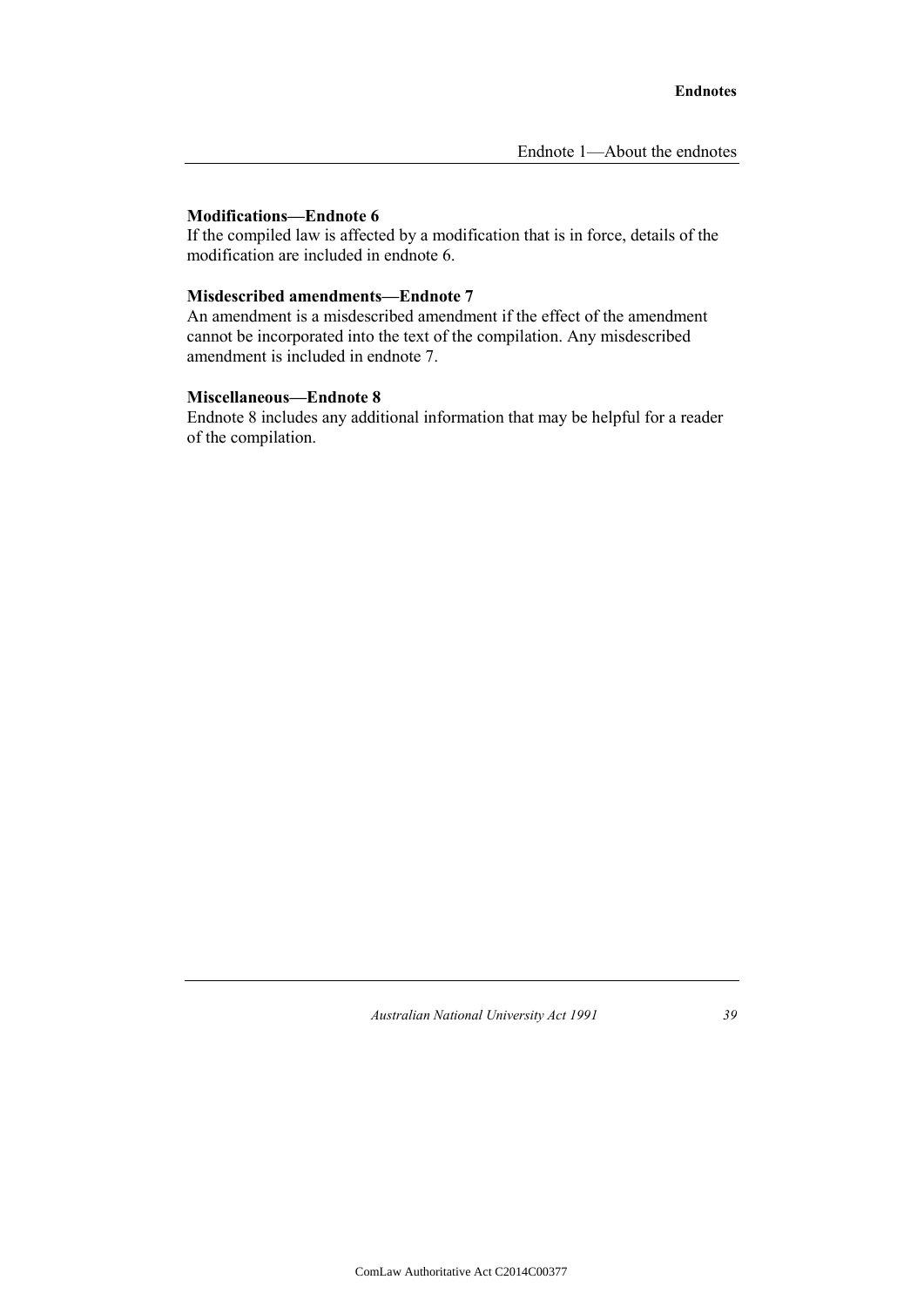## **Endnote 2—Abbreviation key**

| $ad = added or inserted$                 | $pres = present$                          |
|------------------------------------------|-------------------------------------------|
| $am = amended$                           | $prev = previous$                         |
| $c = clause(s)$                          | $(\text{prev})$ = previously              |
| $Ch = Chapter(s)$                        | $Pt = Part(s)$                            |
| $def = definition(s)$                    | $r = \text{regulation}(s)/\text{rule}(s)$ |
| $Dict = Dictionary$                      | $Reg = Regulation/Regularions$            |
| $disallowed = disallowed by Parliament$  | $reloc = relocated$                       |
| $Div = Division(s)$                      | $remum = remumbered$                      |
| $exp = expired$ or ceased to have effect | $rep = repeated$                          |
| $hdg = heading(s)$                       | $rs$ = repealed and substituted           |
| $LI =$ Legislative Instrument            | $s = section(s)$                          |
| $LIA = Legislative Instruments Act 2003$ | $Sch = Schedule(s)$                       |
| $mod = modified/modification$            | $Sdiv = Subdivision(s)$                   |
| $No = Number(s)$                         | $SLI = Select$ Legislative Instrument     |
| $o = order(s)$                           | $SR =$ Statutory Rules                    |
| $Ord = Ordinance$                        | $Sub-Ch = Sub-Chapter(s)$                 |
| $orig = original$                        | $SubPt = Subpart(s)$                      |
| $par = paragraph(s)/subparagnh(s)$       |                                           |
| $sub-subparagnh(s)$                      |                                           |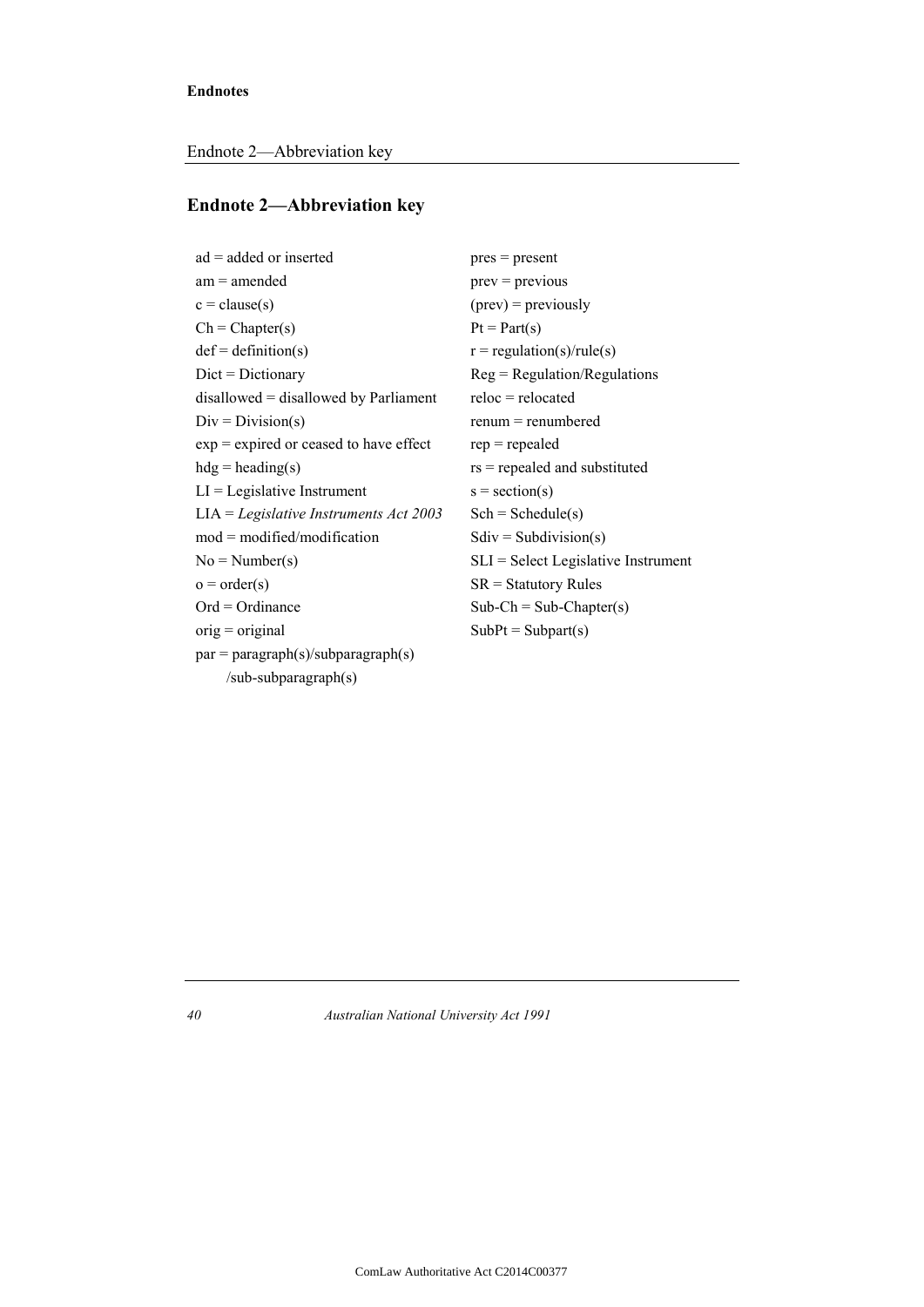| Act                                                                                                         | <b>Number</b><br>and year | <b>Assent</b>    | Commencement                                                                                                                                     | Application,<br>saving and<br>transitional<br>provisions |
|-------------------------------------------------------------------------------------------------------------|---------------------------|------------------|--------------------------------------------------------------------------------------------------------------------------------------------------|----------------------------------------------------------|
| <b>Australian National</b><br>University Act 1991                                                           | 131, 1991                 | 2 Sept 1991      | 1 Jan 1992                                                                                                                                       |                                                          |
| <b>Higher Education</b><br><b>Funding Amendment</b><br>Act (No. 2) 1992                                     | 158, 1992                 | 11 Dec<br>1992   | Part 1 (ss. 1, 2): Royal<br>Assent<br>Parts 2, 3 (ss.<br>3-46) and Part 5 (ss. $60-$<br>70): 1 Jan 1993<br>Remainder: 1 Jan 1994                 | s. $38(3)$                                               |
| Industrial Relations and<br>other Legislation<br>Amendment Act 1995                                         | 168, 1995                 | $16$ Dec<br>1995 | $ss. 1-12$ , Schedules 5<br>and 7-10: Royal Assent<br>s. 13:13 Jan 1996<br>Remainder: 15 Jan 1996<br>(see Gazette 1996, No.<br>S <sub>16</sub> ) |                                                          |
| <b>Statute Law Revision</b><br>Act 1996                                                                     | 43, 1996                  | 25 Oct<br>1996   | Schedule $3$ (item $5$ ): $2$<br>Sept 1991                                                                                                       |                                                          |
| Audit (Transitional and<br>Miscellaneous)<br>Amendment Act 1997                                             | 152, 1997                 | 24 Oct<br>1997   | Schedule 2 (items 415-<br>422): 1 Jan 1998 (see<br>Gazette 1997, No.<br>GN49)                                                                    |                                                          |
| Corporate Law<br>Economic Reform<br>Program Act 1999                                                        | 156, 1999                 | 24 Nov<br>1999   | Schedule 10 (item 45):<br>13 Mar 2000 (see<br>Gazette 2000, No. S114)                                                                            |                                                          |
| <b>Higher Education</b><br><b>Funding Amendment</b><br>Act 2001                                             | 86, 2001                  | 18 July<br>2001  | Schedule 3: Royal<br>Assent                                                                                                                      |                                                          |
| <b>Higher Education</b><br>Support (Transitional<br>Provisions and<br>Consequential<br>Amendments) Act 2003 | 150, 2003                 | 19 Dec<br>2003   | Schedule 2 (items 20-<br>63): 1 July 2004                                                                                                        | Sch. 2 (item 37)                                         |

## **Endnote 3—Legislation history**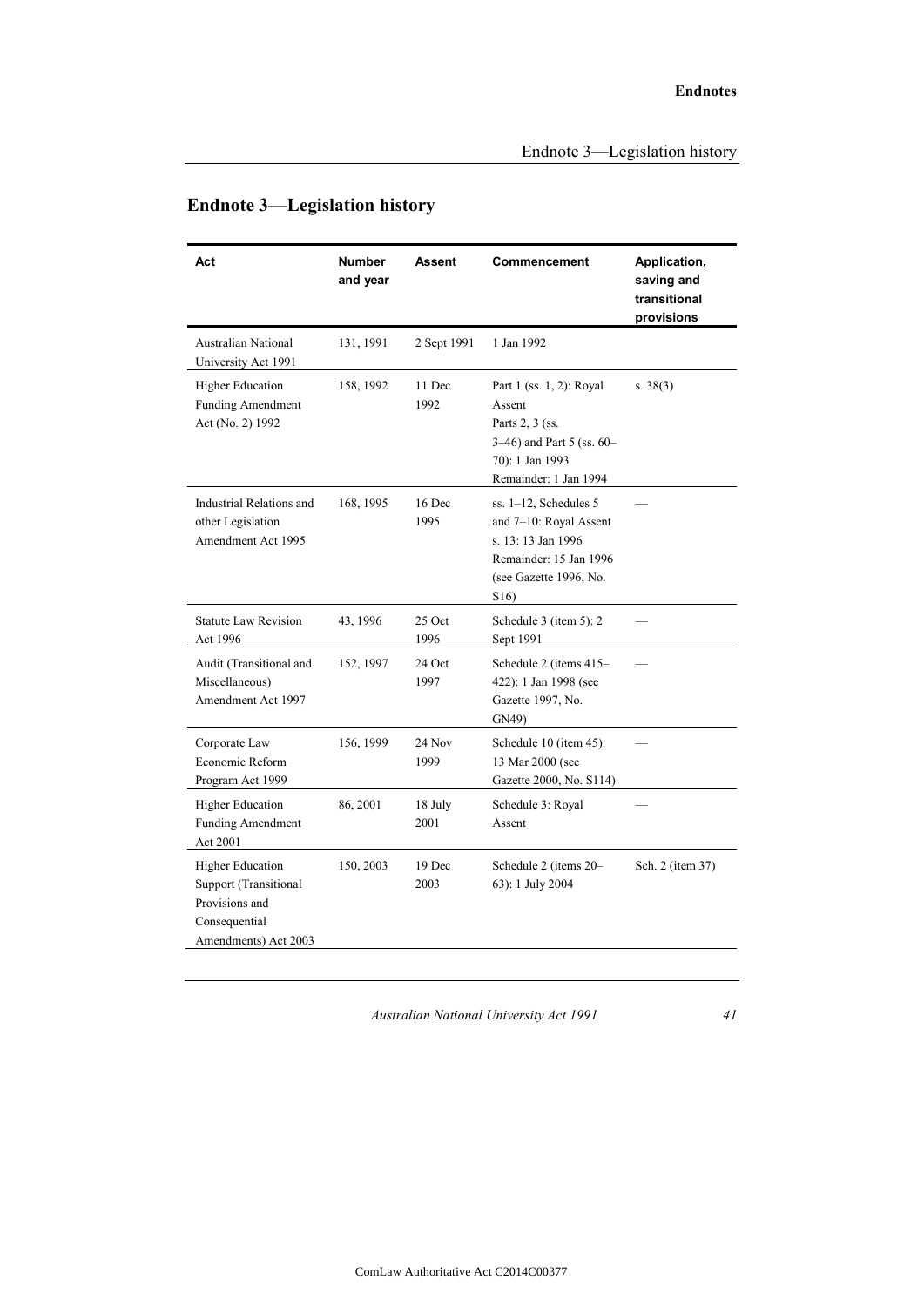| Act                                                                                     | <b>Number</b><br>and year | <b>Assent</b>   | Commencement                                                                            | Application,<br>saving and<br>transitional<br>provisions |
|-----------------------------------------------------------------------------------------|---------------------------|-----------------|-----------------------------------------------------------------------------------------|----------------------------------------------------------|
| <b>Bankruptcy Legislation</b><br>Amendment Act 2004                                     | 80, 2004                  | 23 June<br>2004 | Schedule 1 (items 191,<br>212, 213, 215): 1 Dec<br>2004 (see Gazette 2004,<br>No. GN34) | Sch. 1 (items 212,<br>213, 215)                          |
| <b>Higher Education</b><br>Legislation Amendment<br>Act (No. 2) 2004                    | 114, 2004                 | 13 July<br>2004 | Schedule 2 (items 39-<br>45, 80): 14 July 2004<br>Remainder: Royal<br>Assent            | Sch. 4 (items<br>$20 - 22$                               |
| <b>Higher Education</b><br>Legislation Amendment<br>Act (No. 3) 2004                    | 157, 2004                 | 17 Dec<br>2004  | Schedule 3: Royal<br>Assent                                                             |                                                          |
| <b>Financial Framework</b><br>Legislation Amendment<br>Act 2005                         | 8,2005                    | 22 Feb<br>2005  | Schedule 2 (items 56,<br>57, 174): Royal Assent                                         | Sch. 2 (item 174)                                        |
| <b>Higher Education</b><br>Legislation Amendment<br>$(2005$ Measures No. 3)<br>Act 2005 | 143, 2005                 | 14 Dec<br>2005  | Schedule 8 (item 1):<br>Royal Assent                                                    |                                                          |
| Commonwealth<br>Authorities and<br>Companies Amendment<br>Act 2008                      | 20, 2008                  | 26 May<br>2008  | Schedule 2 (item 3):<br>1 July 2008                                                     |                                                          |
| <b>Statute Law Revision</b><br>Act 2008                                                 | 73, 2008                  | 3 July 2008     | Schedule 1 (item 10): (a)                                                               |                                                          |
| <b>Statute Law Revision</b><br>Act 2011                                                 | 5,2011                    | 22 Mar<br>2011  | Schedule 7 (item 24): 19<br>Apr 2011                                                    |                                                          |
| Acts Interpretation<br>Amendment Act 2011                                               | 46, 2011                  | 27 June<br>2011 | Schedule 2 (items 203-<br>207) and Schedule 3<br>(items 10, 11): 27 Dec<br>2011         | Sch. 3 (items 10,<br>11)                                 |

## Endnote 3—Legislation history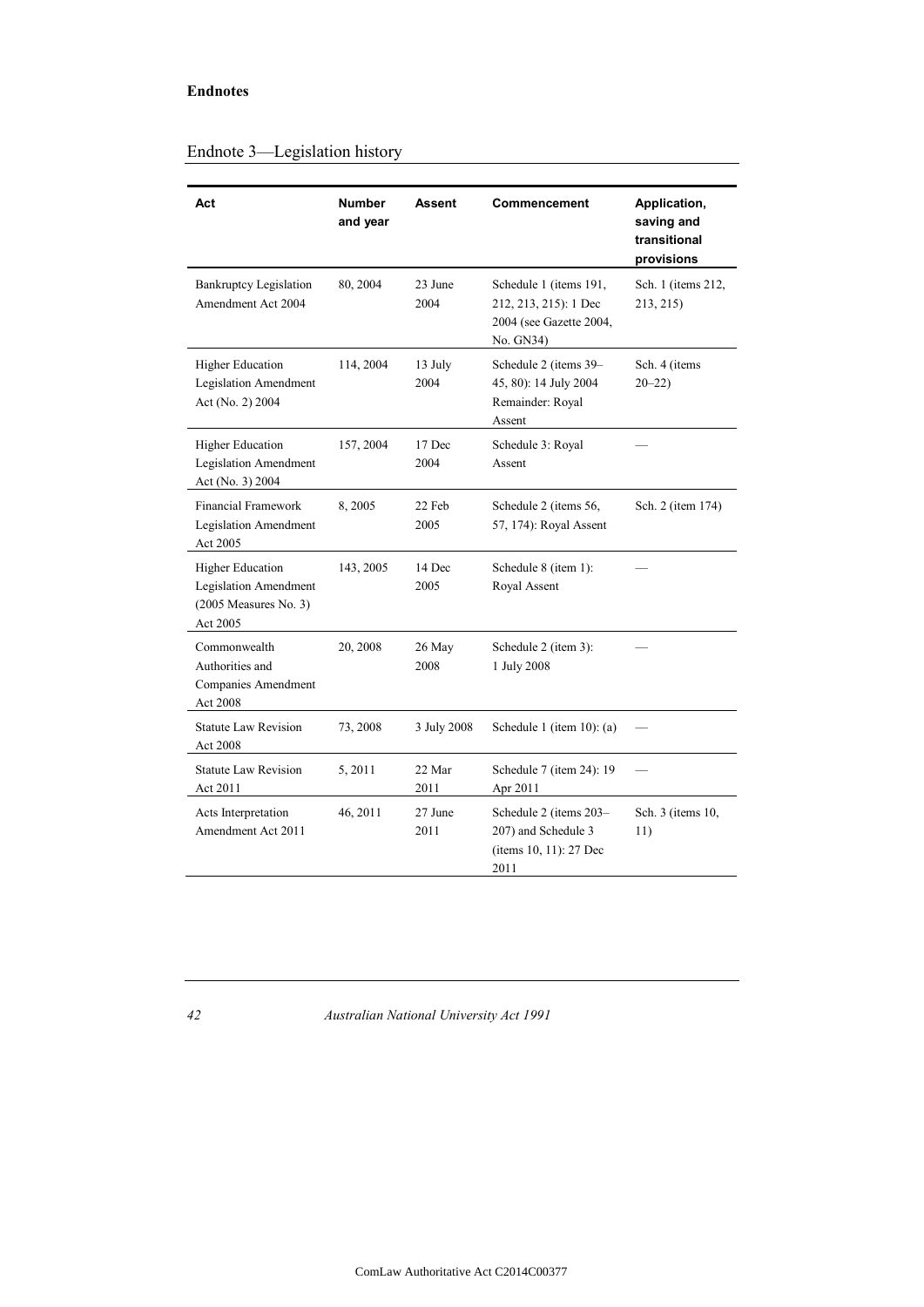| Act                                                                                                                           | <b>Number</b><br>and year | <b>Assent</b>   | Commencement                  | Application,<br>saving and<br>transitional<br>provisions |
|-------------------------------------------------------------------------------------------------------------------------------|---------------------------|-----------------|-------------------------------|----------------------------------------------------------|
| Public Governance.<br>Performance and<br>Accountability<br>(Consequential and<br><b>Transitional Provisions</b> )<br>Act 2014 | 62, 2014                  | 30 June<br>2014 | Sch 7 (items 331–339):<br>(b) |                                                          |

Endnote 3—Legislation history

*(a)* Subsection 2(1) (item 8) of the *Statute Law Revision Act 2008* provides as follows:

> (1) Each provision of this Act specified in column 1 of the table commences, or is taken to have commenced, in accordance with column 2 of the table. Any other statement in column 2 has effect according to its terms.

| <b>Commencement information</b> |                      |                                                                                                                                                                                                                                |                     |  |
|---------------------------------|----------------------|--------------------------------------------------------------------------------------------------------------------------------------------------------------------------------------------------------------------------------|---------------------|--|
| Column 1                        |                      | Column <sub>2</sub>                                                                                                                                                                                                            | Column <sub>3</sub> |  |
| <b>Provision(s)</b>             |                      | Commencement                                                                                                                                                                                                                   | <b>Date/Details</b> |  |
| 8. Schedule 1,<br>item 10       |                      | Immediately after the commencement of item 36 of<br>Schedule 2 to the Higher Education Support<br>(Transitional Provisions and Consequential<br>Amendments) Act 2003.                                                          | 1 July 2004         |  |
| (b)                             | provides as follows: | Subsection 2(1) (item 6) of the <i>Public Governance</i> , <i>Performance and</i><br>Accountability (Consequential and Transitional Provisions) Act 2014                                                                       |                     |  |
|                                 |                      | (1) Each provision of this Act specified in column 1 of the table commences,<br>or is taken to have commenced, in accordance with column 2 of the table.<br>Any other statement in column 2 has effect according to its terms. |                     |  |
| Provision(s)                    |                      | Commencement                                                                                                                                                                                                                   | <b>Date/Details</b> |  |
| 6. Schedules 6 to<br>12         |                      | Immediately after the commencement of section 6<br>of the Public Governance, Performance and<br>Accountability Act 2013.                                                                                                       | 1 July 2014         |  |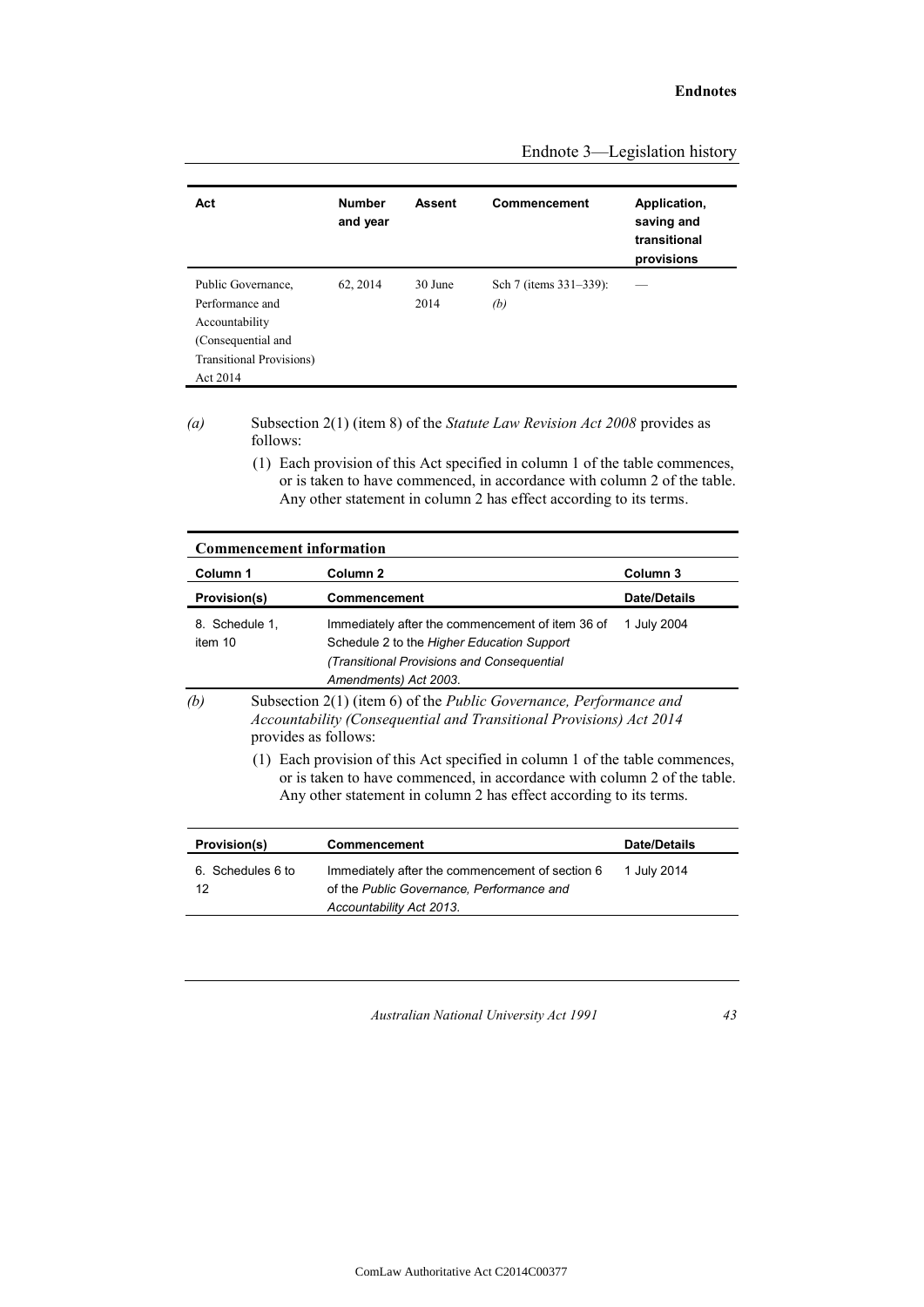Endnote 4—Amendment history

## **Endnote 4—Amendment history**

| <b>Provision affected</b> | <b>How affected</b>        |
|---------------------------|----------------------------|
| Part 1                    |                            |
|                           |                            |
| Part 2                    |                            |
| <b>Division 1</b>         |                            |
|                           |                            |
|                           | rs No 62, 2014             |
|                           |                            |
|                           | am. No. 20, 2008           |
|                           | rs No 62, 2014             |
|                           |                            |
|                           | rs No 62, 2014             |
|                           |                            |
|                           |                            |
| <b>Division 2</b>         |                            |
|                           |                            |
|                           |                            |
|                           |                            |
|                           |                            |
|                           |                            |
|                           | No. 114, 2004; No 62, 2014 |
|                           |                            |
|                           |                            |
|                           | rep No 62, 2014            |
| Division 3                |                            |
|                           |                            |
|                           | rep. No. 150, 2003         |
|                           |                            |
| <b>Division 4</b>         |                            |
|                           |                            |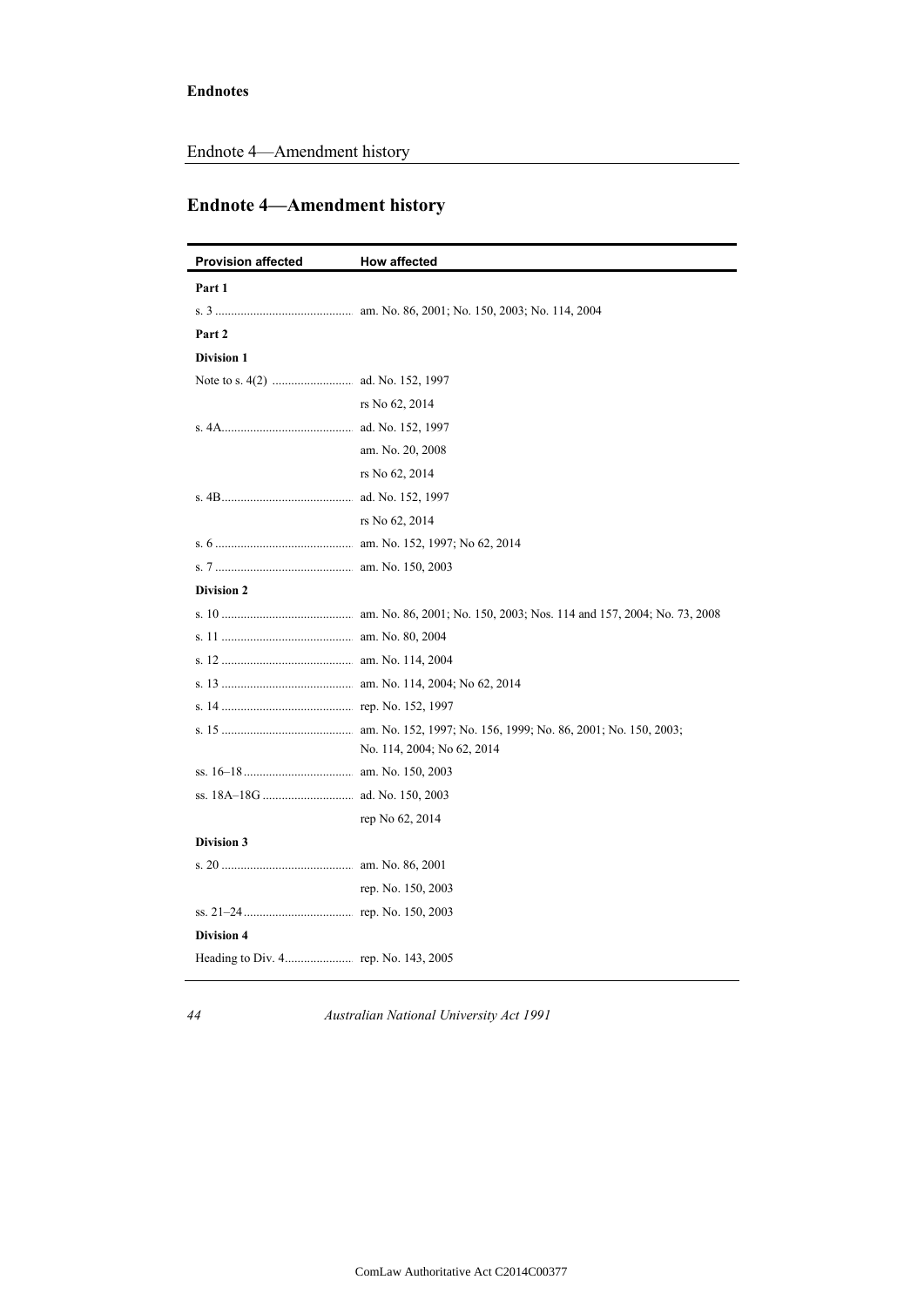Endnote 4—Amendment history

| <b>Provision affected</b> | How affected       |
|---------------------------|--------------------|
|                           |                    |
|                           | rep. No. 150, 2003 |
|                           |                    |
| Division 6                |                    |
|                           |                    |
|                           |                    |
|                           |                    |
|                           |                    |
| <b>Division 7</b>         |                    |
|                           |                    |
| Part 3                    |                    |
| <b>Division 1</b>         |                    |
|                           |                    |
|                           | am. No. 150, 2003  |
| <b>Division 2</b>         |                    |
|                           |                    |
|                           |                    |
|                           | rs. No. 150, 2003  |
|                           |                    |
|                           |                    |
|                           |                    |
| Part 4                    |                    |
|                           |                    |
|                           |                    |
|                           |                    |
|                           |                    |
| Part 5                    |                    |
| <b>Division 3</b>         |                    |
|                           |                    |
|                           |                    |
|                           |                    |
|                           |                    |
|                           |                    |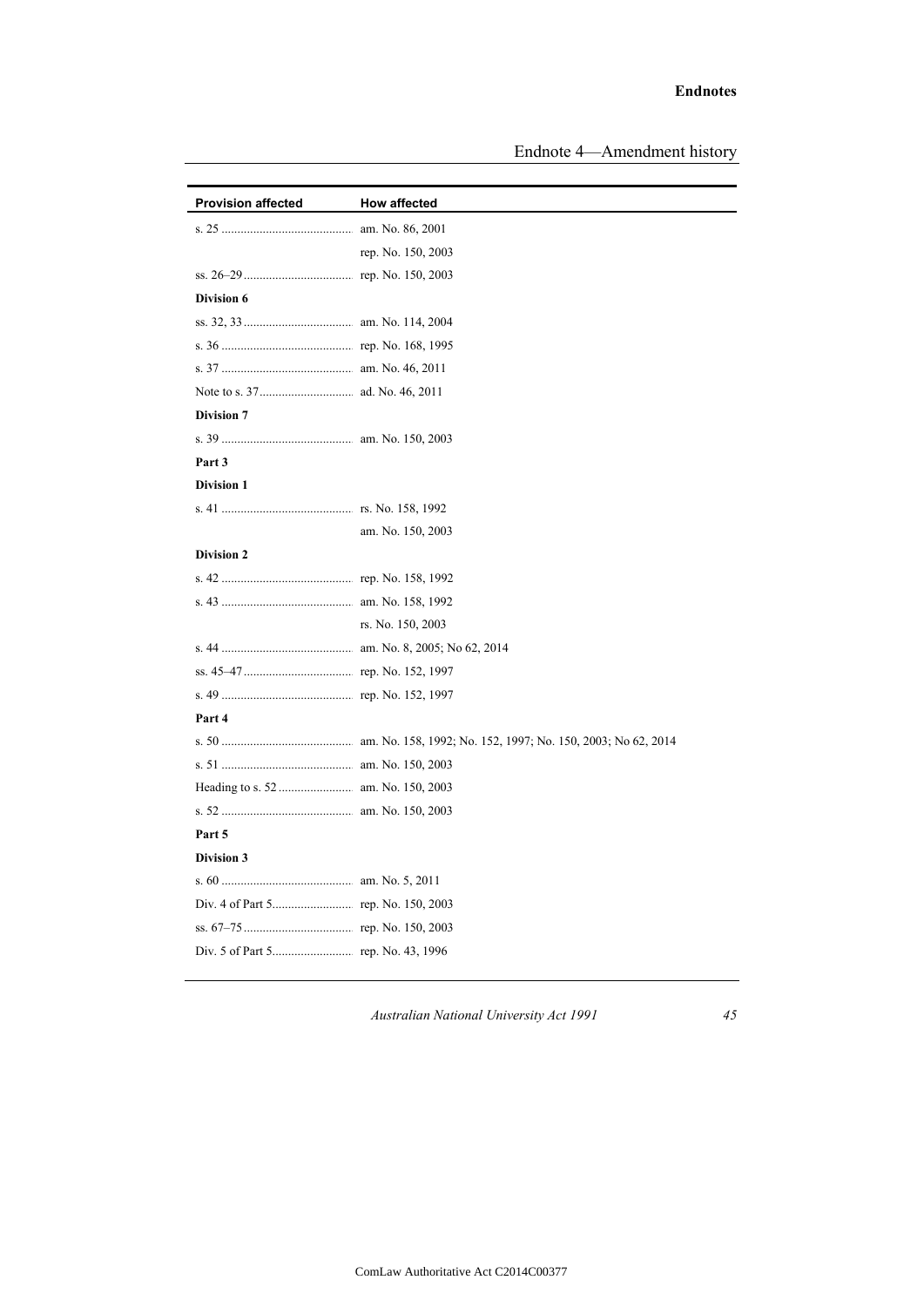| <b>Provision affected</b><br><b>How affected</b> |
|--------------------------------------------------|
|                                                  |